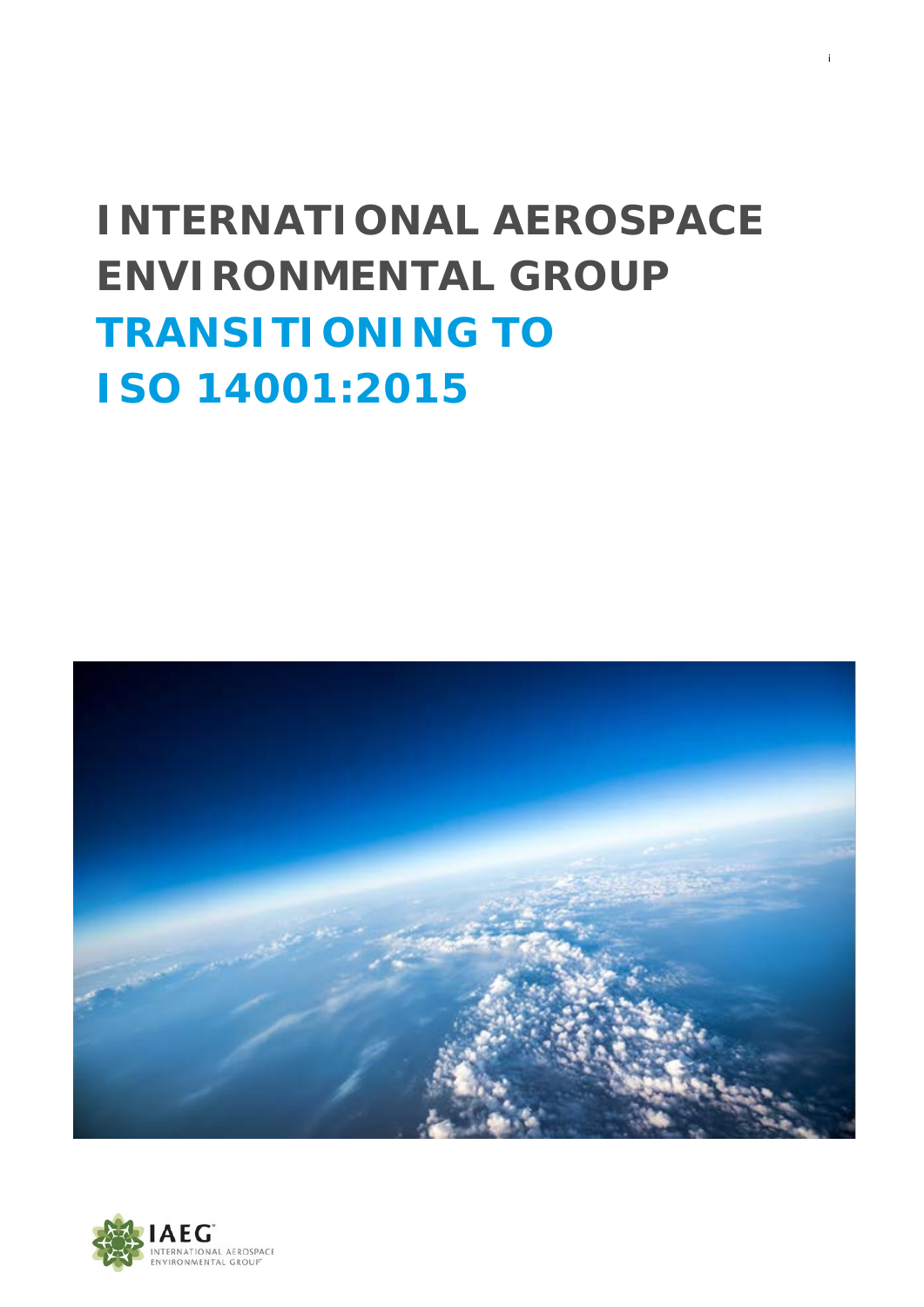#### **DISCLAIMER**

THIS DOCUMENT IS NOT A STANDARD. IT IS NOT INTENDED TO, NOR SHOULD IT BE USED TO SUPPORT A CAUSE OF ACTION, CREATE A PRESUMPTION OF A BREACH OF LEGAL DUTY, OR FORM A BASIS FOR CIVIL LIABILITY. NOTHING EXPRESSED OR IMPLIED IN THIS INFORMATIONAL DOCUMENT IS INTENDED, OR SHALL BE CONSTRUED, TO CONFER UPON OR GIVE ANY PERSON OR ENTITY ANY RIGHTS OR REMEDIES UNDER OR BY REASON OF THIS INFORMATIONAL DOCUMENT.

THIS DOCUMENT IS PROVIDED BY THE INTERNATIONAL AEROSPACE ENVIRONMENTAL GROUP (IAEG) FOR INFORMATIONAL PURPOSES ONLY. DETERMINATION OF WHETHER AND/OR HOW TO USE ALL OR ANY PORTION OF THIS DOCUMENT IS TO BE MADE IN YOUR SOLE AND ABSOLUTE DISCRETION. RELIANCE SHOULD NOT IN ANY WAY BE PLACED ON THIS DOCUMENT FOR ISO CERTIFICATION OR OTHERWISE. NO PART OF THIS DOCUMENT CONSTITUTES LEGAL ADVICE. USE OF THIS DOCUMENT IS VOLUNTARY.

IAEG DOES NOT MAKE ANY REPRESENTATIONS OR WARRANTIES WITH RESPECT TO THIS DOCUMENT OR ITS CONTENTS. IAEG HEREBY DISCLAIMS ALL WARRANTIES OF ANY NATURE, EXPRESS, IMPLIED OR OTHERWISE, OR ARISING FROM TRADE OR CUSTOM, INCLUDING, WITHOUT LIMITATION, ANY IMPLIED WARRANTIES OF MERCHANTABILITY, NONINFRINGEMENT, QUALITY, TITLE, FITNESS FOR A PARTICULAR PURPOSE, COMPLETENESS OR ACCURACY. TO THE FULLEST EXTENT PERMITTED BY APPLICABLE LAWS, IAEG SHALL NOT BE LIABLE FOR ANY LOSSES, EXPENSES OR DAMAGES OF ANY NATURE, INCLUDING, WITHOUT LIMITATION, SPECIAL, INCIDENTAL, PUNITIVE, DIRECT, INDIRECT OR CONSEQUENTIAL DAMAGES OR LOST INCOME OR PROFITS, RESULTING FROM OR ARISING OUT OF A COMPANY'S OR INDIVIDUAL'S USE OF THIS DOCUMENT, WHETHER ARISING IN TORT, CONTRACT, STATUTE, OR OTHERWISE, EVEN IF ADVISED OF THE POSSIBILITY OF SUCH DAMAGES.

© 2016 IAEG®

The International Aerospace Environmental Group® ("IAEG®") is the owner of this material. This material may not be used for any purpose other than that for which it is provided without the express written consent of IAEG<sup>®</sup>. IAEG<sup>®</sup> will accept no liability either directly or indirectly for damages<br>from any use of this material including without limitation any i goodwill, loss of or damage to property or claims of third parties. IAEG® reserves the right to add to, change or delete its content or any part thereof without notice.

RAMBOLL ENVIRON

Prepared by Ramboll Environ together with participating IAEG members.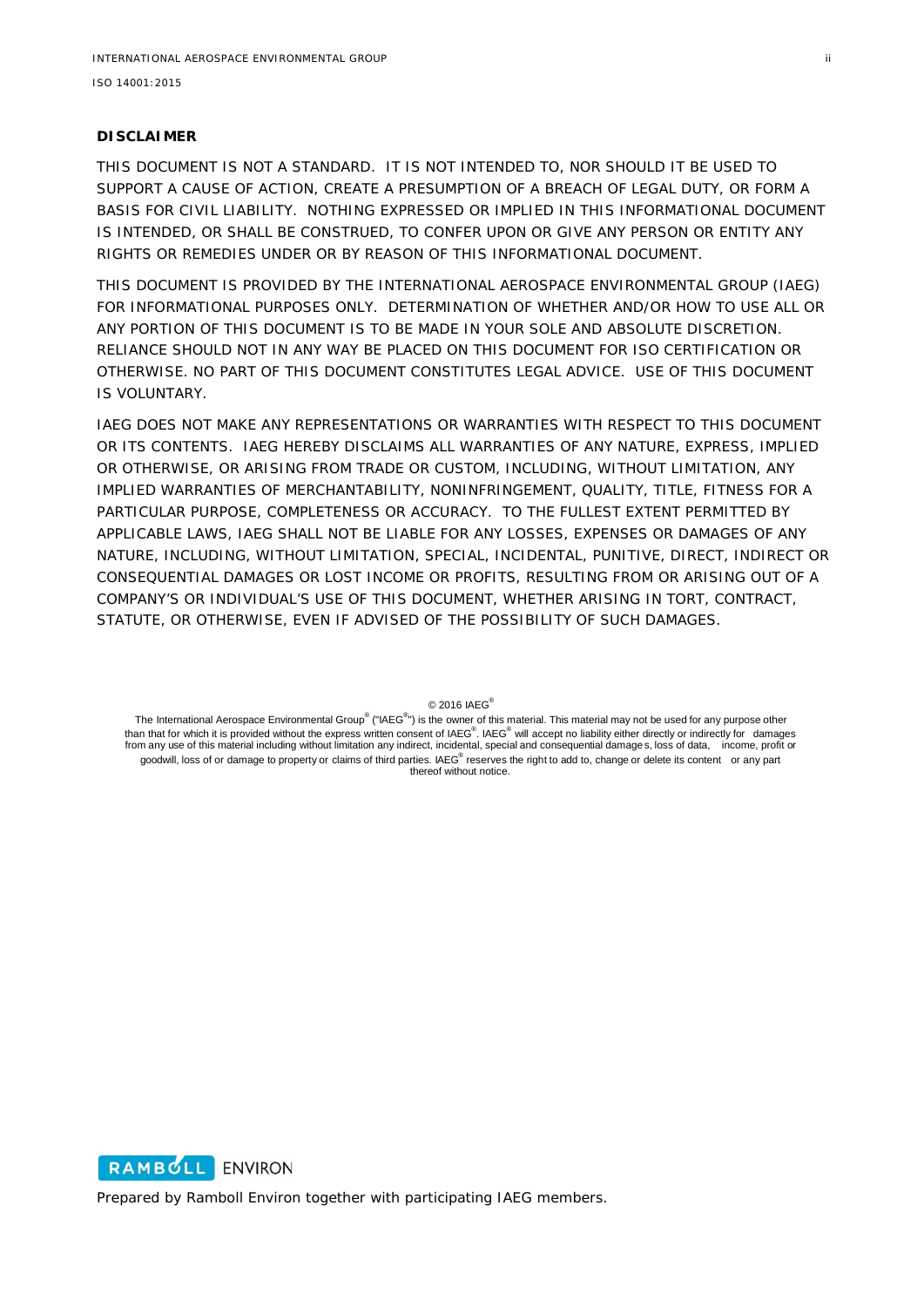## **CONTENTS**

| 1.<br><b>INTRODUCTION</b><br>1.1<br>Purpose of this document<br>1.2<br>ISO 14001:2015 timetable<br>1.3<br>1.4<br>Structure of the document<br>1.6<br>Steps to implementation<br>2.<br><b>LEADERSHIP AND COMMITMENT</b><br>2.1<br>What does ISO 14001:2015 require?<br>Case studies/examples<br>3.<br>3.2<br>What does ISO 14001:2015 require?<br>3.3<br>4.<br>What does ISO 14001:2015 require?<br>LIFE CYCLE PERSPECTIVE<br>What does ISO 14001:2015 require?<br>Case studies/examples<br>6.<br><b>PARTIES</b><br>What does ISO 14001:2015 require?<br>Case studies/examples<br>7.<br>RISKS AND OPPORTUNITIES<br>What does ISO 14001:2015 require?<br>7.7<br>7.8<br>PERFORMANCE EVALUATION | Potential benefits of ISO 14001:2015 to the aerospace industry<br>OHSAS 18001 and ISO 9001 are also changing<br>Why is this key for the aerospace industry?<br>Considerations/options for implementation<br><b>INTERNAL AND EXTERNAL ISSUES</b><br>Why is this key for the aerospace industry?<br>Considerations/options for implementation<br>DETERMINING THE SCOPE OF THE EMS<br>Why is this key for the aerospace industry?<br>Considerations/options for implementation<br>Why is this key for the aerospace industry?<br>Considerations/options for implementation<br>UNDERSTANDING THE NEEDS AND EXPECTATIONS OF INTERESTED<br>Why is this key for the aerospace industry?<br>Considerations/options for implementation<br>Why is this key for the aerospace industry?<br>Considerations/options for implementation<br>Why is this key for the aerospace industry?<br>What does ISO 14001:2015 require?<br>Considerations/options for implementation |
|---------------------------------------------------------------------------------------------------------------------------------------------------------------------------------------------------------------------------------------------------------------------------------------------------------------------------------------------------------------------------------------------------------------------------------------------------------------------------------------------------------------------------------------------------------------------------------------------------------------------------------------------------------------------------------------------|------------------------------------------------------------------------------------------------------------------------------------------------------------------------------------------------------------------------------------------------------------------------------------------------------------------------------------------------------------------------------------------------------------------------------------------------------------------------------------------------------------------------------------------------------------------------------------------------------------------------------------------------------------------------------------------------------------------------------------------------------------------------------------------------------------------------------------------------------------------------------------------------------------------------------------------------------------|
| 1.5<br>2.2<br>2.3<br>2.4<br>3.1<br>4.1<br>4.2<br>4.3<br>5.<br>5.1<br>5.2<br>5.3<br>5.4<br>6.1<br>6.2<br>6.3<br>6.4<br>7.6<br>8.<br>8.6                                                                                                                                                                                                                                                                                                                                                                                                                                                                                                                                                      |                                                                                                                                                                                                                                                                                                                                                                                                                                                                                                                                                                                                                                                                                                                                                                                                                                                                                                                                                            |
|                                                                                                                                                                                                                                                                                                                                                                                                                                                                                                                                                                                                                                                                                             |                                                                                                                                                                                                                                                                                                                                                                                                                                                                                                                                                                                                                                                                                                                                                                                                                                                                                                                                                            |
|                                                                                                                                                                                                                                                                                                                                                                                                                                                                                                                                                                                                                                                                                             |                                                                                                                                                                                                                                                                                                                                                                                                                                                                                                                                                                                                                                                                                                                                                                                                                                                                                                                                                            |
|                                                                                                                                                                                                                                                                                                                                                                                                                                                                                                                                                                                                                                                                                             |                                                                                                                                                                                                                                                                                                                                                                                                                                                                                                                                                                                                                                                                                                                                                                                                                                                                                                                                                            |
|                                                                                                                                                                                                                                                                                                                                                                                                                                                                                                                                                                                                                                                                                             |                                                                                                                                                                                                                                                                                                                                                                                                                                                                                                                                                                                                                                                                                                                                                                                                                                                                                                                                                            |
|                                                                                                                                                                                                                                                                                                                                                                                                                                                                                                                                                                                                                                                                                             |                                                                                                                                                                                                                                                                                                                                                                                                                                                                                                                                                                                                                                                                                                                                                                                                                                                                                                                                                            |
|                                                                                                                                                                                                                                                                                                                                                                                                                                                                                                                                                                                                                                                                                             |                                                                                                                                                                                                                                                                                                                                                                                                                                                                                                                                                                                                                                                                                                                                                                                                                                                                                                                                                            |
|                                                                                                                                                                                                                                                                                                                                                                                                                                                                                                                                                                                                                                                                                             |                                                                                                                                                                                                                                                                                                                                                                                                                                                                                                                                                                                                                                                                                                                                                                                                                                                                                                                                                            |
|                                                                                                                                                                                                                                                                                                                                                                                                                                                                                                                                                                                                                                                                                             |                                                                                                                                                                                                                                                                                                                                                                                                                                                                                                                                                                                                                                                                                                                                                                                                                                                                                                                                                            |
|                                                                                                                                                                                                                                                                                                                                                                                                                                                                                                                                                                                                                                                                                             |                                                                                                                                                                                                                                                                                                                                                                                                                                                                                                                                                                                                                                                                                                                                                                                                                                                                                                                                                            |
|                                                                                                                                                                                                                                                                                                                                                                                                                                                                                                                                                                                                                                                                                             |                                                                                                                                                                                                                                                                                                                                                                                                                                                                                                                                                                                                                                                                                                                                                                                                                                                                                                                                                            |
|                                                                                                                                                                                                                                                                                                                                                                                                                                                                                                                                                                                                                                                                                             |                                                                                                                                                                                                                                                                                                                                                                                                                                                                                                                                                                                                                                                                                                                                                                                                                                                                                                                                                            |
|                                                                                                                                                                                                                                                                                                                                                                                                                                                                                                                                                                                                                                                                                             |                                                                                                                                                                                                                                                                                                                                                                                                                                                                                                                                                                                                                                                                                                                                                                                                                                                                                                                                                            |
|                                                                                                                                                                                                                                                                                                                                                                                                                                                                                                                                                                                                                                                                                             |                                                                                                                                                                                                                                                                                                                                                                                                                                                                                                                                                                                                                                                                                                                                                                                                                                                                                                                                                            |
|                                                                                                                                                                                                                                                                                                                                                                                                                                                                                                                                                                                                                                                                                             |                                                                                                                                                                                                                                                                                                                                                                                                                                                                                                                                                                                                                                                                                                                                                                                                                                                                                                                                                            |
|                                                                                                                                                                                                                                                                                                                                                                                                                                                                                                                                                                                                                                                                                             |                                                                                                                                                                                                                                                                                                                                                                                                                                                                                                                                                                                                                                                                                                                                                                                                                                                                                                                                                            |
|                                                                                                                                                                                                                                                                                                                                                                                                                                                                                                                                                                                                                                                                                             |                                                                                                                                                                                                                                                                                                                                                                                                                                                                                                                                                                                                                                                                                                                                                                                                                                                                                                                                                            |
|                                                                                                                                                                                                                                                                                                                                                                                                                                                                                                                                                                                                                                                                                             |                                                                                                                                                                                                                                                                                                                                                                                                                                                                                                                                                                                                                                                                                                                                                                                                                                                                                                                                                            |
|                                                                                                                                                                                                                                                                                                                                                                                                                                                                                                                                                                                                                                                                                             |                                                                                                                                                                                                                                                                                                                                                                                                                                                                                                                                                                                                                                                                                                                                                                                                                                                                                                                                                            |
|                                                                                                                                                                                                                                                                                                                                                                                                                                                                                                                                                                                                                                                                                             |                                                                                                                                                                                                                                                                                                                                                                                                                                                                                                                                                                                                                                                                                                                                                                                                                                                                                                                                                            |
|                                                                                                                                                                                                                                                                                                                                                                                                                                                                                                                                                                                                                                                                                             |                                                                                                                                                                                                                                                                                                                                                                                                                                                                                                                                                                                                                                                                                                                                                                                                                                                                                                                                                            |
|                                                                                                                                                                                                                                                                                                                                                                                                                                                                                                                                                                                                                                                                                             |                                                                                                                                                                                                                                                                                                                                                                                                                                                                                                                                                                                                                                                                                                                                                                                                                                                                                                                                                            |
|                                                                                                                                                                                                                                                                                                                                                                                                                                                                                                                                                                                                                                                                                             |                                                                                                                                                                                                                                                                                                                                                                                                                                                                                                                                                                                                                                                                                                                                                                                                                                                                                                                                                            |
|                                                                                                                                                                                                                                                                                                                                                                                                                                                                                                                                                                                                                                                                                             |                                                                                                                                                                                                                                                                                                                                                                                                                                                                                                                                                                                                                                                                                                                                                                                                                                                                                                                                                            |
|                                                                                                                                                                                                                                                                                                                                                                                                                                                                                                                                                                                                                                                                                             |                                                                                                                                                                                                                                                                                                                                                                                                                                                                                                                                                                                                                                                                                                                                                                                                                                                                                                                                                            |
|                                                                                                                                                                                                                                                                                                                                                                                                                                                                                                                                                                                                                                                                                             |                                                                                                                                                                                                                                                                                                                                                                                                                                                                                                                                                                                                                                                                                                                                                                                                                                                                                                                                                            |
|                                                                                                                                                                                                                                                                                                                                                                                                                                                                                                                                                                                                                                                                                             |                                                                                                                                                                                                                                                                                                                                                                                                                                                                                                                                                                                                                                                                                                                                                                                                                                                                                                                                                            |
|                                                                                                                                                                                                                                                                                                                                                                                                                                                                                                                                                                                                                                                                                             |                                                                                                                                                                                                                                                                                                                                                                                                                                                                                                                                                                                                                                                                                                                                                                                                                                                                                                                                                            |
|                                                                                                                                                                                                                                                                                                                                                                                                                                                                                                                                                                                                                                                                                             |                                                                                                                                                                                                                                                                                                                                                                                                                                                                                                                                                                                                                                                                                                                                                                                                                                                                                                                                                            |
|                                                                                                                                                                                                                                                                                                                                                                                                                                                                                                                                                                                                                                                                                             |                                                                                                                                                                                                                                                                                                                                                                                                                                                                                                                                                                                                                                                                                                                                                                                                                                                                                                                                                            |
|                                                                                                                                                                                                                                                                                                                                                                                                                                                                                                                                                                                                                                                                                             |                                                                                                                                                                                                                                                                                                                                                                                                                                                                                                                                                                                                                                                                                                                                                                                                                                                                                                                                                            |
|                                                                                                                                                                                                                                                                                                                                                                                                                                                                                                                                                                                                                                                                                             |                                                                                                                                                                                                                                                                                                                                                                                                                                                                                                                                                                                                                                                                                                                                                                                                                                                                                                                                                            |
|                                                                                                                                                                                                                                                                                                                                                                                                                                                                                                                                                                                                                                                                                             |                                                                                                                                                                                                                                                                                                                                                                                                                                                                                                                                                                                                                                                                                                                                                                                                                                                                                                                                                            |
|                                                                                                                                                                                                                                                                                                                                                                                                                                                                                                                                                                                                                                                                                             |                                                                                                                                                                                                                                                                                                                                                                                                                                                                                                                                                                                                                                                                                                                                                                                                                                                                                                                                                            |
|                                                                                                                                                                                                                                                                                                                                                                                                                                                                                                                                                                                                                                                                                             |                                                                                                                                                                                                                                                                                                                                                                                                                                                                                                                                                                                                                                                                                                                                                                                                                                                                                                                                                            |
|                                                                                                                                                                                                                                                                                                                                                                                                                                                                                                                                                                                                                                                                                             |                                                                                                                                                                                                                                                                                                                                                                                                                                                                                                                                                                                                                                                                                                                                                                                                                                                                                                                                                            |
|                                                                                                                                                                                                                                                                                                                                                                                                                                                                                                                                                                                                                                                                                             |                                                                                                                                                                                                                                                                                                                                                                                                                                                                                                                                                                                                                                                                                                                                                                                                                                                                                                                                                            |
| 8.7                                                                                                                                                                                                                                                                                                                                                                                                                                                                                                                                                                                                                                                                                         |                                                                                                                                                                                                                                                                                                                                                                                                                                                                                                                                                                                                                                                                                                                                                                                                                                                                                                                                                            |
| 8.8                                                                                                                                                                                                                                                                                                                                                                                                                                                                                                                                                                                                                                                                                         |                                                                                                                                                                                                                                                                                                                                                                                                                                                                                                                                                                                                                                                                                                                                                                                                                                                                                                                                                            |

| Table 3.1: Examples of internal and external issues     |  |
|---------------------------------------------------------|--|
| Table 8.1: Examples of criteria and relevant indicators |  |

## **FIGURES**

| Figure 1.1: ISO 14001:2015 framework (showing some of the main changes) | 4  |
|-------------------------------------------------------------------------|----|
| Figure 5.1: Summary of additional life cycle perspective requirements   | 14 |
| Figure 7.1: Addressing risks and opportunities                          | 23 |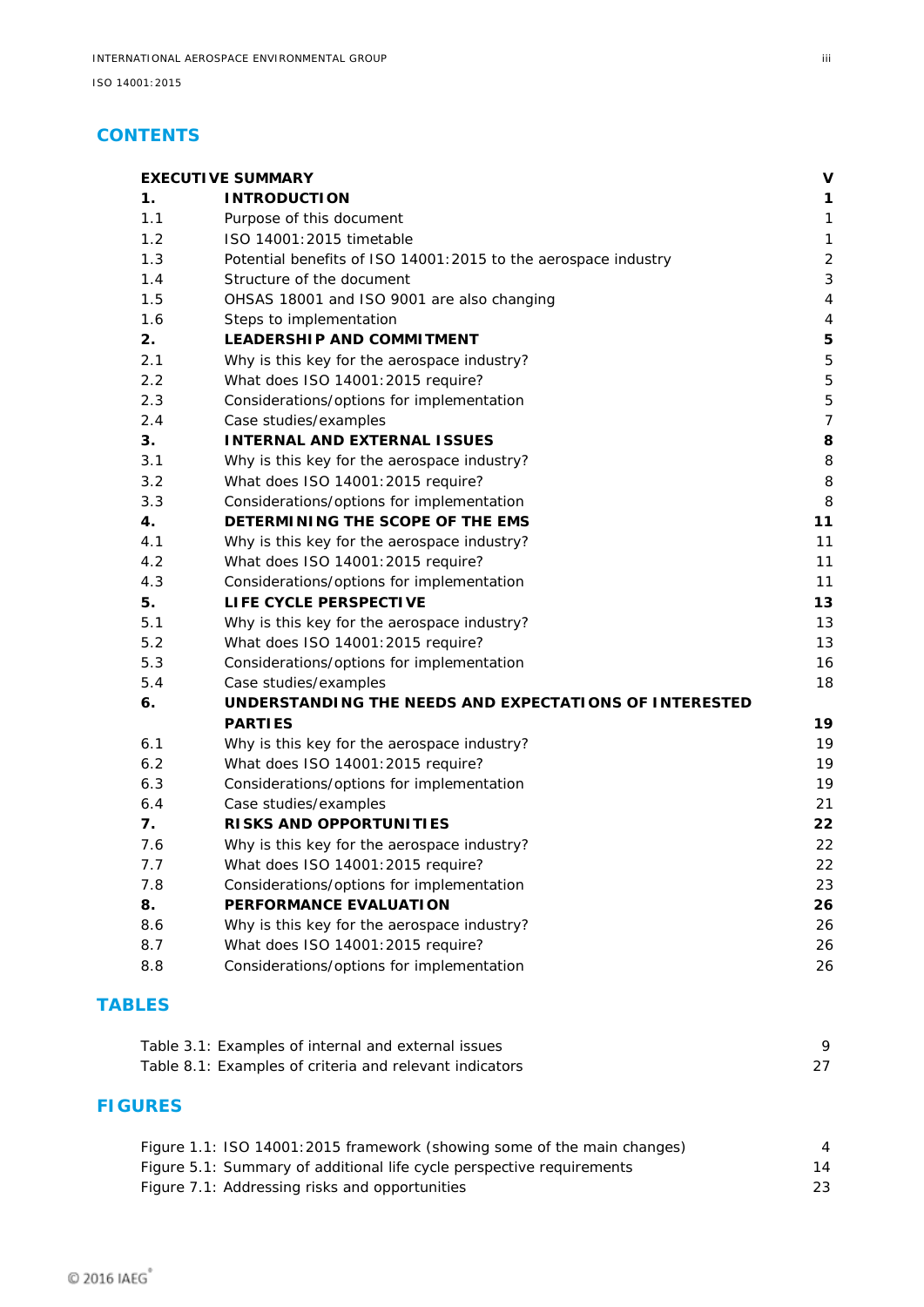#### **APPENDICES**

| <b>Appendix 1</b> Examples of integrating EMS requirements into business      |    |
|-------------------------------------------------------------------------------|----|
| processes at a strategic, functional and departmental level                   | 29 |
| Appendix 2 Applying a life cycle perspective: Examples of activities,         |    |
| aspects, impacts, level of control or influence, risks and opportunities      |    |
| and actions                                                                   | 31 |
| Appendix 3 Examples of aerospace interested parties, their needs and          |    |
| expectations and compliance obligations                                       | 38 |
| <b>Appendix 4</b> Examples of risks and opportunities and actions relating to |    |
| compliance obligations and other requirements                                 | 45 |
| <b>Appendix 5</b> Examples of risks and opportunities and actions relating to |    |
| internal and external issues                                                  | 47 |
| List of Acronyms                                                              | 49 |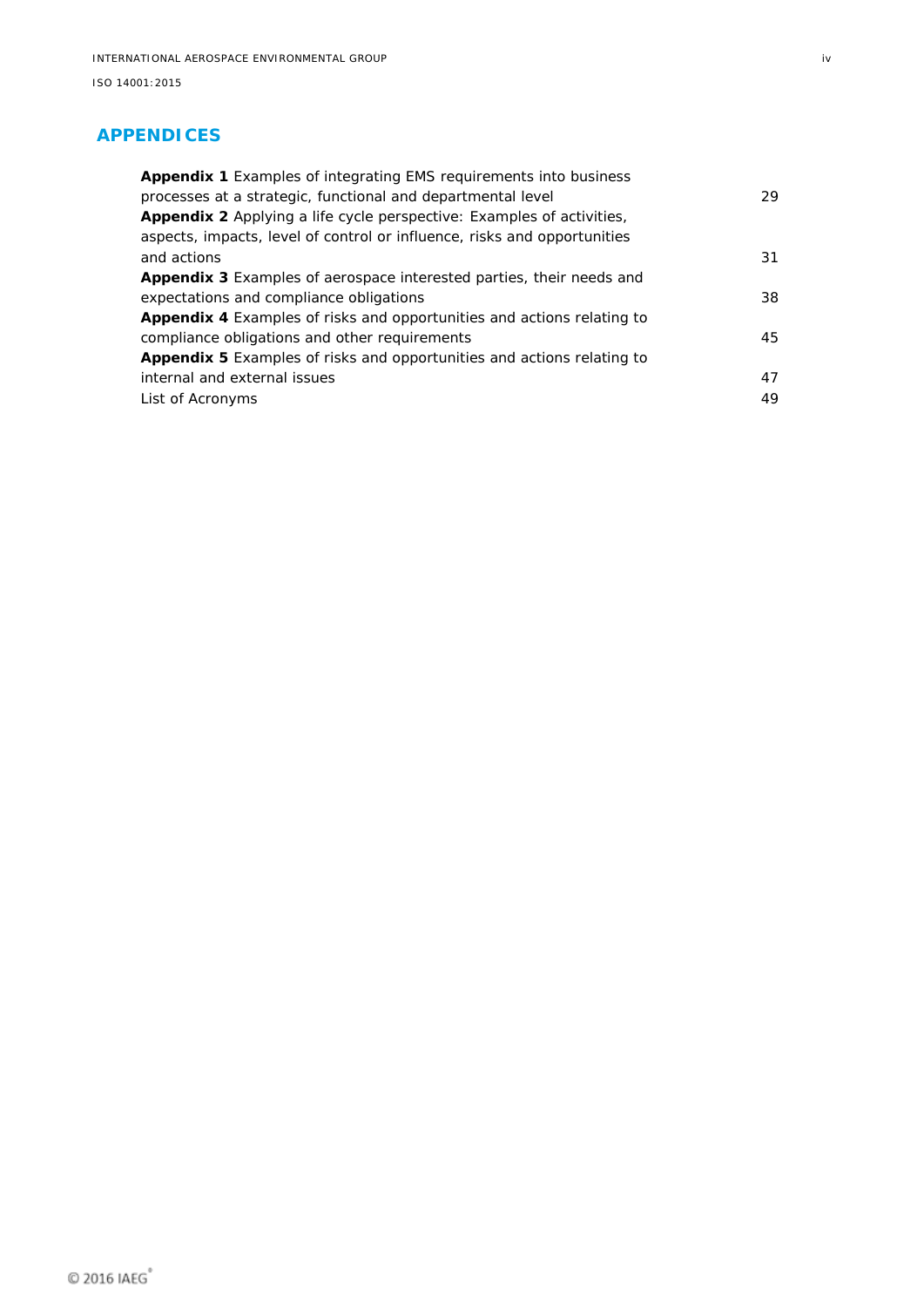## <span id="page-4-0"></span>**EXECUTIVE SUMMARY**

The purpose of this document is to provide IAEG members and other interested parties, with a view of areas that IAEG has identified as potentially relevant to its membership should any of them wish to transition to ISO 14001:2015.

ISO 14001:2015 requires top management to demonstrate leadership and integrate the EMS with business strategy and processes. Developing an EMS in accordance with ISO 14001: 2015 may support the improvement and innovation of products and services, place greater emphasis on opportunities rather than just risk and facilitate supply chain cooperation. Ultimately the EMS may play a greater role in securing the long term viability of aerospace organisations and the industry, as well as encouraging more sustainable business models.

This document presents information on the implementation of the changes under seven key topics, namely:

- o Leadership and commitment top management involvement in the EMS aimed at assisting the sector in achieving its challenging environmental goals through greater integration and collaboration.
- o Internal and external issues providing an overview of issues relevant to the EMS for the aerospace industry, how organisations can identify them and how they can manage their effects.
- o Determining the scope of the EMS- ensuring that the EMS coverage and interactions are credible.
- o Life cycle perspective considering environmental aspects in relation to each life cycle stage to identify risks and opportunities, increase collaboration and improve the environmental performance of the sector.
- o Understanding interested parties and their requirements in a global context of increasing expectations from regulators, the public, customers and suppliers.
- o Risks and opportunities understanding and managing effects on the organisation and continually improving the performance of the EMS.
- o Performance evaluation understanding and communicating progress against an organisation's and the sector's environmental objectives and compliance obligations.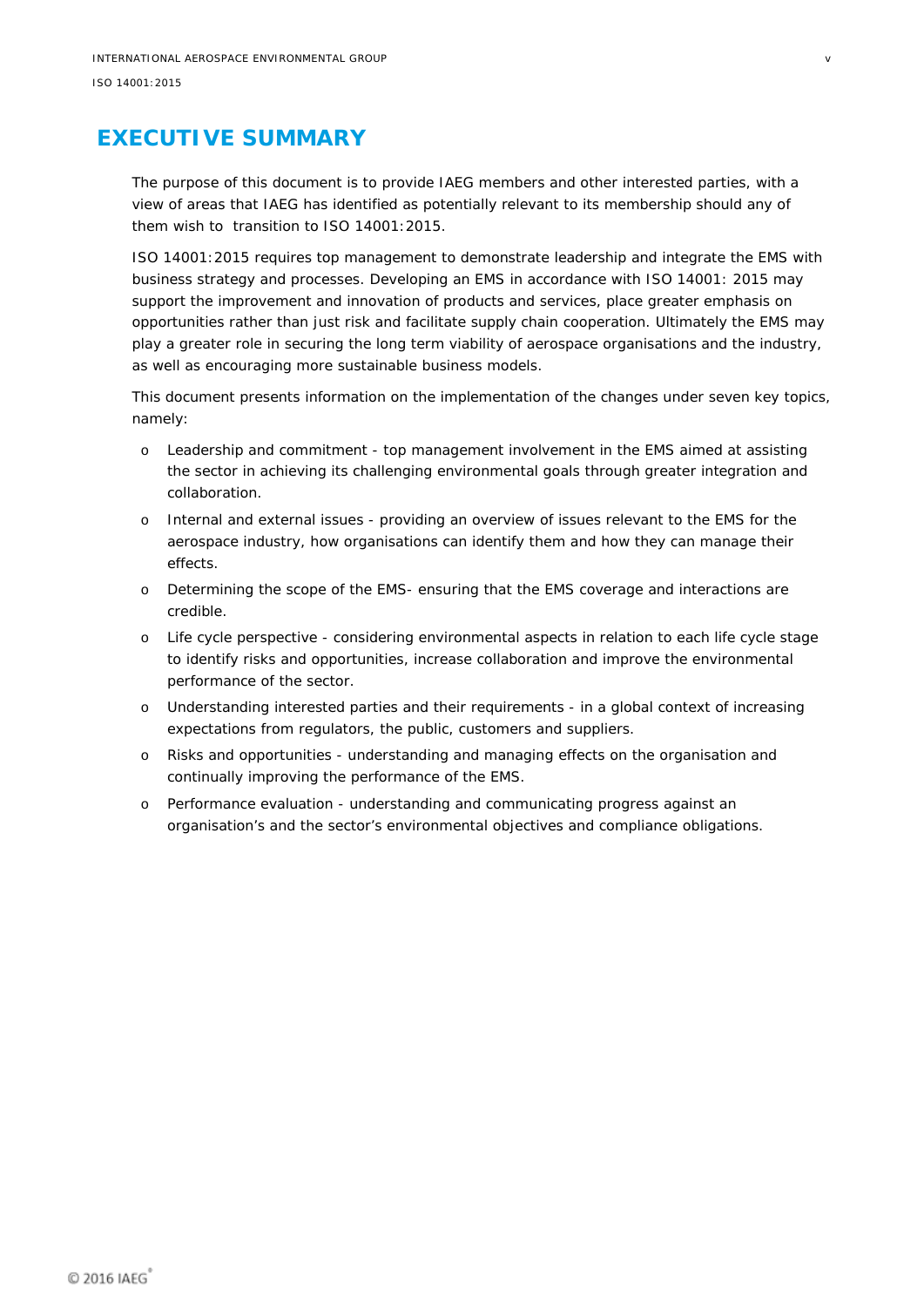## <span id="page-5-0"></span>**1. INTRODUCTION**

#### **1.1 Purpose of this document**

<span id="page-5-1"></span>The purpose of this document is to provide IAEG members and other interested parties, with a view of areas that IAEG has identified as potentially relevant to its membership should any of them wish to transition to ISO 14001:2015.

The document provides such a view by:

- o Stating the importance of the changes and what is required.
- o Demonstrating the applicability of the changes to aerospace.
- o Providing considerations aerospace organisations can take to implement the changes.
- <span id="page-5-2"></span>o Giving specific examples and case studies.

#### **1.2 ISO 14001:2015 timetable**

Certified organisations have until September 2018 to transition to the revised standard. Organisations can either use their recertification audit to transition to a 2015 certificate, or use their surveillance audits to phase recertification.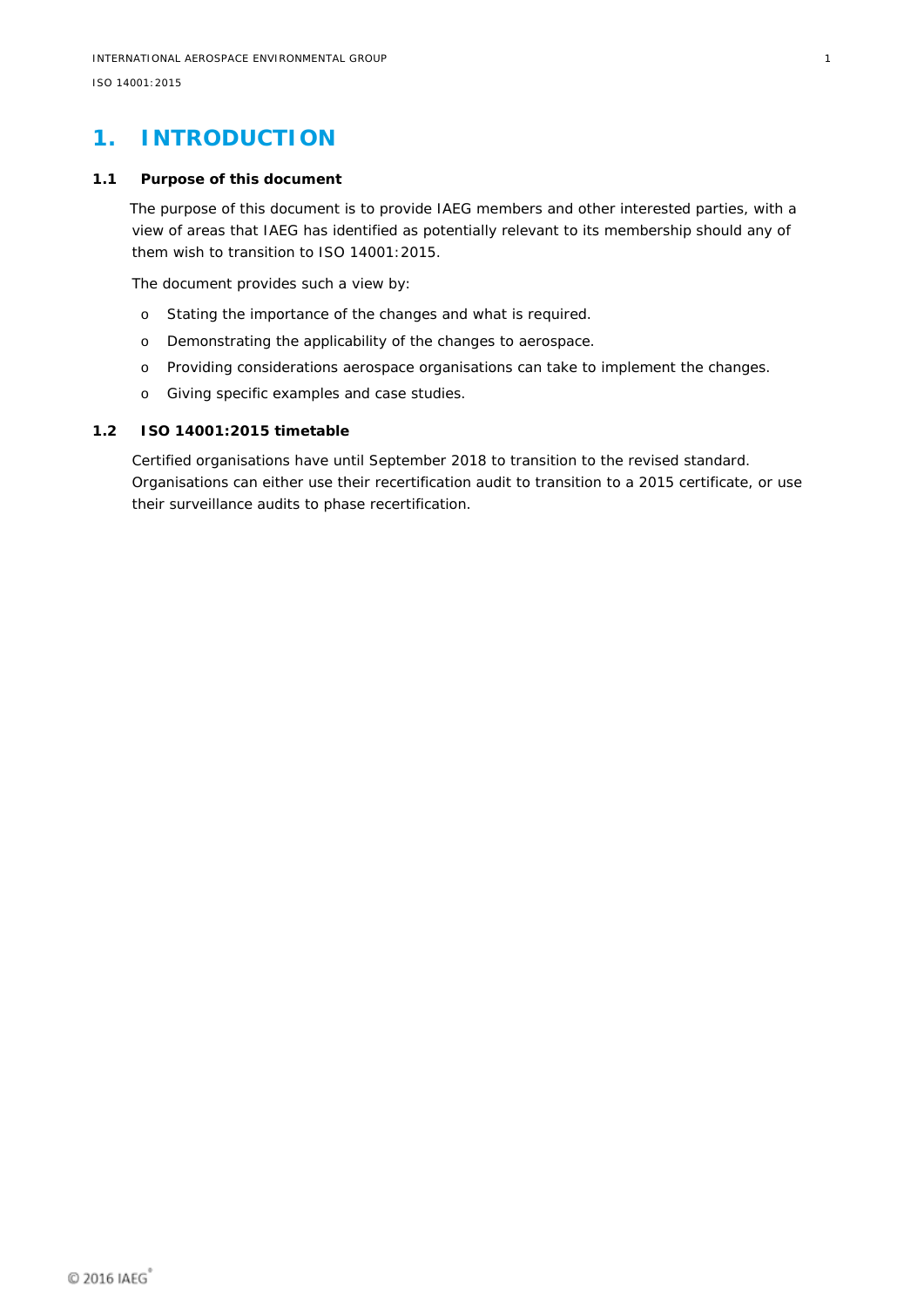#### **Specifics of the aerospace sector**

The sector produces an extensive range of products and services around the world. It includes commercial and military aircraft and engines, satellites, weapons, rockets, service and support businesses and electronic defence and launch systems.

Product safety and reliability are paramount. Aircraft require airworthiness certificates in order to fly, which in turn require parts and sub-systems to be approved. Once an aircraft has received an airworthiness certificate, changes to the aircraft design (including materials used) need to be recertified or proven not to have a negative impact on the aircraft's airworthiness. As a consequence it can be very difficult to make changes to an existing design. The supply chain is often long and extensive, with as many as 10 tiers for more complex items. As a result visibility and influence reduces with each tier.

Aircraft can be in service for over 25 years, meaning environmental impact during the in use phase is dominant. For example, the life cycle assessment for a gas turbine engine shows the in use phase to represent as much as 99% of the product's overall carbon impact. This offers manufacturers opportunities to gain competitive advantage through fuel efficient technologies but also provides different business models which maximise aftersales support.

The need to be able to produce parts over the span of several decades increases the need for stability in production methods. In particular this will include a greater consideration of how stakeholder responses to environmental impacts may change and what resulting controls, restriction or legislation may result. This may restrict the pace of implementing continual improvement opportunities for some manufacturing processes.

The restriction/banning of some chemical substances either contained in current parts or used in their manufacture and repair, is having major implications for the sector.

The sector needs to be able to produce parts for the service of aircraft. The approval process will require production processes to remain stable. However change may be needed as new legislation is brought in after the aircraft production has started, for example to implement requirements relating to hazardous substances.

Although there are significant opportunities for reuse and remanufacture that are not normally found in other product systems, the age and number of retiring aircraft may make recycling and reuse more difficult.

The aerospace sector is very well connected and often looks to work collaboratively to solve environmental issues.

The use of commercial aeroplanes contributes to three main environmental issues, aviation emissions that affect global climate, aircraft noise and aircraft emissions which affect local air quality. The goal of the aviation industry is to reduce absolute emissions by 50% from a 2005 baseline by 2050. This could be accomplished through improved fuel efficiency, improved air traffic control and use of sustainable aviation fuel. The worldwide aviation industry has further applauded a crucial climate agreement reached by governments meeting at the International Civil Aviation Organization (ICAO) to put in place the world's first carbon offsetting scheme for any global sector.

#### **1.3 Potential benefits of ISO 14001:2015 to the aerospace industry**

<span id="page-6-0"></span>Traditionally, the benefit of an EMS has broadly been legal compliance, a better control of an organisation's environmental impacts and reducing costs. Basing an EMS on ISO 14001:2015 will drive greater value within organisations and the aerospace industry by:

o Engaging top management to be company and aerospace industry leaders for environmental management and performance, and integrating the EMS within business processes to improve the effectiveness and efficiency of the EMS.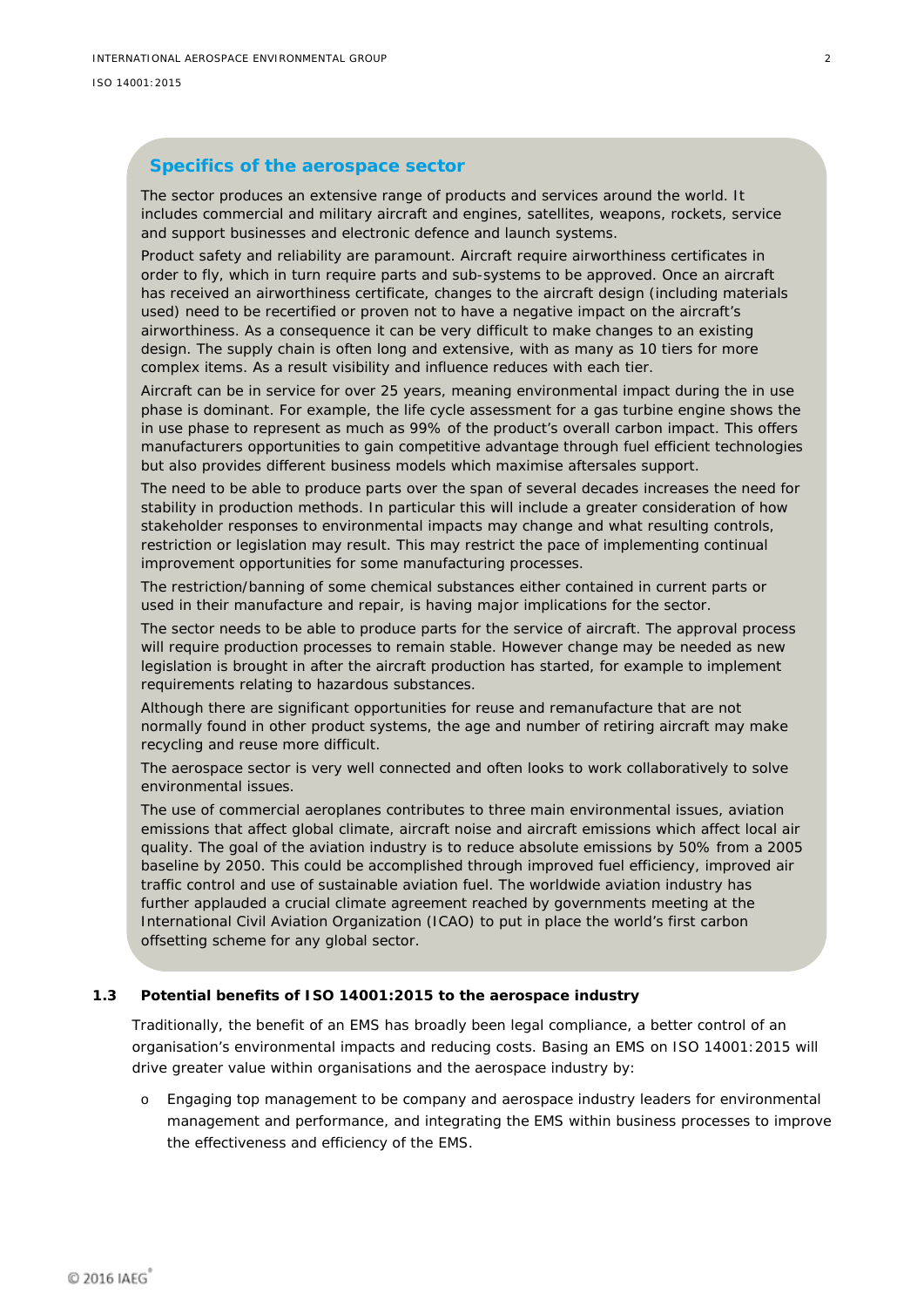- o Driving improvement and innovation in products and services. This will assist the sector in meeting its environmental goals relating to climate change, air quality and noise, while reducing costs associated with the manufacture, use and disposal of aerospace products.
- o Facilitating supply chain collaboration as organisations take a life cycle perspective.
- o Identifying opportunities by better understanding and managing interested parties' needs and expectations.
- o Improving the credibility of the industry through better communication and by supporting environmental, sustainability and corporate responsibility reporting.
- o Placing greater emphasis on identifying business opportunity rather than just managing risk.
- o Supporting the long term viability of organisations and the industry by mitigating the potential adverse effects of environmental conditions on the industry.

#### **Case study: Benefits of transitioning to ISO 14001:2015**

A valve manufacturer based in the UK transitioned its existing EMS, originally certified to ISO 14001:2004 in 2006, to meet the requirements of the 2015 version. The facility was recertified to ISO 14001:2015 in November 2016. The Environment Health and Safety (EHS) Manager and site leadership team agreed that the revitalised EMS has delivered a number of key improvements:

- o Taking a life cycle perspective has resulted in greater top management and cross functional involvement including procurement, design, engineering, HR and sales and marketing. This has led to greater process and product innovation, increasing manufacturing efficiencies and delivering improved products.
- o The EMS is no longer solely managed by the EHS Department, instead other departments such as procurement, design and sales take responsibility to identify environmental aspects, propose actions and manage their implementation. This has resulted in an increased number of initiatives and improvement in environmental and business performance.
- o Context and interested party analysis were undertaken with representatives from across the organisation. This generated successful actions such as a project to allow customers to return end-of-life product for remanufacture/appropriate recycling and providing a customer carbon benefit tool as part of the sales process.
- o The revised EMS provides an improved and integrated framework to improve communications on the environment.

#### **1.4 Structure of the document**

<span id="page-7-0"></span>In comparison to its predecessor, ISO 14001:2015 presents a number of new and amended requirements. This document provides a view of the changes to ISO 14001 under seven key topics, namely:

- o Leadership and commitment.
- o Internal and external issues.
- o Scope.
- o Life cycle perspective.
- o Needs & expectations of interested parties.
- o Risks and opportunities.
- o Performance evaluation.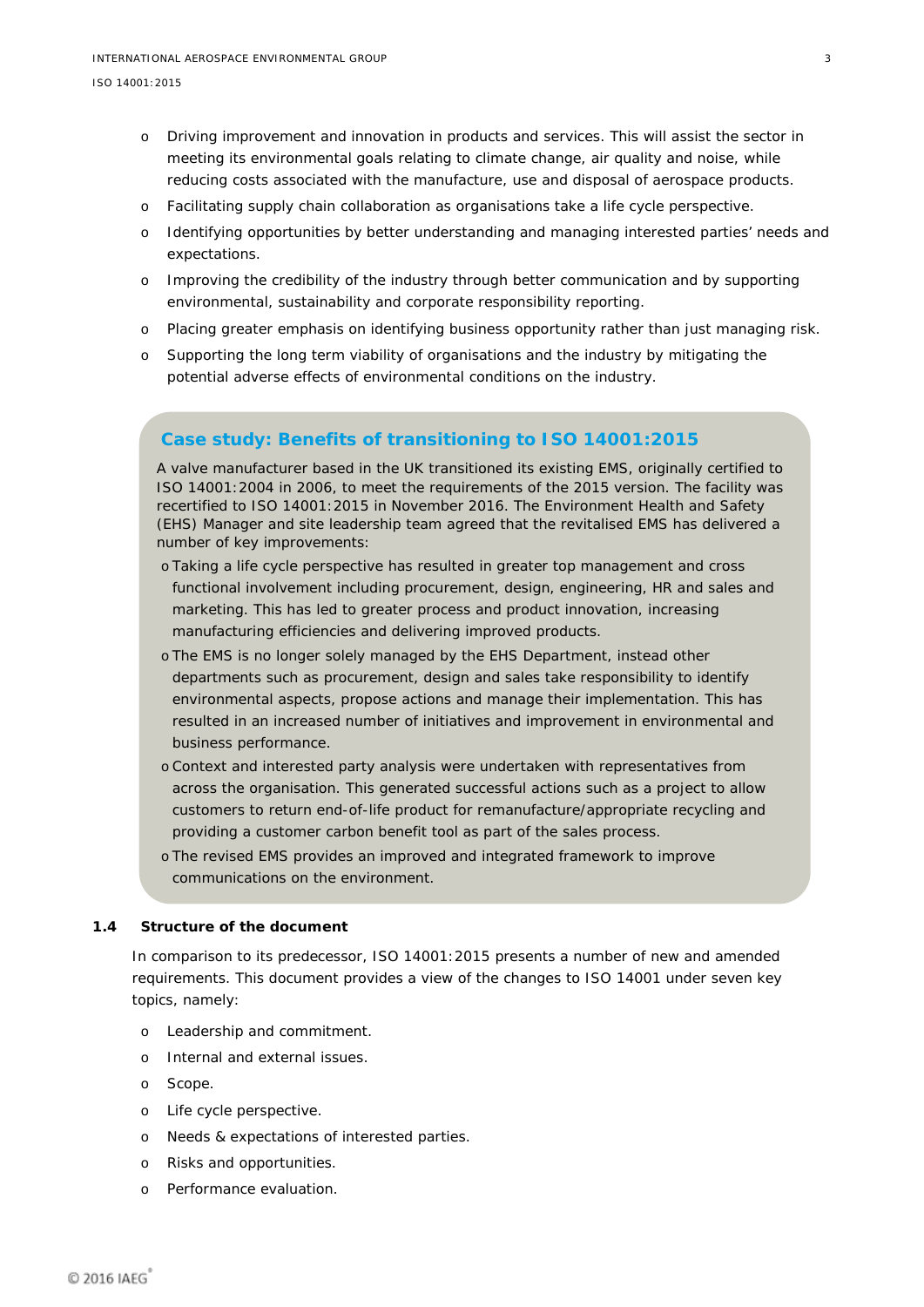#### **1.5 OHSAS 18001 and ISO 9001 are also changing**

<span id="page-8-0"></span>ISO has defined a standard structure for all new or revised standards. A number of new or revised requirements will be common or at least comparable among management system standards, such as ISO 14001, ISO 9001 (including the aerospace specific series of standards EN 9100) and ISO 45001 (Occupational Health and Safety Management System Standard due for publication in 2017 and which will replace OHSAS 18001). Organisations could consider integrating their transition of ISO 14001:2015 with similar clauses of other management systems, for example, understanding the organisation and its context and understanding the needs and expectations of interested parties.

Figure 1.1 *ISO 14001:2015 framework* provides an overview of some of the main changes of the new version of the Standard.



<span id="page-8-2"></span><span id="page-8-1"></span>**Figure 1.1: ISO 14001:2015 framework (showing some of the main changes)**

#### **1.6 Steps to implementation**

Organisations starting out on their transition could consider undertaking the following:

- o Complete a gap analysis between the existing EMS and the requirements of ISO 14001:2015.
- o Raise top management awareness of the changes.
- o Involve representatives from relevant functions (e.g. engineering, design and procurement) and consider environmental requirements within business processes.
- o Demonstrate the business value of the EMS and benefits of ISO 14001:2015 additional requirements.
- o Evaluate the value of accredited third-party certification vs. self-declaration.
- o Consider the need for further awareness and/or competency as a result of the changes.
- o Consider how the changes relate to other management systems (e.g. ISO 9001 and OHSAS 18001/ISO 45001) and where integration could be beneficial.
- o Develop an implementation plan.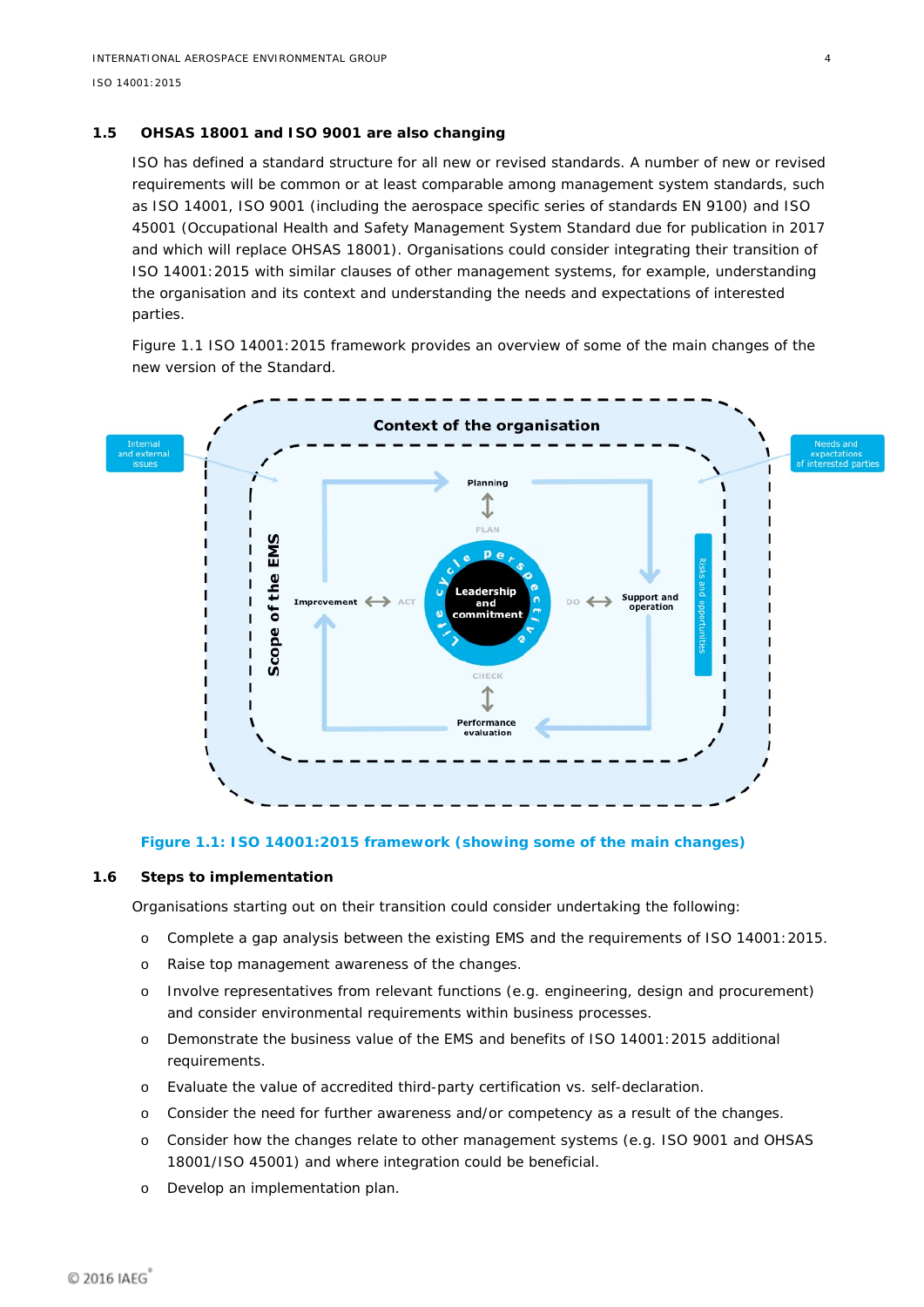# <span id="page-9-0"></span>**2. LEADERSHIP AND COMMITMENT**

#### **2.1 Why is this key for the aerospace industry?**

<span id="page-9-1"></span>Leadership and commitment is arguably the most important enabler for a successful EMS and for implementing or transitioning to ISO 14001:2015. Top management commitment will ensure that the EMS:

- o Is built on a clear and credible vision.
- o Supports the aerospace industry in achieving the challenging environmental goals it has set itself.
- o Is integrated and compatible with the business strategy so that it is relevant, sustainable and continually improves.
- o Through integration, is more effective by being central to the business, and efficient through sharing of processes and resources.
- o Is embedded and supported by all functions and levels of the business.
- <span id="page-9-2"></span>o Adopts a life cycle perspective and facilitates collaboration within organisations and across the aerospace industry.

#### **2.2 What does ISO 14001:2015 require?**

Top management may constitute a single person, though it is more common to comprise a crossfunctional team that directs and controls the organisation at the highest level. The Standard requires top management to have accountability for the EMS and ensure that it meets its intended outcomes. At the very least, the intended outcomes of the EMS include enhancement of

Leadership is at the heart of the system.

environmental performance, fulfilment of compliance obligations and achievement of environmental objectives. There is, however, much benefit for top management to establish additional commitments, such as supporting the organisation's business or sustainability strategy or vision,

or contributing to the aerospace sector's environmental goals. To support EMS effectiveness, top management shall ensure that EMS requirements are integrated into the organisation's business processes and that the environmental policy and environmental objectives are established within the context of the organisation and its strategic direction.

Top management can demonstrate leadership and commitment through their awareness and engagement according to their role and responsibilities with regard to the EMS. Such action can be apparent, for example, when top managers actively support the integration of the EMS with business processes. Without their leadership, integration will be difficult to achieve.

#### **2.3 Considerations/options for implementation**

#### <span id="page-9-3"></span>**Provide a briefing to top management on their expanded role**

Explain the value of improved environmental performance and why top management involvement

Top management is required to demonstrate leadership, commitment and accountability. is critical. Solicit their input on the intended outcomes of the EMS and how the intended outcomes can support the organisation's business strategy, vision and values and/or the sustainability/corporate responsibility strategy. Such additional commitments can also be

included within the environmental policy. In order to gain top management engagement, it can help to review successful initiatives that have led to improving environmental and business performance.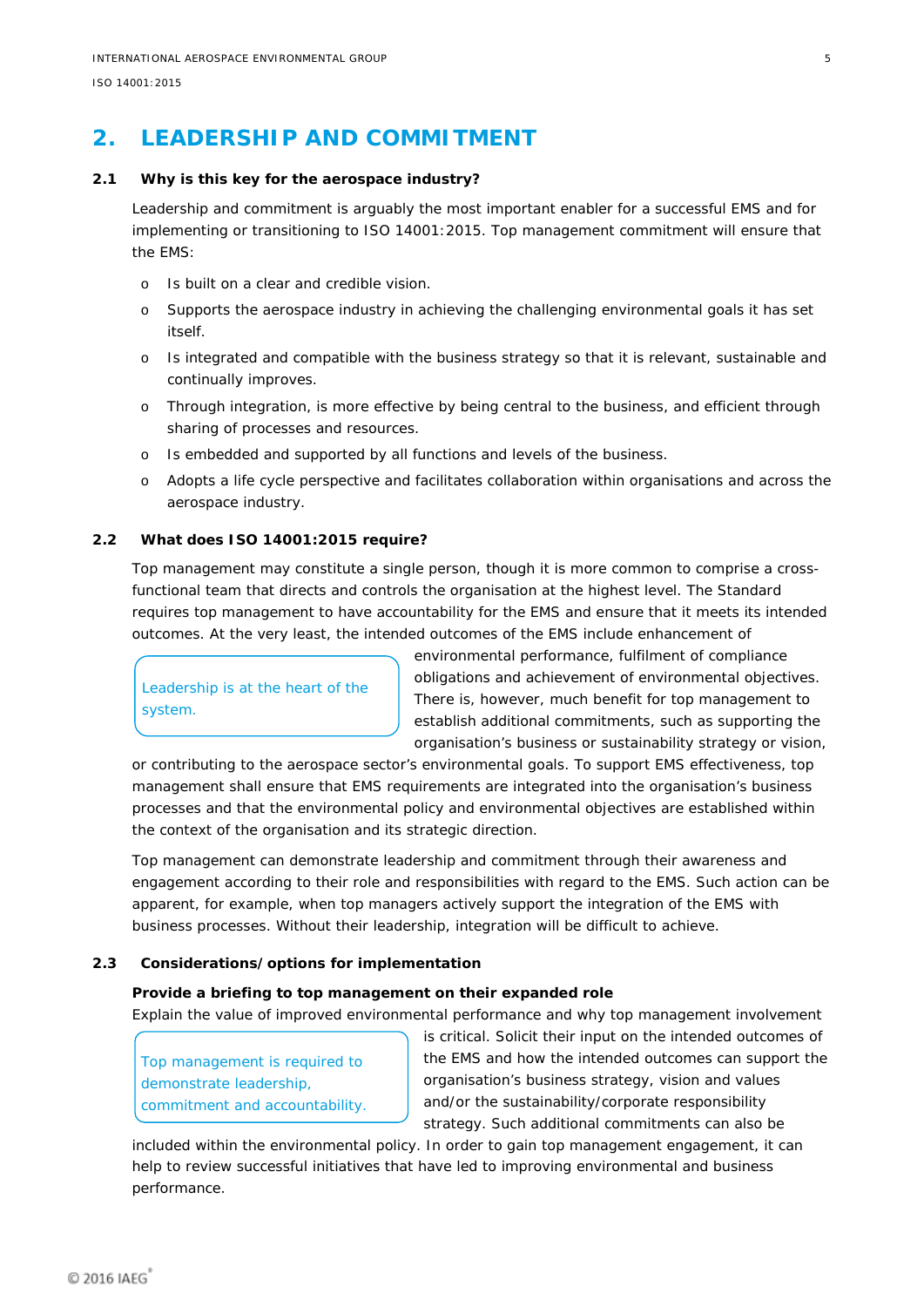#### **Communicate the new environmental policy commitment of 'protection of the environment'**

Ensure that top management understands how the new commitment will contribute to the sustainability of the organisation's business and society as a whole. The commitment can be applied throughout the life cycle, e.g. resource efficiency, protection of biodiversity and climate change mitigation. The commitment, alongside continual improvement, establishes principles of action which will ensure that the environmental performance of the organisation improves over time.

#### **Ensure top management promotes continual improvement and communicates the importance of good environmental performance**

Although this can be achieved through delegation, personal involvement can be more effective. Communication can take many forms including written and verbal. However, visible action, for example a site inspection by top management or attendance at a third party audit, can be more compelling.

#### **Top management should support other relevant management roles**

This is particularly important if the scope of the EMS covers multiple facilities and/or business units with their own management teams, but will also ensure that environmental responsibilities are cascaded throughout the organisation and middle managers are engaged. Top management can support environmental engagement within the management population by providing a clear and consistent vision, preferably integrated with other business objectives, and by challenging other managers to drive and report on environmental improvement in their own areas of responsibility.

#### **Plan integration**

Integration is not absolute, but will develop over time and in line with continual improvement. Top

EMS requirements shall be integrated with business processes.

management involvement in integration is critical to ensure it is effective. The organisation should decide the level of detail and the extent of integration it adopts. Organisations should be aware of the current levels of integration and understand what integration is required to improve environmental performance. The first stage in

this process could be to map business processes within each functional area to understand where integration already takes place and where it needs to be implemented. Integration can take place at a strategic, functional and departmental level. Many organisations may already have advanced levels of integration and will need to consider how this can be improved. Significant environmental aspects can indicate where further integration needs to take place. For example, a significant aspect related to the procuring of goods or services may benefit from the inclusion of environmental requirements in the sourcing process, from technical specification definition, call for tender, supplier selection and contracting to controlling supplier activities.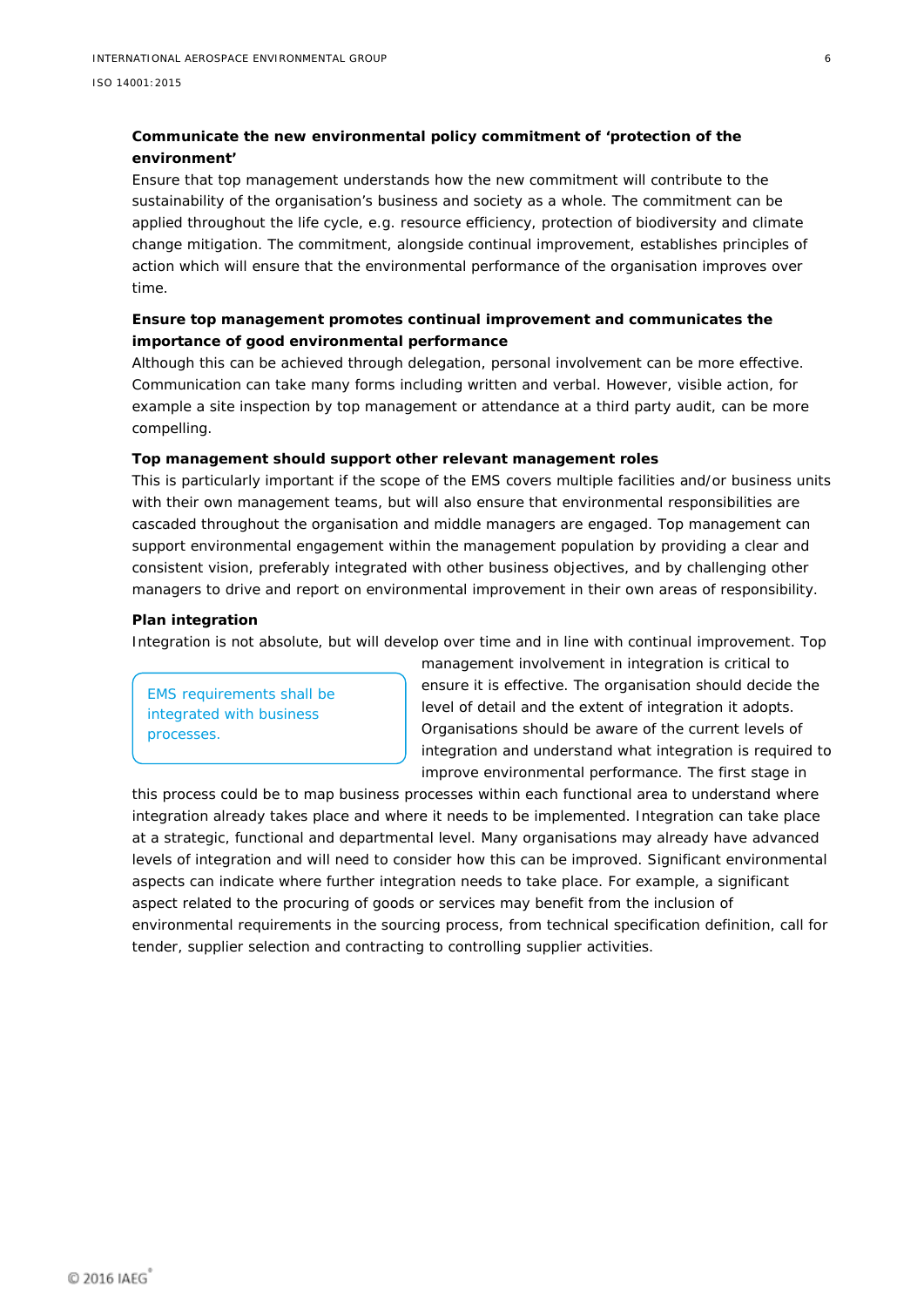Examples of business processes and other areas of integration are:

- o Business strategy, vision, value or goals.
- o Corporate/enterprise risk management.
- o Communication, sustainability or corporate responsibility.
- o Financial or procurement/supply chain.
- o Governance and internal performance reporting.
- o Employee business briefings, newsletters and other forms of communication.
- o Development and design.
- o H&S, security and quality management systems.
- o Management of change including new build or refurbishment.
- o Human resources and training.
- o Commercial, sales and marketing.

Further explanation of these examples is provided in Appendix 1: *Examples of integrating EMS requirements into business processes.*

#### **2.4 Case studies/examples**

<span id="page-11-0"></span>A US based aircraft part manufacturer commenced its transition to ISO 14001:2015 by engaging top management through a workshop which presented the ISO 14001 changes, reviewed the EMS value proposition, agreed the leadership team's responsibilities and defined the EMS' intended outcomes relevant to the company's strategic goals. Environment, where appropriate, was integrated with departmental goals and promoted through departmental and team meetings. The management review process is now given additional time, involves the full cross functional leadership team and performs a more critical role to the EMS.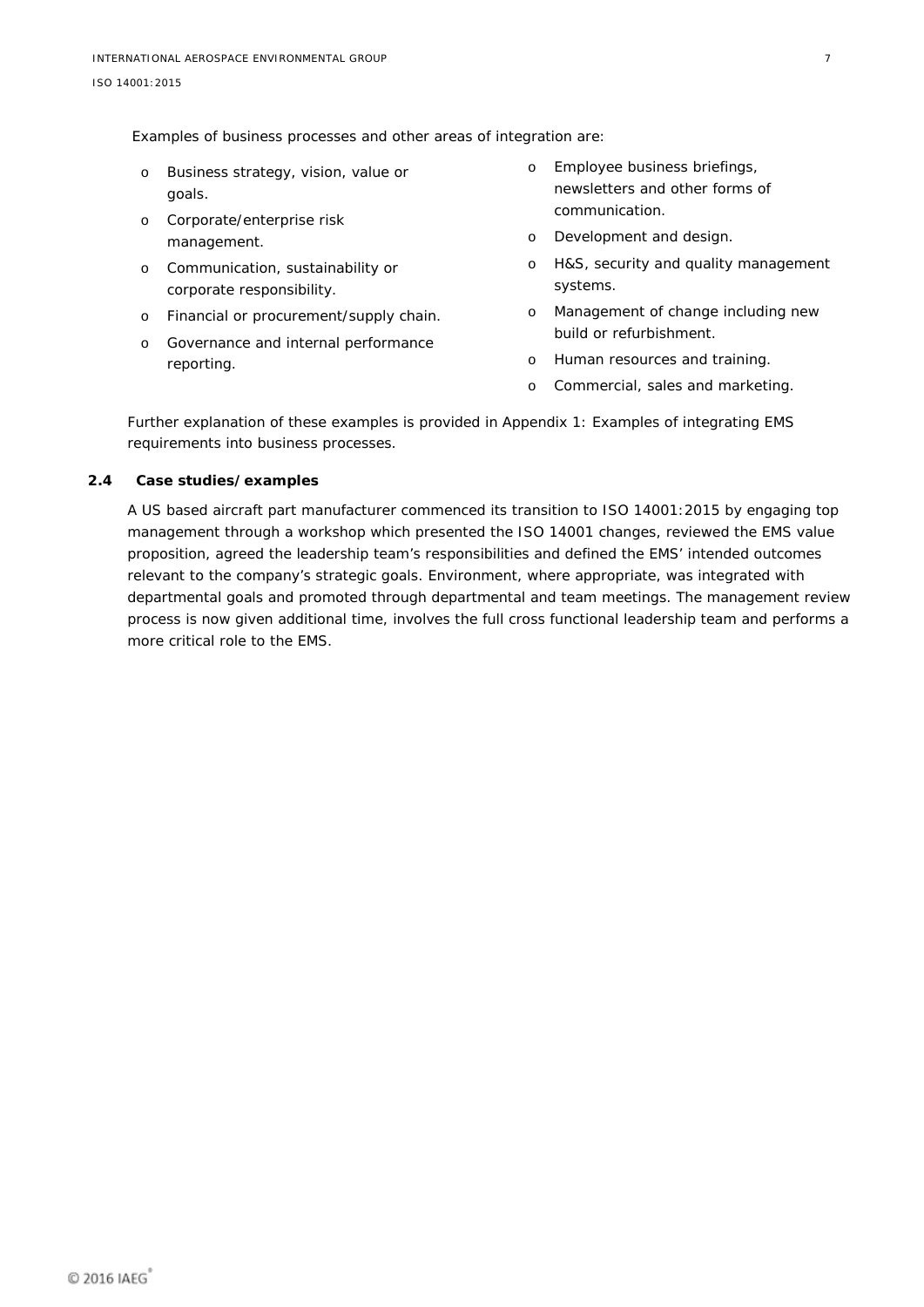## <span id="page-12-0"></span>**3. INTERNAL AND EXTERNAL ISSUES**

#### **3.1 Why is this key for the aerospace industry?**

<span id="page-12-1"></span>Determining internal and external issues helps define the context of the organisation as well as the scope and is important because the EMS will:

- o Be more intuitive, responsive and resilient as it is built on an understanding of how the organisation works and how it is influenced by internal and external and internal factors.
- o Continually improve as it is able to identify and respond to opportunities and risks.
- o Support the long-term viability of the organisation by understanding and managing the effect of environmental issues such as climate change and resource scarcity.

#### **3.2 What does ISO 14001:2015 require?**

<span id="page-12-2"></span>Clause 4.1 of ISO 14001:2015 requires organisations to determine important internal and external issues that can help or hinder the achievement of the intended outcomes of their EMS. This determination contributes to the overall ISO 14001:2015 requirement to understand the context of the organisation. Issues will include environmental conditions that can affect the organisation, for

The EMS can play an important role in an organisation's strategy, helping to ensure the long-term viability of the business.

example climate change and depletion of natural resources, but will also include other internal and external issues which, although not appearing immediately relevant to the EMS, can impact its success. Only a 'high-level, conceptual' understanding of internal and external issues is required. This knowledge provides an important input into the EMS scope, policy and objectives, risks and opportunities and fulfilment of compliance obligations.

Internal and external issues do not need to be documented. An organisation's knowledge of its issues may be sufficient, but by documenting its issues, an organisation can inform other EMS processes, e.g. risks and opportunities, or to engage others in the organisation. Determining internal and external issues should be an iterative process which is updated as changes to the EMS and context of the organisation occur. The management review process can provide a routine point at which to review internal and external issues.

#### **3.3 Considerations/options for implementation**

#### <span id="page-12-3"></span>**Consider different levels of the organisation**

For multi-site/multi-business organisations, consider the need to determine internal and external issues at corporate level, before cascading this to facilities/businesses to identify internal and external issues.

#### **Use existing methodologies to understand internal and external issues**

Many organisations already have existing formal or informal methodologies for determining their internal and external issues, for example corporate or enterprise risk management systems or horizon scanning as part of strategic planning.

#### **Gather input from different functions of the organisation**

Input from internal stakeholders who can provide an understanding of different topic areas will ensure that the understanding gained covers a broad scope. This could be achieved through interviews or workshops.

#### **Identify internal and external issues**

Issues can be identified by structuring them by topic. One methodology is the political, economic, social, technological, legal and environmental (PESTLE) analysis. The help box *Context of the*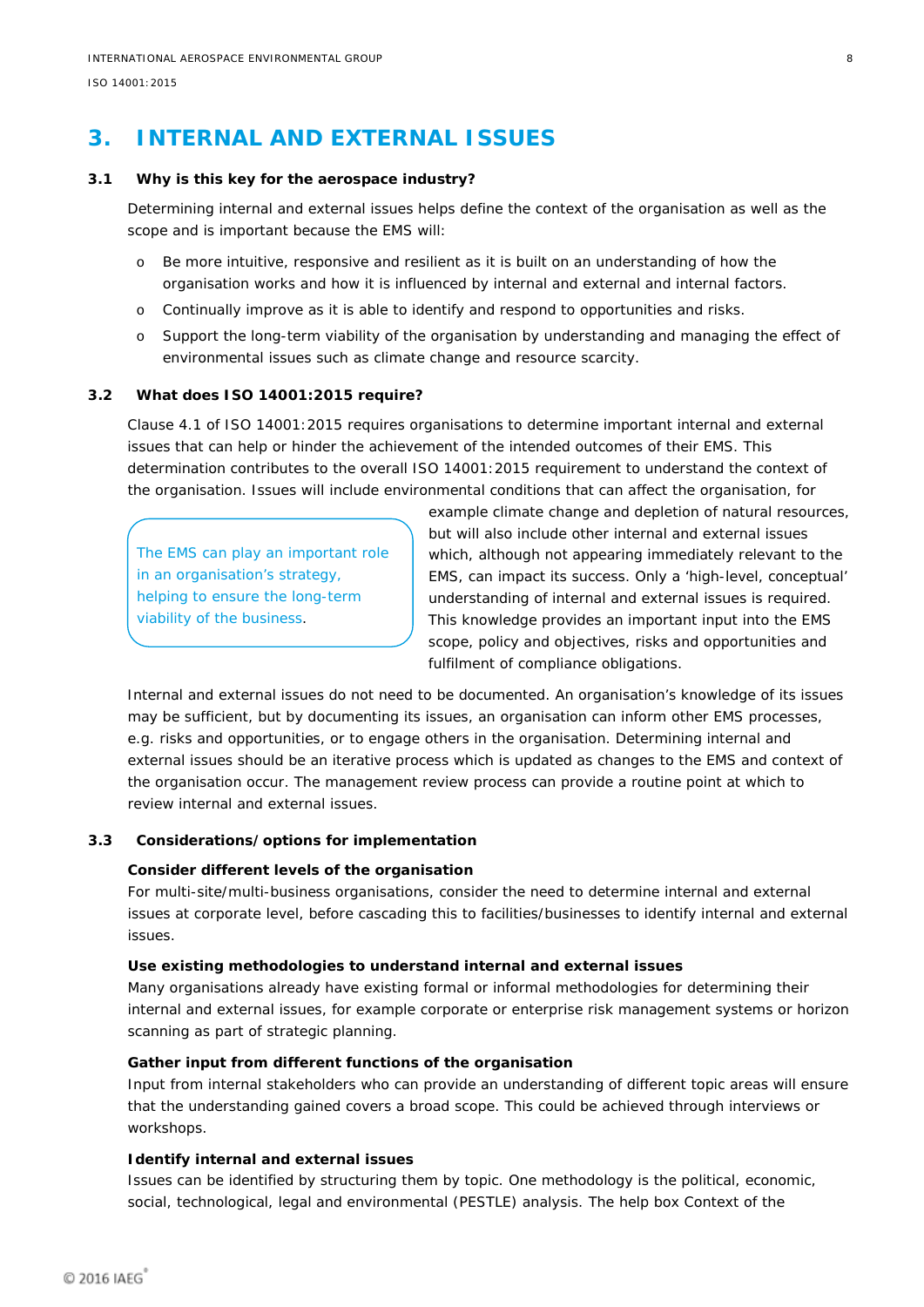*aerospace sector* can be used as a starting point to this process. Table 3.1 *Examples of internal and external issues* provides examples for each of these topics.

| <b>Theme</b>                     | <b>External issues</b>                                                                                                                                                                                                                                  | <b>Internal issues</b>                                                                                                                         |
|----------------------------------|---------------------------------------------------------------------------------------------------------------------------------------------------------------------------------------------------------------------------------------------------------|------------------------------------------------------------------------------------------------------------------------------------------------|
| Political                        | Change in a government.<br>Embargoes and sanctions.<br>Political instability.<br>War and terrorism.                                                                                                                                                     | Change in top<br>management/governance<br>structures.<br>New owners/ownership<br>arrangements.                                                 |
| Economic                         | Economic upturn/downturn.<br>Currency fluctuations.<br>Tariffs/taxes/grants for the industry.<br>Aerospace supply chain structure &<br>dependencies.<br>Increasing/fluctuating resource costs.                                                          | Internal financial processes/payback<br>period.                                                                                                |
| Social                           | Population growth/demographics.<br>Customer/consumer attitudes and<br>opinions.<br>Perceived environmental impact of<br>aerospace industry.<br>Societal knowledge of environmental<br>issues/trends/'hot' issues.<br>Attracting and retaining 'talent'. | Environmental culture of<br>organisation.<br>Levels of literacy/language<br>Internal restructuring.                                            |
| Technological                    | Access to strategic materials.<br>New materials e.g. composite.<br>Cost of renewable technologies.<br>Product safety requirements.<br>New technologies/advancements.<br>Product safety<br>requirements/authority/airworthiness.                         | Level of investment in research and<br>development for environmental<br>innovation.<br>Design function undertaken<br>elsewhere in corporation. |
| Legal                            | Substance and product regulations<br>and laws (REACH, TSCA etc.).<br>Long term environmental policy<br>trends.<br>Environmental legislations (e.g.<br>industrial emissions, waste<br>management etc.).<br>Changes in employment law.                    | Corporate reporting requirements.                                                                                                              |
| Environment<br>(see also $3.2$ ) | Climate change/extreme weather.<br>Local air quality.<br>Raw material scarcity, critical<br>materials.<br>Water risk and vulnerability.<br>Loss of biodiversity.                                                                                        | Limited space on site.<br>Proximity of sensitive receptors.<br>Ground/groundwater contamination.                                               |

<span id="page-13-0"></span>

| Table 3.1: Examples of internal and external issues |  |  |
|-----------------------------------------------------|--|--|
|                                                     |  |  |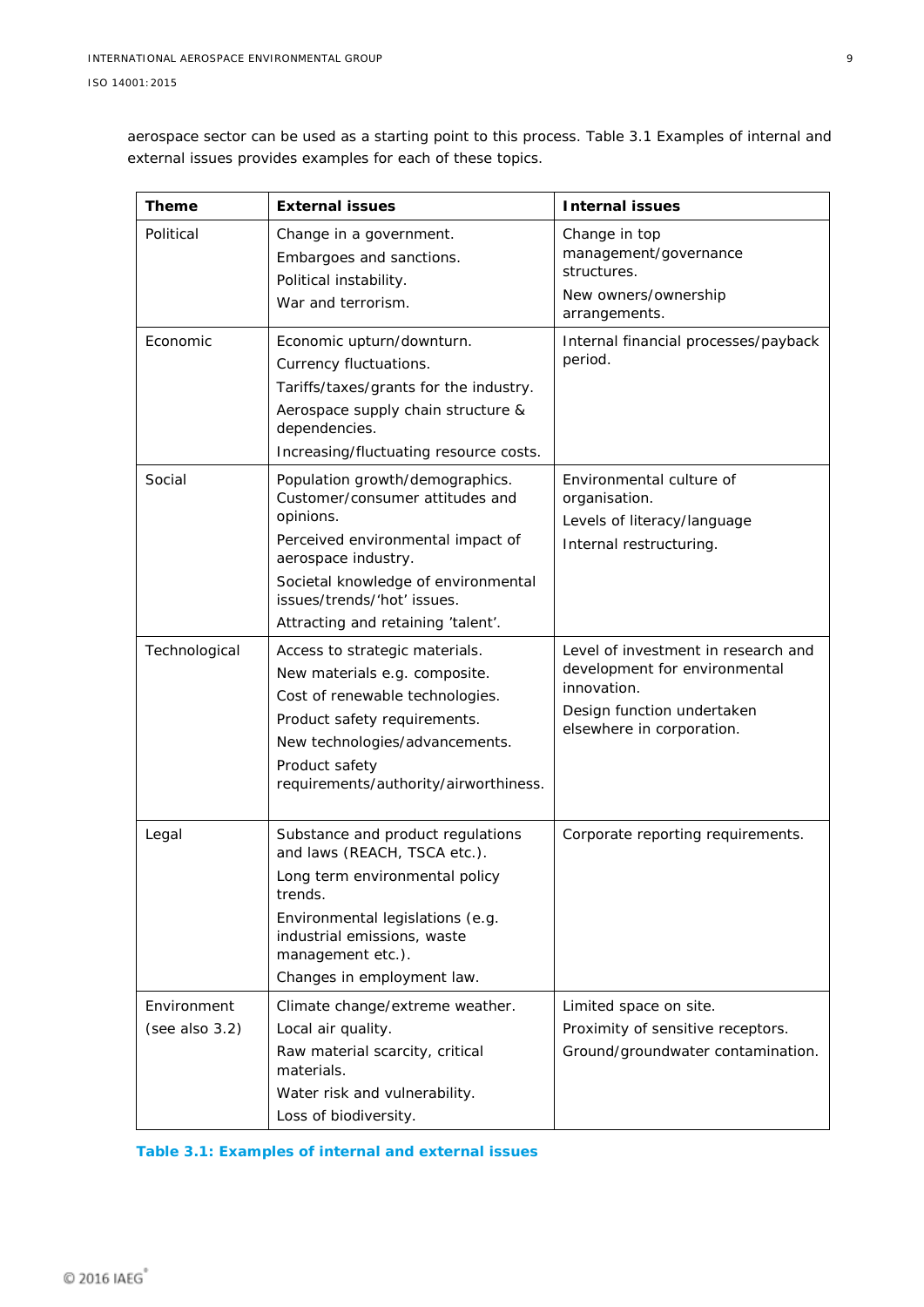## **Consider risks and opportunities associated with issues**

Although this is a requirement of ISO 14001:2015 clause 6.1.1, it can be intuitive to determine risks and opportunities as part of the same process that identifies the issues (see also Chapter 7).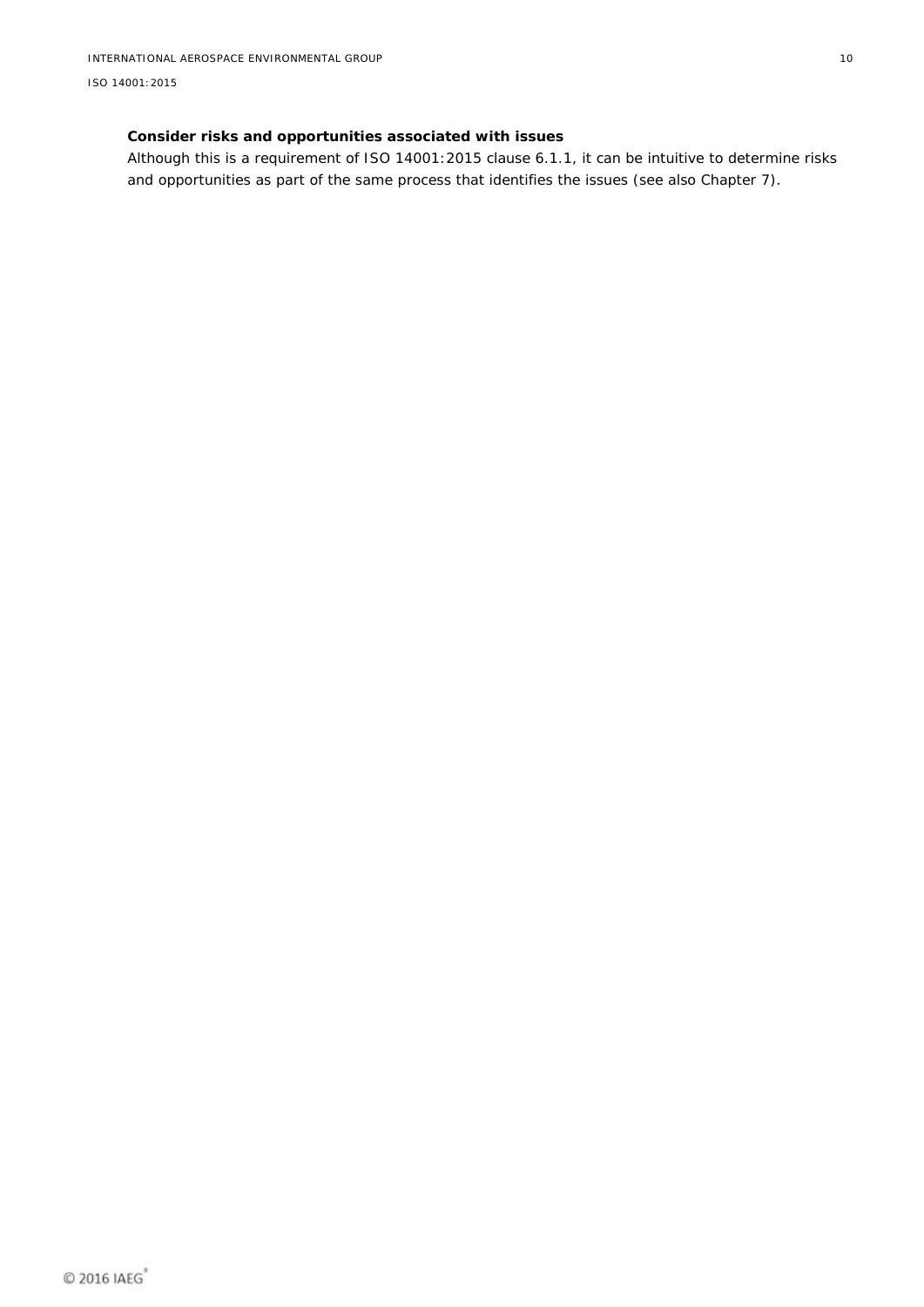# <span id="page-15-0"></span>**4. DETERMINING THE SCOPE OF THE EMS**

#### **4.1 Why is this key for the aerospace industry?**

<span id="page-15-1"></span>Determining the scope of the EMS is important to aerospace sector as it includes small and medium sized organisations and large corporations with many business units and facilities spread across the globe offering a wide range of products and services with shared supply chains.

Having an appropriate scope description is critical to:

- o Clarify internally and externally:
	- the physical and organisational boundaries to which the EMS applies; and
	- the level at which activities are performed, e.g. corporate, facility.
- <span id="page-15-2"></span>o Identify areas not in scope but part of the broader life cycle that may be controlled or influenced.

#### **4.2 What does ISO 14001:2015 require?**

Organisations are expected to determine the boundaries and applicability of the EMS to establish its scope. In doing so, organisations should consider internal and external issues and compliance obligations, their organisational units, functions, physical boundaries, activities, products and services and their authority and ability to exercise control or influence.

Organisations should not define the scope in such a way that they deliberately or unintentionally omit activities, products, services or facilities which can have a significant aspect or avoid a compliance obligation.

When an organisation states it conforms to the international standard, the scope must be made available to interested parties. Communication on the scope should be accurate, for example, an organisation stating in a report that it is certified to ISO 14001 must specify which parts of the organisation are within the scope of the certification.

#### <span id="page-15-3"></span>**4.3 Considerations/options for implementation**

#### **Review applicability of current scope**

The transition to the revised standard provides an opportunity to review the current scope, not only with regard to ISO 14001:2015 but also to reflect any changes to the organisation's activities, products, services or facilities.

#### **Review information gained through the EMS**

The requirement to define the scope of the EMS should consider the ISO 14001:2015 requirements covering context (ISO 14001:2015 clause 4.1) and interested parties (4.2) so that a complete understanding of the organisation is developed. For example:

- o Internal and external issues and interested parties' needs and expectations provide guidance on what an organisation may decide to include in the scope. For example, an organisation may decide to include certain facilities in its scope due to expectations from an interested party, or to extend its scope to cover previously excluded products due to an external issue regarding greater environmental scrutiny of aerospace products.
- o Compliance obligations: these are an important consideration as they can impose the level of control an organisation has to exert, which consequently will impact the scope. A good example of this relates to waste law, where the producer often retains responsibility for its waste until it is finally treated or disposed of.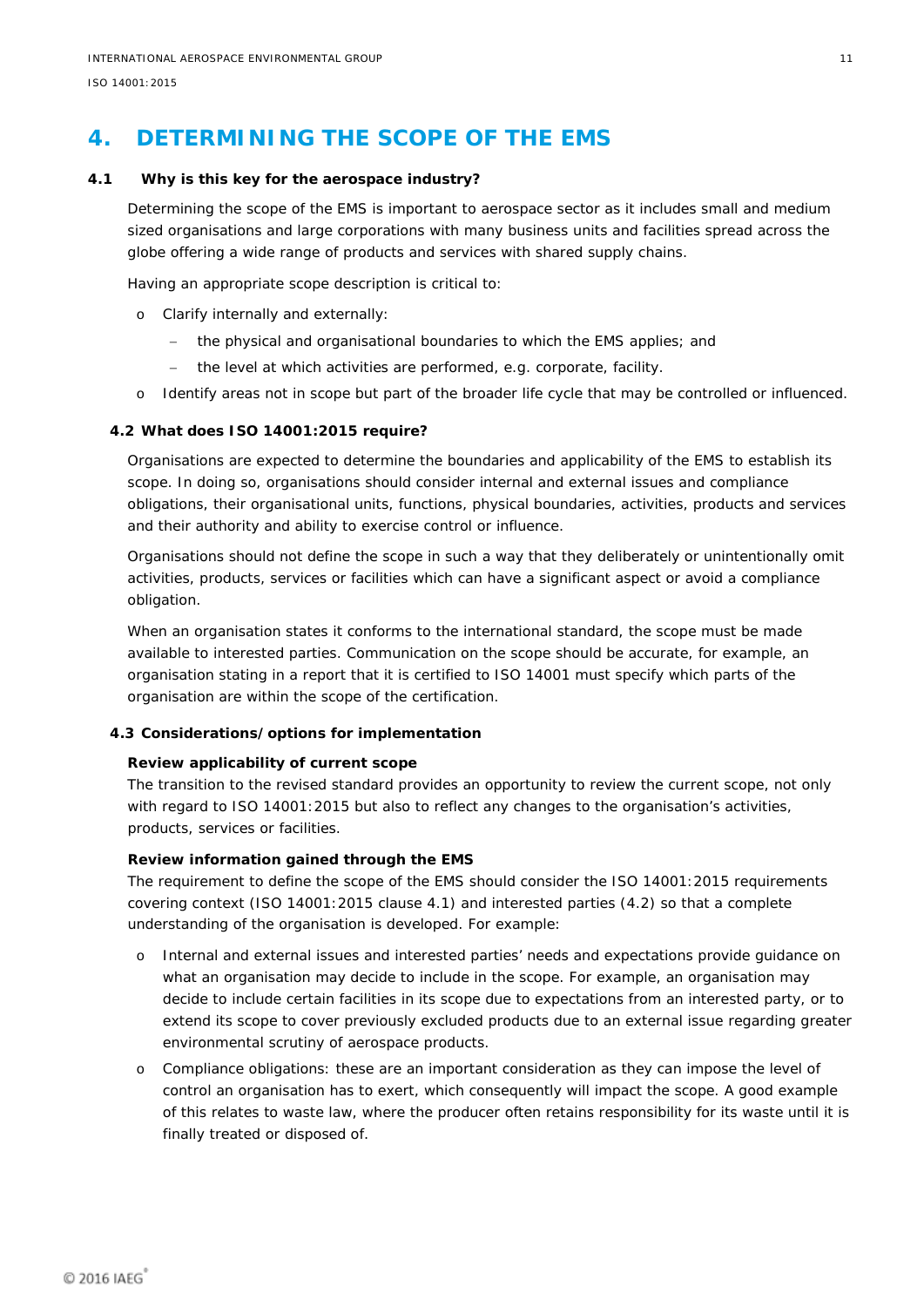#### **Define and understand the scope**

When developing the scope, the key components are: i) identification of the activities involved, ii) the products and services that result, and iii) the location where the activities take place. The scope of the EMS as stated on the ISO 14001 certificate will be succinct. Organisations will demonstrate their understanding of the scope through identifying aspects, establishing actions and objectives and developing operational control and influence.

#### **Make the scope available**

The scope of an organisation's EMS should be made available to interested parties either in an unrestricted manner, for example on a website, or in the reception area, or on request. The scope could be made available by, for example providing the ISO 14001 certificate.

#### **Example**

The scope of the EMS as presented on a certificate could be:

"*Manage company, marketing and sales, design and engineering, production, management of industrial partnership, assembly and delivery, procurement, after sales and in-service support of aircraft."*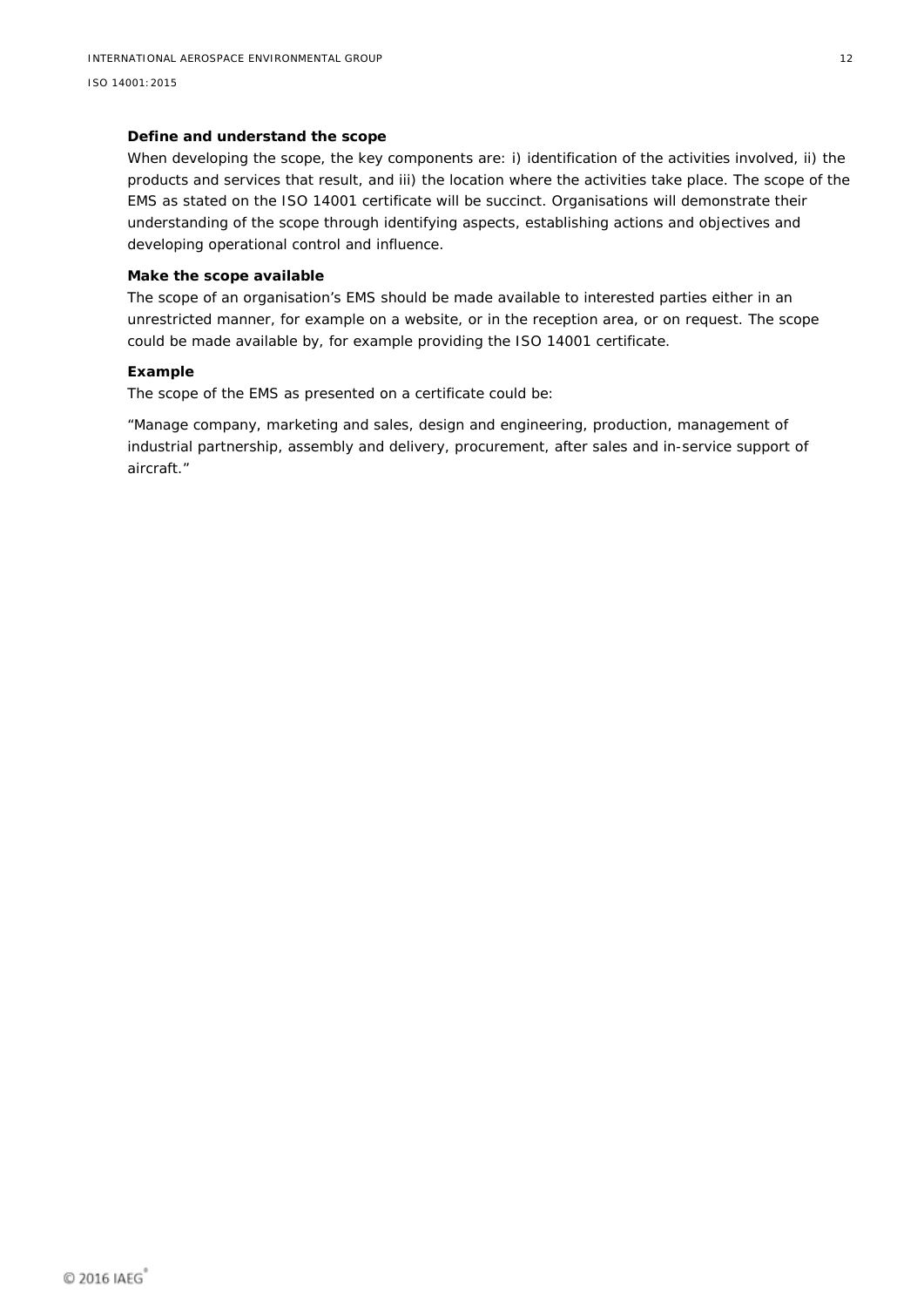# <span id="page-17-0"></span>**5. LIFE CYCLE PERSPECTIVE**

#### **5.1 Why is this key for the aerospace industry?**

<span id="page-17-1"></span>Considering the life cycle perspective is important for the aerospace industry as it:

- o Enables the identification of environmental and business risks and opportunities in all stages of the product lifecycle (from design to end of life).
- o Fosters communication among manufacturers, airline operators, repairers, disposers and others involved in the aerospace value chain, improving the environmental performance of the industry as a whole.
- o Provides renewed impetus to establish EMS primarily focused on production to a broader consideration of the product lifecycle.
- o Enables the EMS to help facilitate coordination across internal functions.
- o Encourages more informed and robust decision making across the value chain so that overall benefit for the environment is achieved, for example environmental performance improvement during in-use phase may justify increased environmental impacts incurred during the manufacturing phase and/or end of life.

#### <span id="page-17-2"></span>**5.2 What does ISO 14001:2015 require?**

#### 5.2.1 Life cycle perspective

The revised Standard requires organisations to consider a life cycle 'perspective' rather than a detailed Life Cycle Assessment (LCA). An understanding of an organisation's environmental impacts, even at a

The revised Standard requires organisations to consider a high level life cycle 'perspective' rather than a detailed Life Cycle Assessment  $(LCA)$ .

high level, will help concentrate efforts on where environmental performance can be improved the most.

The requirements of 6.1.2 and 8.1 are summarised in Figure 5.1. *Summary of additional life cycle perspective requirements*. It provides an example of a life cycle for the

aerospace sector and gives an overview of what ISO 14001:2015 requires in relation to environmental aspects and operational control. Environmental requirements relating to production/service delivery are not included as they should already be considered as part of an EMS consistent with ISO 14001:2004.

The term "supply chain" is used to describe raw material acquisition, material/component production and other activities undertaken in the supply chain to procure raw materials, products and services.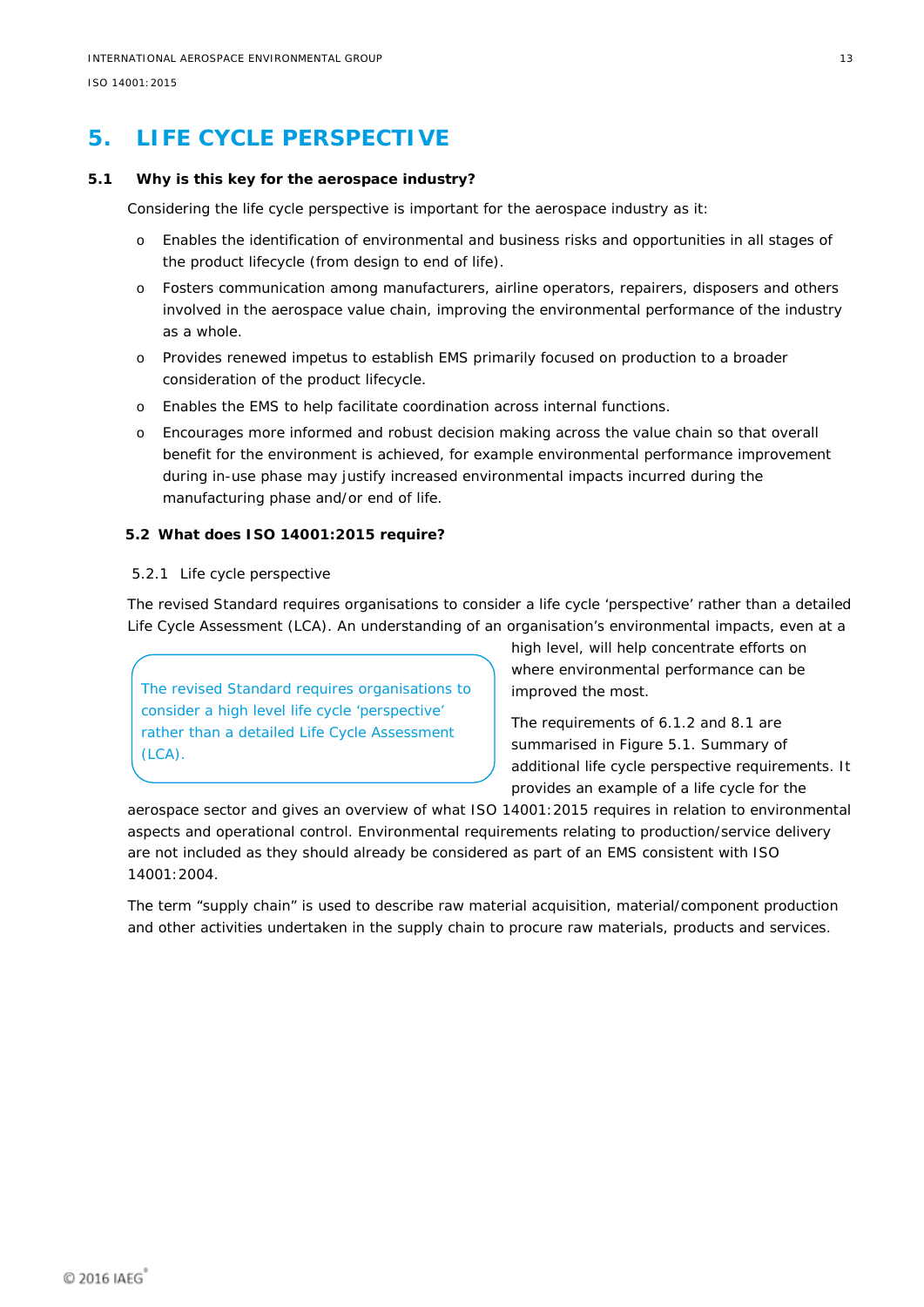

<span id="page-18-0"></span>**Figure 5.1: Summary of additional life cycle perspective requirements**

An organisation should think about the level of control or influence it has over the environmental aspects at each stage in the life cycle. The level of control or influence will need to be taken into account when determining whether an aspect is significant and, as a consequence, whether the organisation has to take action. Control is the ability to make something happen directly, for example a manufacturer that changes a specification to restrict the use of a hazardous substance in a supplier's product. Influence is the ability to affect another interested party's thinking or actions, for example encouraging suppliers to have an EMS or providing an aircraft operator with a guidance manual on how to reduce fuel burn through regular external cleaning of the aircraft.

Significant aspects will be those that have significant environmental impact and over which the organisation has control or sufficient influence. For example, one environmental aspect of aircraft taxiing is aviation fuel use with an associated impact on local air quality. This aspect could be considered significant by an aerospace Original Equipment Manufacturer (OEM) through its influence on design, and non-significant by an aerospace parts manufacturer which is unable to influence the impact on air quality.

Influence can vary through the aerospace supply chain. Whilst influence over exactly how a supplier or an aircraft operator carries out its operations can be limited, there is significant alignment on what needs to be achieved as the aerospace sector is generally aligned to a set of requirements imposed by customers or government regulators that influence how the various actors in the value chain make decisions. These requirements are driven by operating costs, particularly fuel burn, and therefore relate to in-use air emissions. For example, an aircraft manufacturer may have influence over how its products are used by the aircraft operator, through the provision of manuals and customer training. Organisations may consider exercising influence in anticipation of aspects which are not yet regulated or driven by business benefits, but whose environmental impact is known.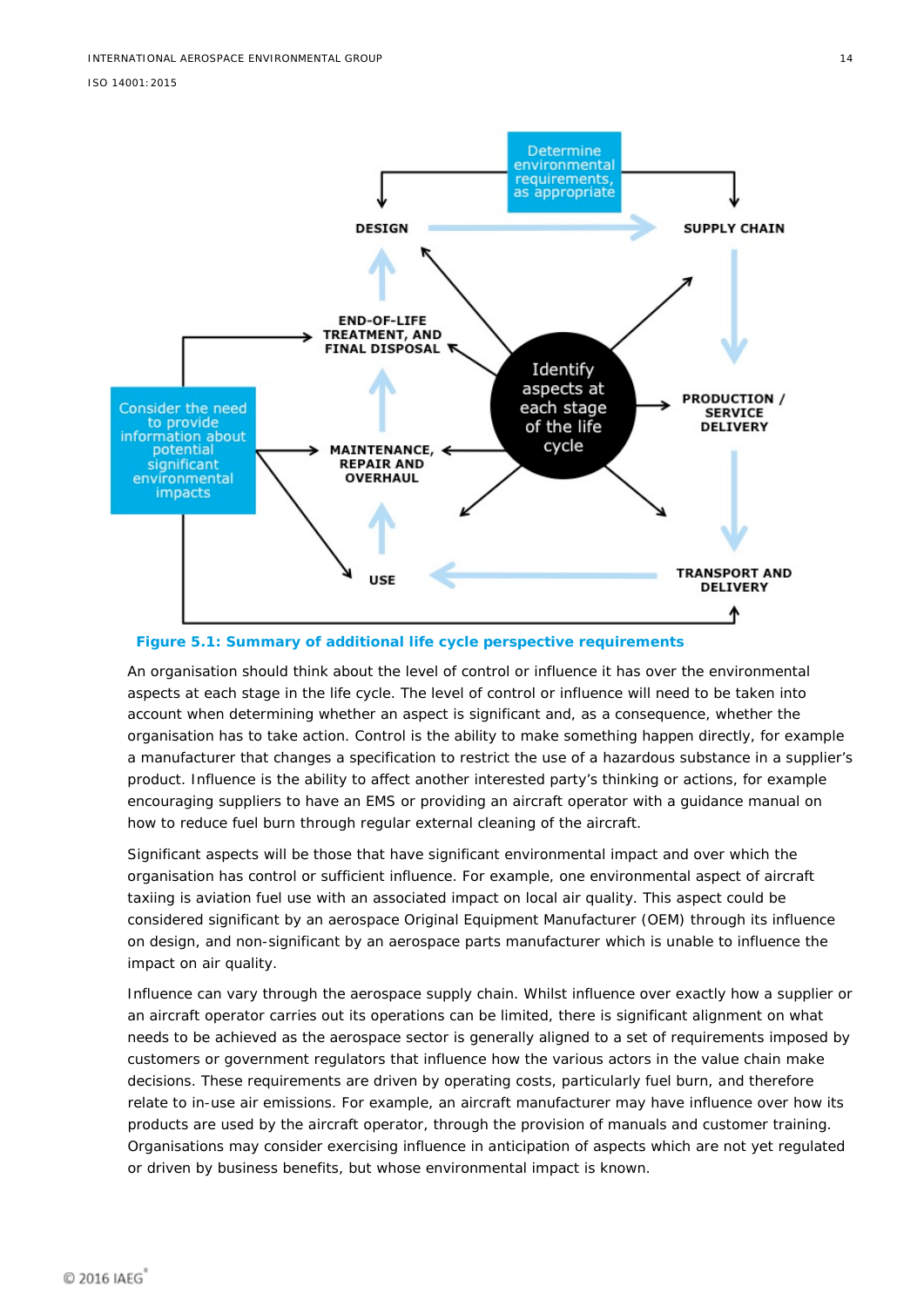The life cycle perspective will differ from one organisation to another and will depend on its context, the scope of its EMS, its position in the value chain and whether it holds design authority. In the aerospace sector the 'life cycle perspective' involves a wide range of OEMs, users and Maintenance, Repair and Overhaul (MRO) organisations, all having varying levels of control and influence on different environmental aspects and impacts. In some cases, the addition of the life cycle perspective will lead to cooperation in cross sector projects. In other cases, because of limited influence (no design authority for example), the focus will be on 'local' initiatives, for example operational efficiency and the consideration of overall costs during procurement of manufacturing equipment.

Regarding the supply chain, aerospace organisations will have the greatest opportunity to control or influence those organisations with which they have a contract, i.e. tier 1 suppliers. Aerospace organisations can have indirect influence on subsequent tiers of the supply chain through: design; production efficiency (reducing consumption and therefore the resulting impacts of acquiring raw materials); industry collaborations, such as supply chain standards; and tier 1 suppliers cascading requirements to their suppliers. Equally, an aerospace organisation will not control aspects relating to the product in use or to its maintenance and end of life, but can influence them through design, working with airlines on efficient flight procedures and industry agreed end of life processes, for example.

#### 5.2.2 Outsourced Processes

ISO 14001 Annex A.8.1 states that a process meets the definition of an outsourced process when all five of the following conditions are satisfied:

- o It is within the scope of the EMS.
- o It is integral to the organisation's functioning.
- o It is needed to achieve the intended outcomes of the EMS.
- o The liability for conforming to environmental requirements, including compliance obligations, is retained by the organisation.
- o Interested parties perceive that the process is undertaken by the organisation.
- ISO 14001 Annex A (A.8.1) also states:

*"The organisation decides the extent of control needed within its own business processes (e.g. procurement process) to control or influence (an) outsourced process(es)…"*

The intent of this requirement is to emphasise that when an organisation outsources a process that is controlled, or perceived to be controlled, by the organisation, that it does not purposely or inadvertently exclude the outsourced process from the organisation's EMS or from its environmental responsibility.

The revised Standard requires organisations to control or influence outsourced processes which it relies on to fulfil its compliance obligations, or can affect the organisation's ability to manage its environmental aspects.

Whether a process meets this definition will depend on the organisation's activities, products and services and the specific process being undertaken by the external provider. Examples of outsourced processes can include a contractor undertaking on-site cleaning or catering or operating an on-site effluent treatment plant. However, supply chain activities are not classed

as outsourced processes when, as is common in aerospace, liability for environmental requirements is assigned to the supplier or vendor in the supply contract. Another example would be a waste company employed to remove waste from the site. The contracted process would not be seen as an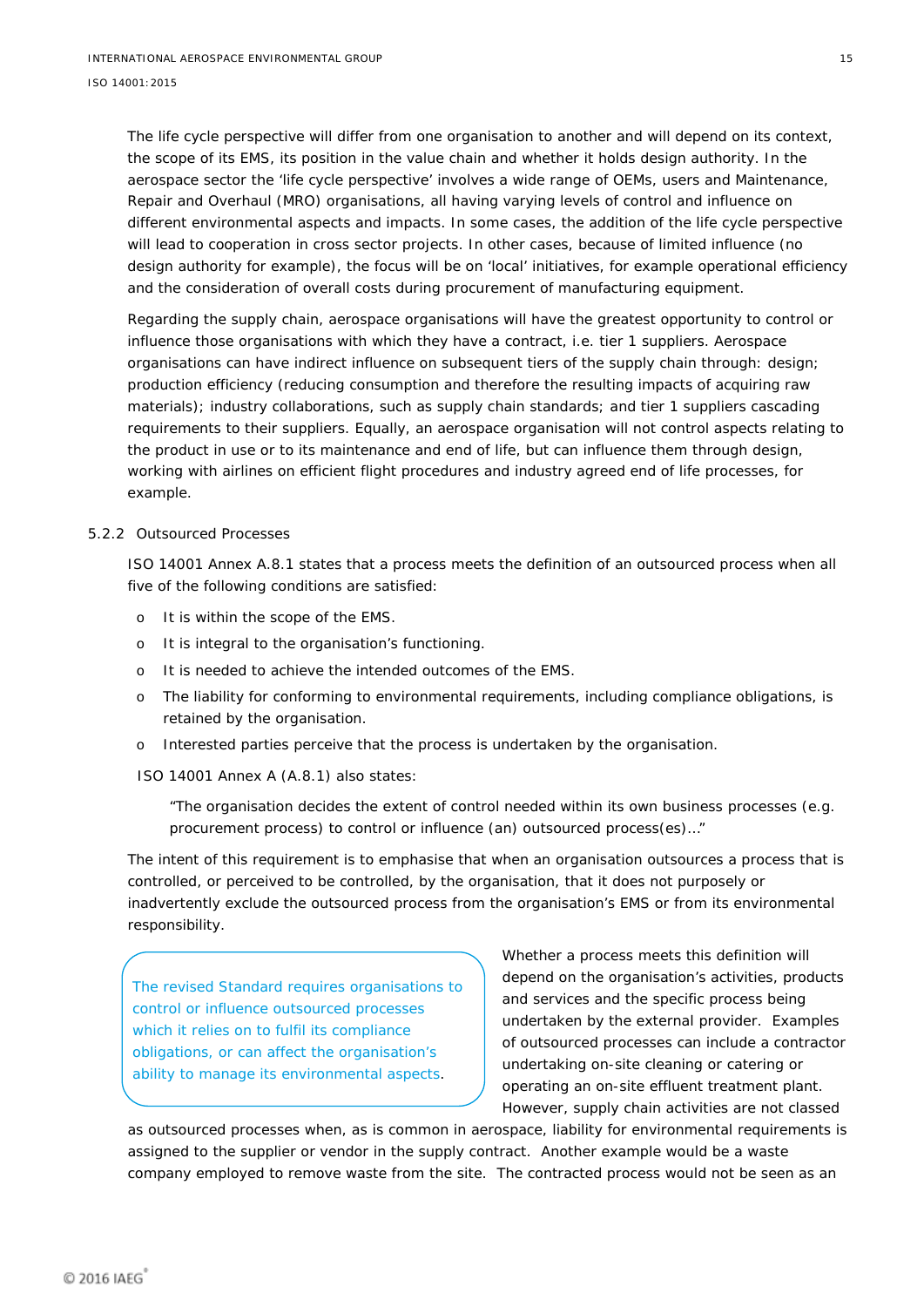outsourced process as interested parties would not perceive it is being undertaken by the organisation.

Control or influence can be exerted through operational controls such as clear and agreed instructions, documented procedures, contracts, supplier agreements and other Quality Management System (QMS) requirements. The organisation will not be expected to control or influence all of the activities of the outsourced process, but only those where the organisation has the responsibility for conforming to an environmental requirement.

#### **5.3 Considerations/options for implementation**

#### <span id="page-20-0"></span>**Map out a high level life cycle for the organisation's product (s)/service (s)**

This could use Figure 5.1 *Summary of additional life cycle perspective requirements* as its basis and could follow a cycle or linear flow diagram. In doing so, the organisation may wish to consider existing life cycle thinking and activity. For example:

- o The previous identification of aspects relating to non-production stages of the life cycle, such as purchase of raw materials or product disposal.
- o Existing LCA for a specific product, programme or service.
- o Operational controls or influences relating to non-production stages of the life cycle, which may have been developed as part of, or separate to the EMS.

#### **Identify activities at each stage of the life cycle**

Examples of common activities in the life cycle include:

- o Raw material extraction and/or harvesting processes.
- o Mechanical or chemical processing of raw materials.
- o Supply chain manufacturing/assembly of components, parts and sub systems.
- o Transportation of materials or components.
- o Flight test.
- o Collection, treatment and final disposal of supply chain waste.
- o Transportation of organisation's product to distribution centres or customer facility.
- o Transport of spares.
- o Use of product (aircraft in flight, ground operations including taxiing, docking and parking).
- o Treatment and final disposal of aircraft and other product related waste.
- o Installation of organisation's product in the aircraft.
- o Maintenance, repair and overhaul of the aircraft.
- o End of life, dismantling and final disposal.

To assist with the identification of activities related to the supply chain, the organisation could use procurement/supply chain information, for example records of products/materials purchased. The activity of 'supply chain', could be further subdivided by contract type, for example build to print, standard parts etc. or grouped according to criteria such as categories of highest spend and/or risk. Organisations should consider whether any of these activities meet the definition of 'outsourced processes'. Appendix 2: *Applying a life cycle perspective* provides examples of aspects, impacts, risks and opportunities and actions for each stage of the life cycle.

#### **Identify aspects for each activity**

Existing aspects processes and registers can be adapted to also consider the life cycle perspective. Aspects can be grouped. For example aspects relating to ground operations could include aspect groups such as the use of 'ground support equipment', rather than naming each piece of equipment,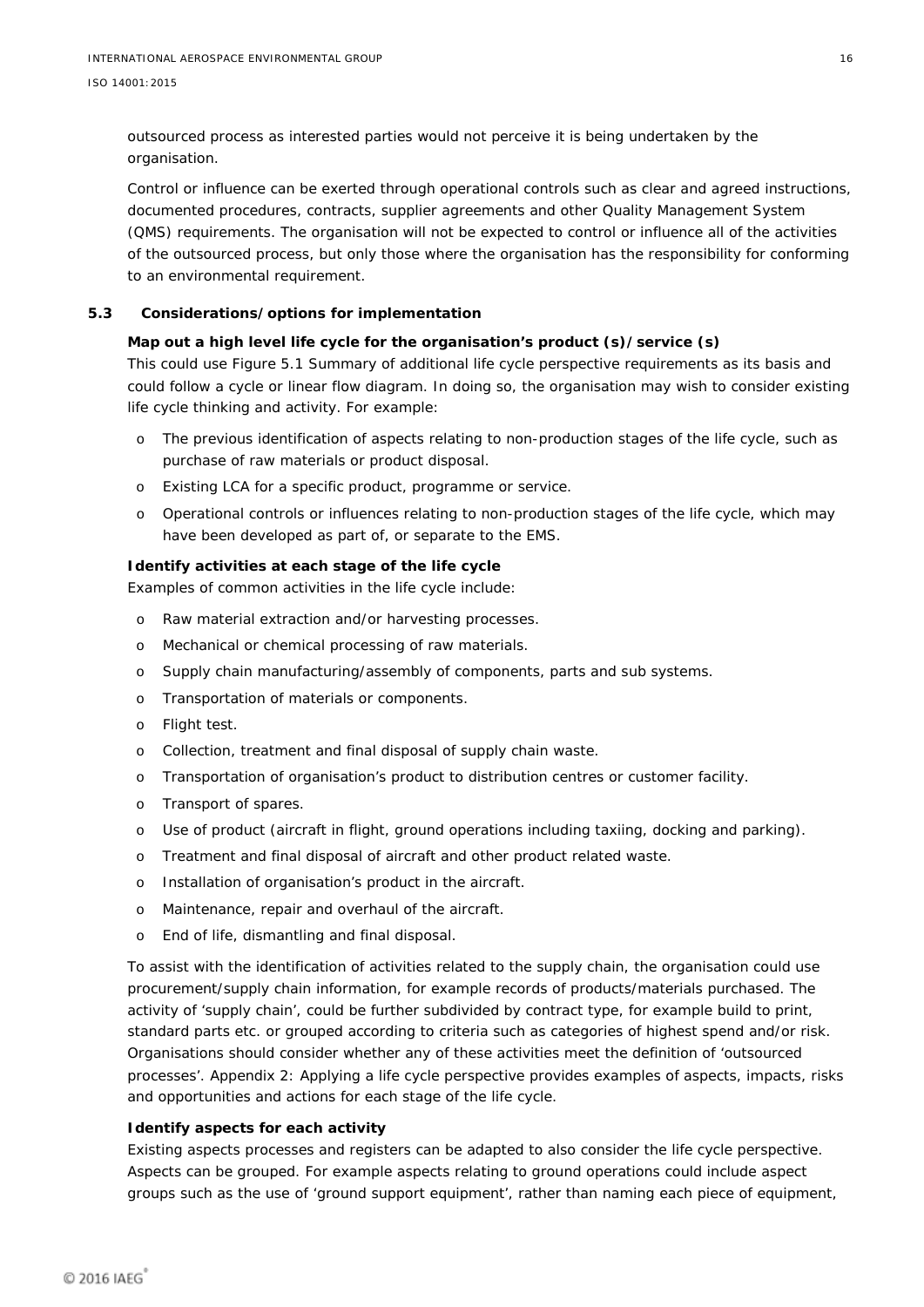and 'disposal of waste' rather than identifying each waste stream. Aspects can be identified for outsourced processes, especially aspects that relate to where the organisation retains the liability for the conformity with an environmental requirement. Although environmental aspects may not be directly attributable to the design stage, environmental aspects at other stages of the life cycle will be influenced through actions taken at the design stage.

#### **Identify environmental impacts and risks and opportunities for each aspect**

The organisation should use existing information, where available, to identify impacts at different levels of granularity, for different stages of the life cycle. This could include using knowledge of specific impacts relating to a particular product, service or supplier, for example water vulnerability or resource scarcity. Consideration should be given to compliance obligations from interested parties relating to environmental aspects, for example a compliance obligation associated with an airline operator's need to reduce fuel burn from taxiing activities. While it is not necessary to undertake detailed research or have dialogue with interested parties, doing so may result in a more robust list of environmental impacts and risks, and opportunities for each aspect.

#### **Evaluate significance taking account of control or influence**

Organisations can supplement their existing aspect evaluation methodologies by adopting criteria that allow the level and scope of control or influence to be considered.

#### **Plan action for significant aspects**

Action can include operational control or influence such as the organisation integrating environmental requirements in the design and development process and in the procurement process of goods and services. Action can also include the provision of guidance and training on potential significant environmental impacts associated with transportation or delivery, use, end-of-life treatment and final disposal. To ensure control or influence of outsourced processes operational controls or influence should be planned and implemented, particularly where they relate to significant aspects.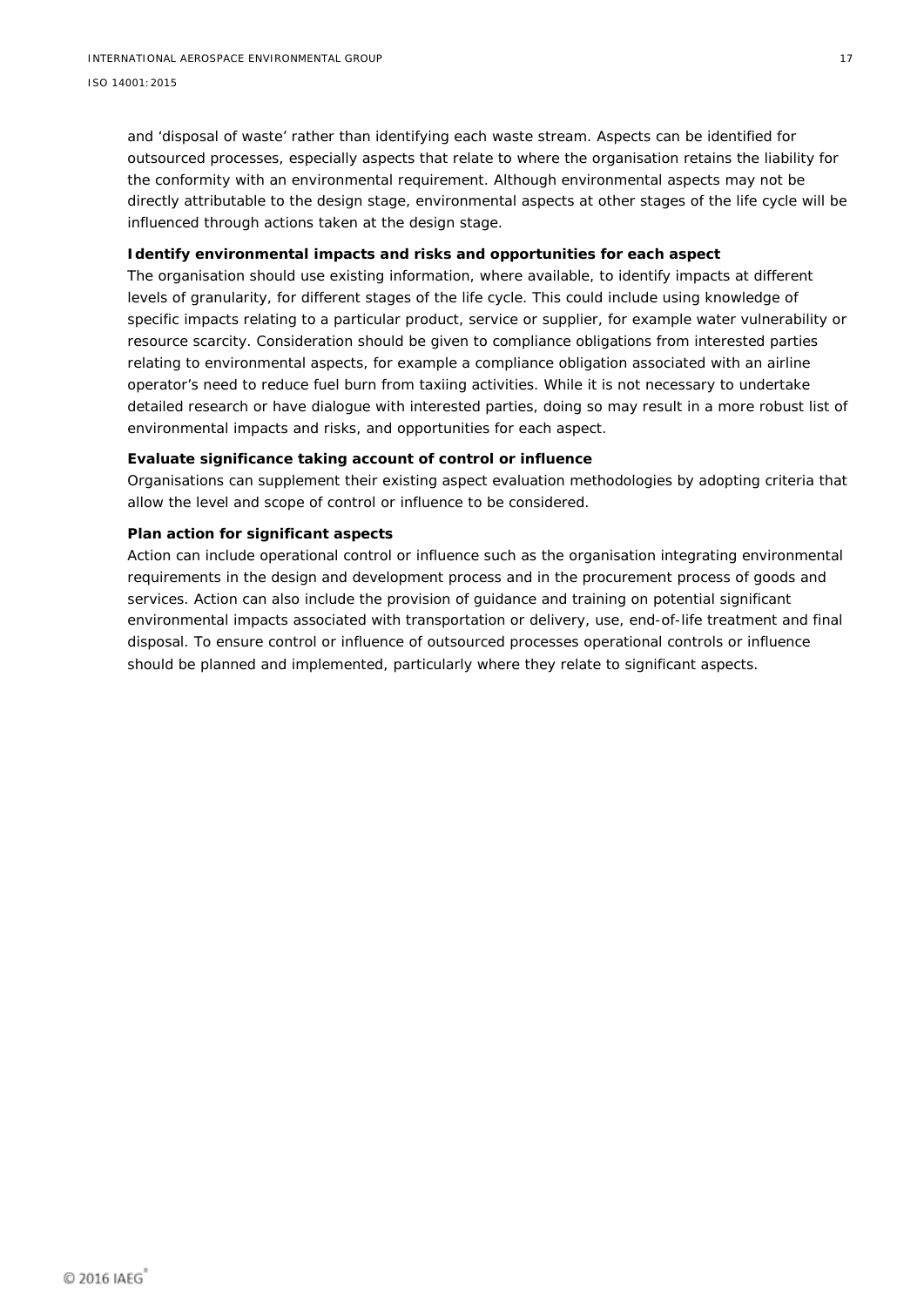#### <span id="page-22-0"></span>**5.4 Case studies/examples**

Table 5.1 *Case studies of applying a life cycle perspective* provides examples of actions, including operational control or influence in the aerospace industry to address significant environmental aspects across the life cycle.

| Life cycle stage                                                                              | Case study examples of life cycle actions including<br>operational control or influence                                                                                                                                                                                                                                                                                                                                                   |  |  |  |  |  |
|-----------------------------------------------------------------------------------------------|-------------------------------------------------------------------------------------------------------------------------------------------------------------------------------------------------------------------------------------------------------------------------------------------------------------------------------------------------------------------------------------------------------------------------------------------|--|--|--|--|--|
| Supply chain: acquisition of<br>raw materials. Production<br>and assembly in supply<br>chain. | IAEG Supply Chain Sustainability Survey project.<br>Supplier self-assessment initiative to provide accurate view of<br>suppliers' maturity level in terms of regulation and substances of<br>concern management.                                                                                                                                                                                                                          |  |  |  |  |  |
| Design                                                                                        | New airplanes are already 70 percent more fuel efficient and 90<br>percent quieter than the first jets.<br>Designing individual aircraft components increases fuel efficiency<br>e.g. redesigning a winglet resulted in an additional 1.8 percent fuel<br>efficiency.                                                                                                                                                                     |  |  |  |  |  |
| Production                                                                                    | 3D printing offers a completely new approach to production.<br>Instead of obtaining a part by cutting away a solid block of<br>material and the resultant waste and energy, it works from the<br>inside-out, building the part layer by layer.<br>Using water based primers reduced Volatile Organic Compound<br>(VOC) emissions by around 3 tonnes each year.                                                                            |  |  |  |  |  |
| Logistics/delivery                                                                            | Usage of re-usable packaging instead of single use cardboard,<br>$\circ$<br>plastic or wood reduced resource use and environmental<br>impacts associated with recycling.<br>Reverse logistics, returning reusable packaging and parts to<br>$\circ$<br>be repaired, reduced carbon emissions.<br>Improved logistics strategies, for example efficient routing &<br>$\circ$<br>scheduling of vehicles allowed truck loads to be optimised. |  |  |  |  |  |
| In use                                                                                        | Sustainable aviation fuel reduces carbon dioxide emissions by 50 to<br>80 percent on a life cycle basis compared to fossil fuel.<br>An aerospace organisation and an airline cooperated in testing a<br>flight that resulted in the aircraft emitting half the (Carbon Dioxide)<br>CO <sub>2</sub> of a regular flight.                                                                                                                   |  |  |  |  |  |
| Maintenance                                                                                   | Redesigning spray guns reduced paint wastage for spot repairs by<br>around 90 per cent.<br>Repair and overhaul keeps the product working for longer. Parting<br>out – trying to avoid useable parts becoming waste prematurely.                                                                                                                                                                                                           |  |  |  |  |  |
| Remanufacture, recovery,<br>disposal                                                          | Initiative to track and reclaim rhenium-rich turbine blades which<br>have reached the end of their contracted life-cycle.<br>Up to 90 per cent of the aircraft is reused or recycled.                                                                                                                                                                                                                                                     |  |  |  |  |  |

**Table 5.1: Case studies of applying a life cycle perspective**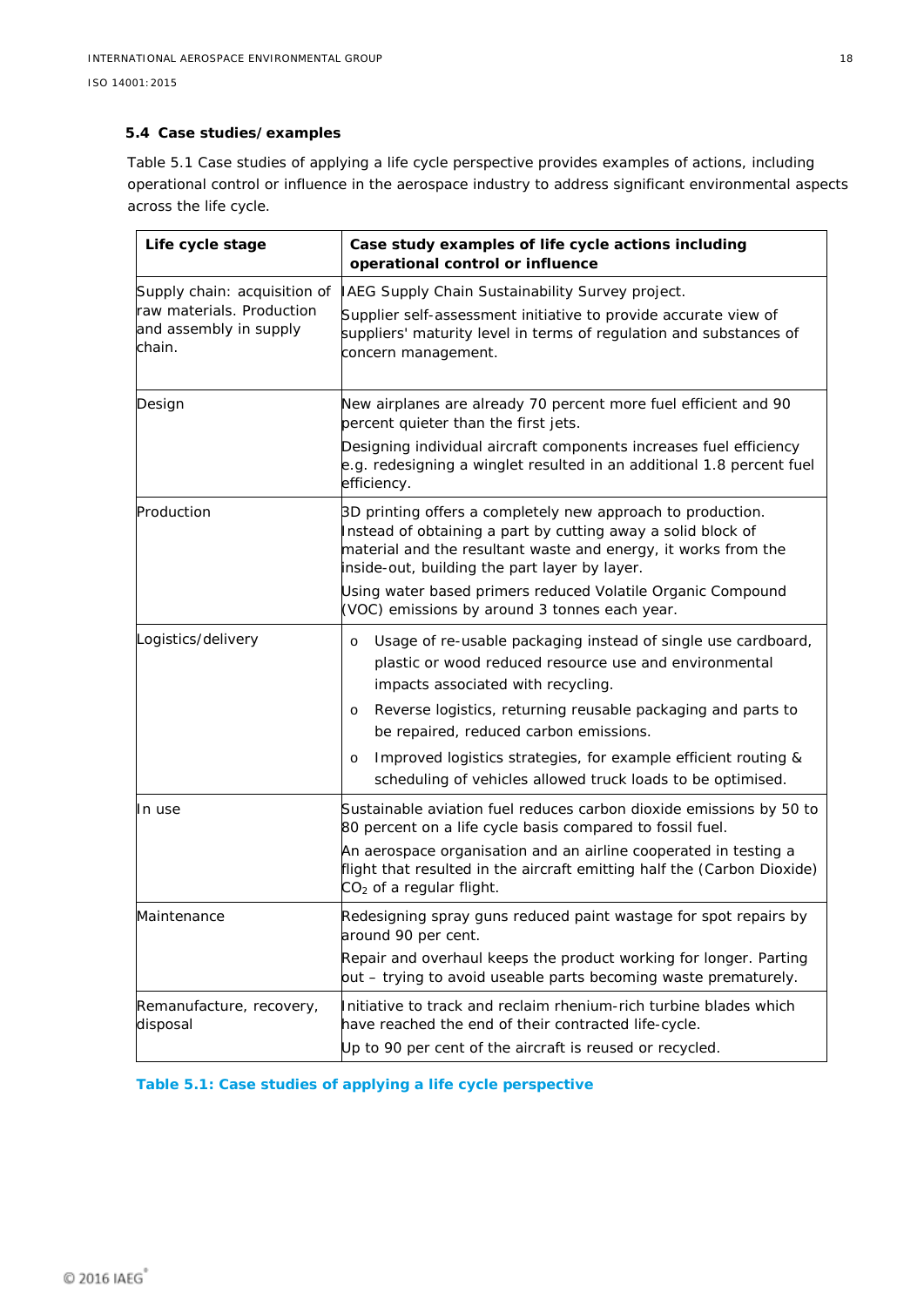# <span id="page-23-0"></span>**6. UNDERSTANDING THE NEEDS AND EXPECTATIONS OF INTERESTED PARTIES**

### **6.1 Why is this key for the aerospace industry?**

<span id="page-23-1"></span>It is increasingly important for organisations to understand, prioritise and respond to the environmental requirements of those individuals and groups they rely on to be successful. Given its role in supporting a sustainable economy, the aerospace sector needs to ensure that it manages its interested parties and is able to provide reliable information on its environmental performance.

The new requirement of ISO 14001:2015 will also assist aerospace organisations by providing a mechanism, which will support their own sustainability or corporate responsibility strategies.

#### **6.2 What does ISO 14001:2015 require?**

<span id="page-23-2"></span>ISO 14001:2015 requires organisations to identify relevant interested parties (the term stakeholder can be used) and determine their expressed and relevant needs and expectations. An 'interested party' is a person or organisation that can affect, be affected by, or perceive itself to be affected by a

Only the interested parties' needs and expectations an organisation has to or chooses to adopt become compliance obligations.

decision or activity of the organisation. A 'relevant interested party' is one that the organisation considers to have needs and expectations which can affect or be affected by its EMS. For example, a financial regulator may not be a relevant interested party as it has no needs and expectations relevant to the EMS. A health and safety

regulator may be a relevant interested party as it expects compliance with chemical regulations which include environmental requirements. However, not all the health and safety regulator's needs and expectations will be relevant, for example those relating to machinery guarding.

The organisation should consider what the interested party needs are and what it expects from the organisation. Neighbours for example may need clean air but they may also expect regular meetings with the organisation. A supplier would need to understand the organisation's requirements on materials of concern and would expect them to be communicated as they are updated.

Once needs and expectations are identified, the organisation should determine which of these become compliance obligations. Compliance obligations include requirements that are mandatory, such as laws and regulations, or that the organisation has voluntarily chosen to adopt, for example a contractual agreement regarding the exclusion of certain hazardous substances or involvement in a local community environmental initiative.

#### **6.3 Considerations/options for implementation**

#### <span id="page-23-3"></span>**Identify and use existing interested party processes**

These include stakeholder processes as part of sustainability strategy, communication planning, risk management or government affairs or for the purposes of another certified management system e.g. ISO 9001, EN9100 or ISO 27001. If a process already exists, it may not be necessary to develop a new one for the purpose of ISO 14001:2015 or the process output. For example, a list of interested parties could be used as the starting point to meet this requirement.

#### **Identify interested parties relevant to environmental management/performance**

Interested parties can be identified at the broad group level. A list of interested parties relevant to the aerospace sector is provided on the next page. Further detail is provided in Appendix 3: *Examples of aerospace interested parties, their needs and expectations and compliance obligations*.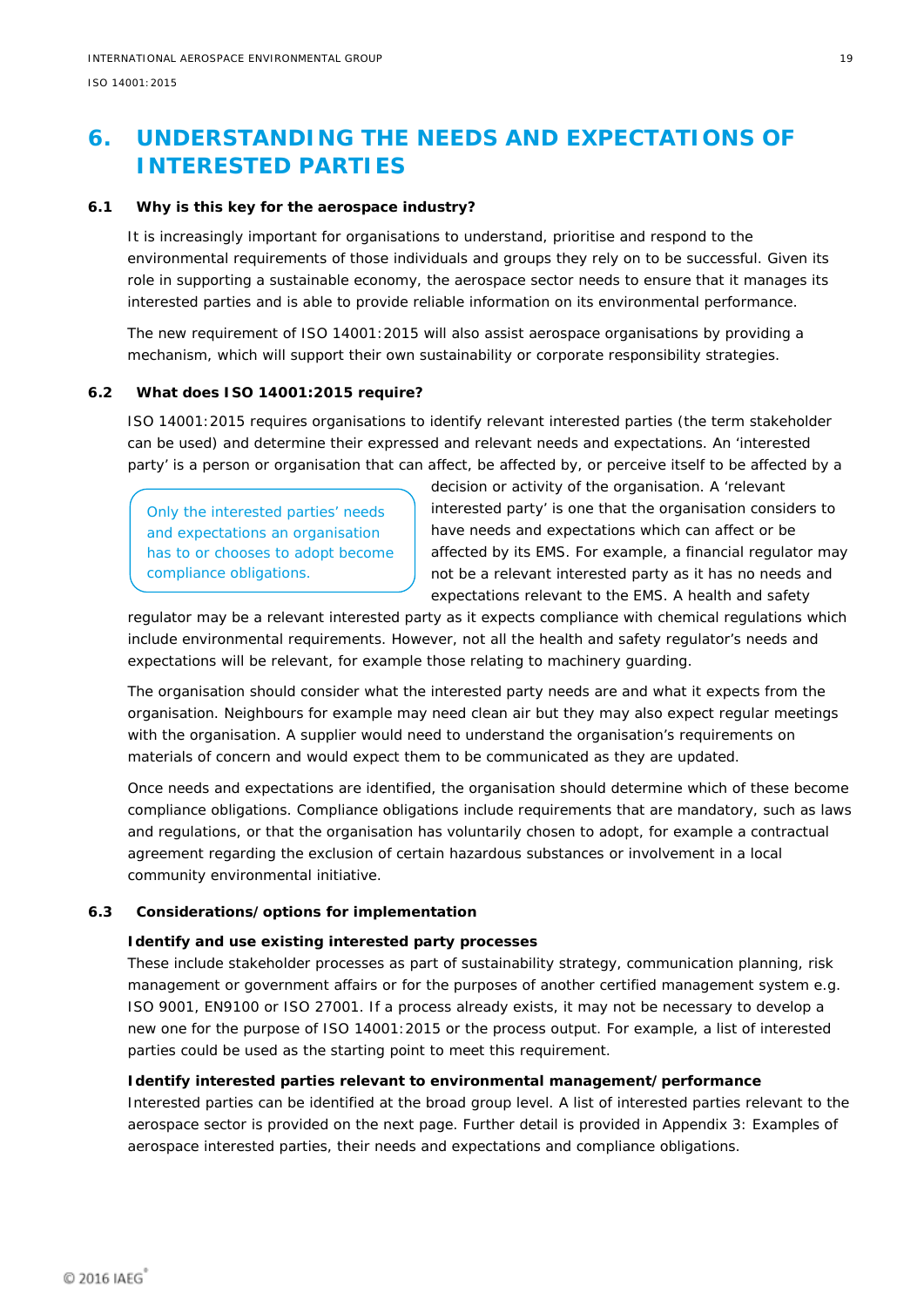| $\circ$ | Governments and governmental bodies.                                                                  | $\circ$  | Environmental, health and safety<br>agencies/regulators.                                                        |
|---------|-------------------------------------------------------------------------------------------------------|----------|-----------------------------------------------------------------------------------------------------------------|
| $\circ$ | Suppliers and contractors.                                                                            | $\Omega$ | Certification Authorities.                                                                                      |
| $\circ$ | Commercial trade associations.                                                                        | $\circ$  | Aerospace industry associations.                                                                                |
| $\circ$ | International bodies.                                                                                 | $\circ$  | Customers.                                                                                                      |
| $\circ$ | Consumers.                                                                                            | $\circ$  | Airports.                                                                                                       |
| $\circ$ | Community and neighbours including<br>neighbouring industries.                                        | $\circ$  | Society.                                                                                                        |
| $\circ$ | Academic institutions and employment<br>agencies.                                                     | $\circ$  | Employees.                                                                                                      |
| O       | Owners and investors.                                                                                 | $\Omega$ | Research bodies.                                                                                                |
| $\circ$ | Non-governmental organisations<br>(NGOs), non-profit organisations,<br>campaign groups and charities. | $\circ$  | 'Internal' interested parties, for example<br>corporate head office, control design or<br>procurement function. |
| $\circ$ | Media.                                                                                                | $\Omega$ | Certification bodies for ISO 14001 (and<br>other standards).                                                    |
| O       | Insurance providers.                                                                                  | $\circ$  | Emergency responders.                                                                                           |

The number and type of interested parties identified will depend on the scope of the EMS, the organisation and its context including its place in the aerospace value chain. For example, a large aerospace organisation may consider a government department for trade and industry as an interested party relevant to its EMS whereas a small aerospace supplier may not.

#### **Identify relevant needs and expectations**

Whilst needs and expectations can be identified at a broad category level, more detail identified at this stage will assist in deciding whether a need or expectation becomes a compliance obligation. ISO 14001:2015 does not require organisations to engage directly with interested parties specifically to identify needs and expectations; existing knowledge through previous interactions may be sufficient. However, organisations can consider using existing interactions with interested parties to improve their knowledge, for example in customer or supplier project review meetings or meetings with facility neighbours and use this to improve their knowledge of interested parties' needs and expectations. Where appropriate, input from different business functions should be obtained, for example the commercial or sales function may be more aware of customer needs and expectations.

#### **Determine compliance obligations**

Compliance obligations include legal requirements, for example to obtain permits, and those the organisation has voluntarily adopted. The latter may include expectations which have been established without being formalised, for example regular meetings or correspondence with a neighbour or community group. The organisation can choose to adopt further needs and expectations as and when they are identified. This decision should be based on risks and opportunities (see also Chapter 7). For example, an organisation is free not to adopt a community environmental project as a compliance obligation if it considers the cost and/or time (risks) involved outweigh any opportunities such as an improved relationship with the community. The process of determining compliance obligations may be informal, for example the organisation's representatives coming to a consensus on which needs and expectations become compliance obligations, or more formal using qualitative/quantitative processes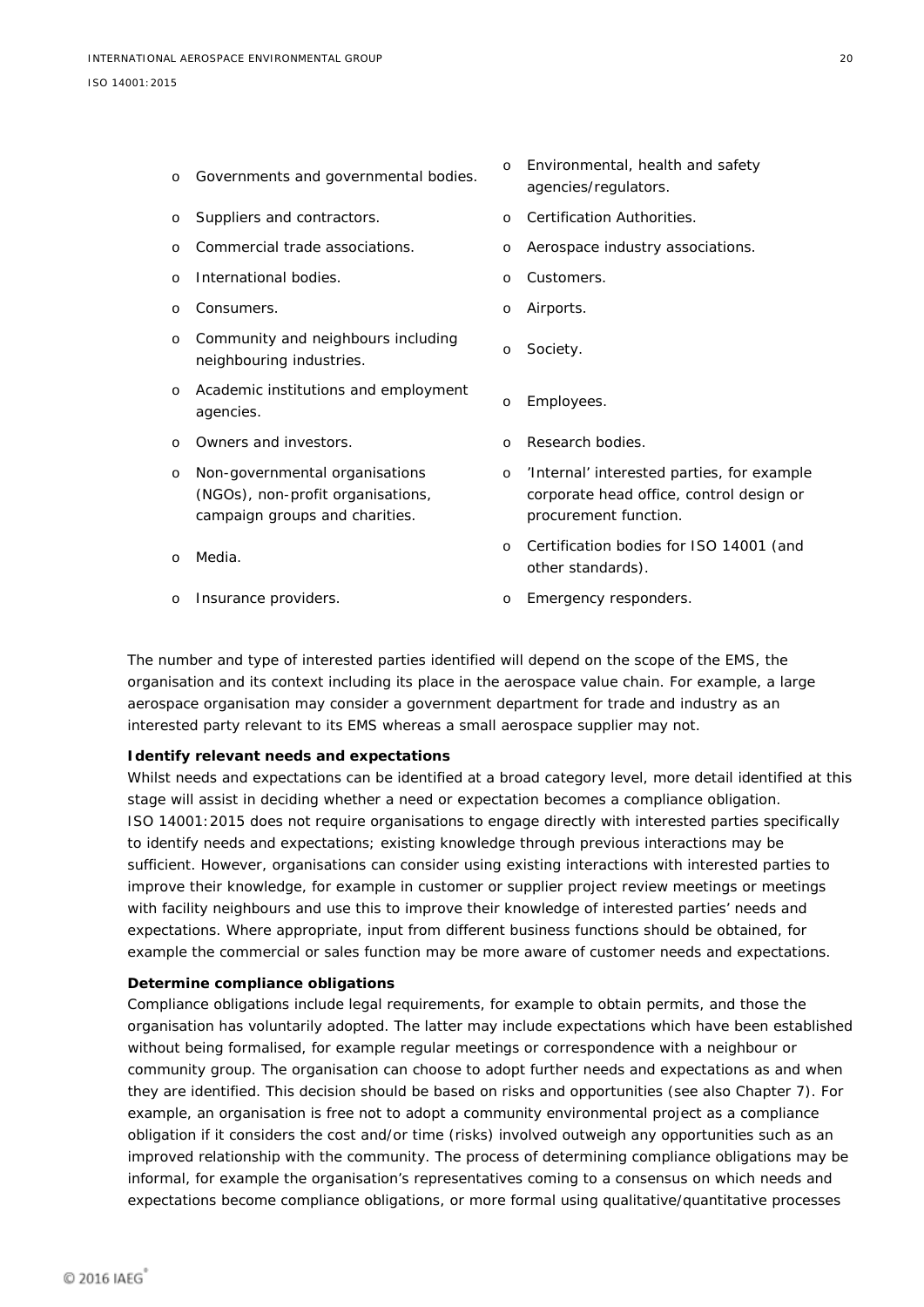such as evaluating and prioritising interested parties and their needs and expectations based on the level of influence the interested party has over the organisation.

#### **Document and implement compliance obligations**

The organisation should create a compliance obligations register or update an existing legal and other requirements register, where available to take into account the additional compliance obligations.

#### **Consider communication requirements in relation to compliance obligations**

Clause 7.4 of ISO 14001:2015 requires organisations to establish a process for communication. This process will be closely linked to the organisation's compliance obligations. At a minimum, the communication process or plan should outline for each interested party what is being communicated, the frequency of the communication, the communication methods and the individual or department within the organisation responsible for the communication. In addition to the communication process or plan, the organisation may need to communicate on one-off events which may not be linked directly to compliance obligations. To ensure environmental information communicated is reliable and consistent with information generated from within the EMS, robust monitoring and measuring processes should be adopted. Wherever possible, organisations should document communications although some, particularly internal communications, may not be in a format that can be documented, e.g. a departmental briefing.

#### **6.4 Case studies/examples**

<span id="page-25-0"></span>When assessing its EMS' readiness for transition, a defence aerospace company discovered that a number of mechanisms were already in place that would assist in achieving ISO 14001:2015 certification. These included:

- o A stakeholder map owned by the communications department, which highlighted who it was communicating with and the existing methods in place to help with communication.
- o An analysis performed by its parent company to understand the requirements of its stakeholders as part of its corporate responsibility strategy. This was relevant, as some interested parties were shared with its parent company, e.g. government departments and some suppliers and customers.
- o A number of existing environmental initiatives unknown to the environmental, health and safety department. In particular, they included regular meetings in at least one facility with local community groups on environmental issues (noise and potential developments at the site). The company identified the meetings as a local community expectation, which the company had adopted and were therefore to be considered as a compliance obligation.

Following the assessment of its EMS, the organisation held a workshop with relevant functions to review the findings and to consolidate the list of interested parties, their known needs and expectations and compliance obligations. A number of departments then undertook further research before an interested party table was completed and compliance obligations transferred to the compliance obligations register. The organisation intends to update the interested party table when new knowledge is made available and as part of the management review process.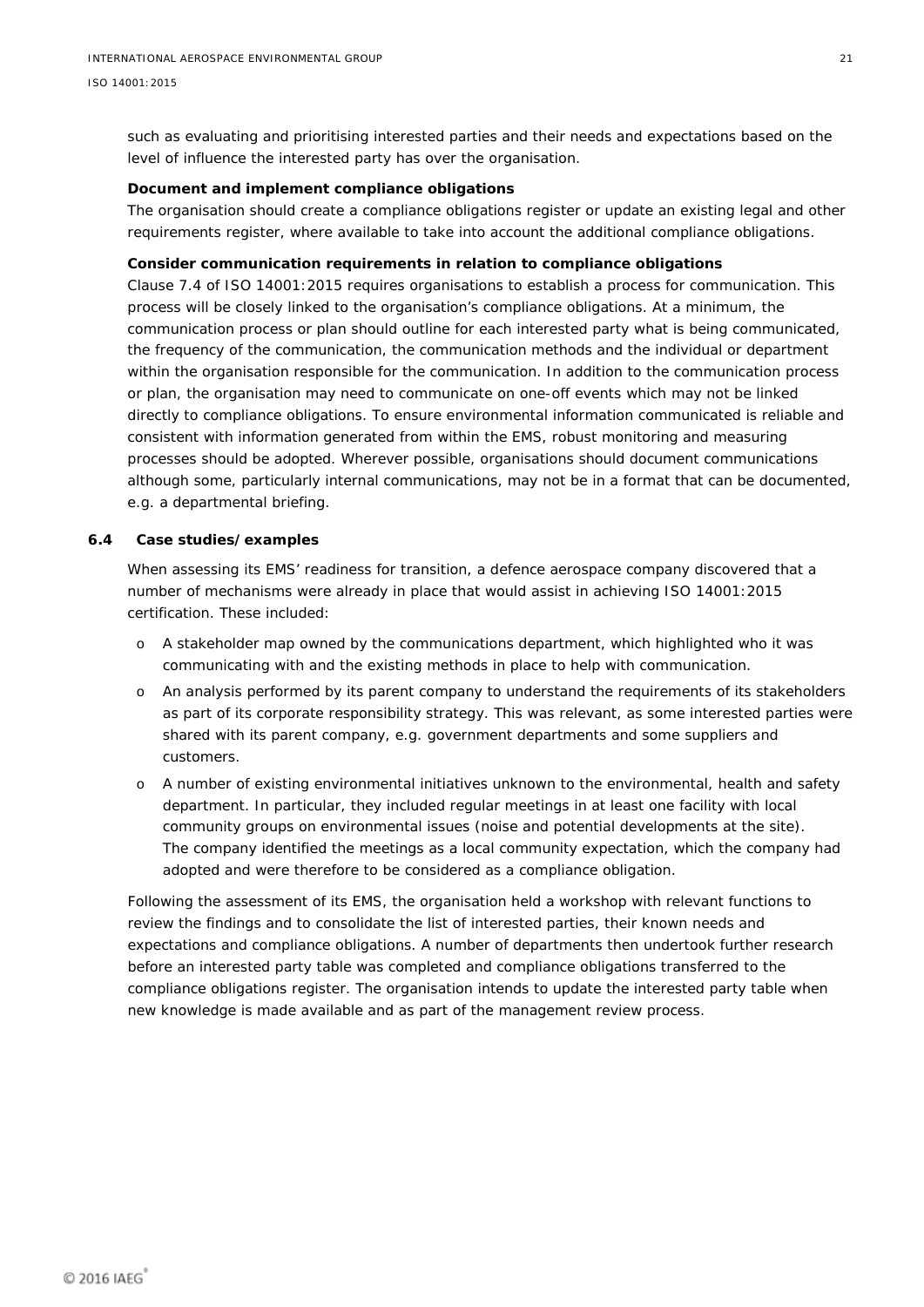# <span id="page-26-0"></span>**7. RISKS AND OPPORTUNITIES**

#### **7.6 Why is this key for the aerospace industry?**

<span id="page-26-1"></span>Determining risks and opportunities allows the EMS to:

- o Support the long-term viability of the organisation through identifying positive and adverse effects to the organisation in addition to the impact on the environment.
- o Become more integrated with the overall business strategy and increase engagement with other functions.
- o Move beyond compliance and focus on the opportunities to the organisation and the environment (including cost reduction).
- o Address barriers so that continual improvement can be achieved.

The aerospace industry and organisations within it will benefit from this new requirement in particular as it will help manage the internal and external issues which were discussed in Chapter 3.

#### **7.7 What does ISO 14001:2015 require?**

<span id="page-26-2"></span>Clause 6.1.1 of ISO 14001:2015 requires an organisation to take the information collected by the EMS

An EMS should take into account the impacts the organisation has on the environment and vice versa.

including internal and external issues, environmental aspects and compliance obligations and to identify associated risks and opportunities. These risks and opportunities are then prioritised to those that need to be addressed in order for the EMS to meet its intended outcomes, prevent or reduce undesired effects and

achieve continual improvement. Risks and opportunities are defined as potential adverse effects (threats) and potential beneficial effects (opportunities). The term 'effect' is used in ISO 14001:2015 to describe the result of a change to the organisation (the term 'environmental impact' refers specifically to the result of a change to the environment), for example cost, revenue, sales, reputation and business continuity. Organisations are not expected to document all risks and opportunities, only those that need to be addressed. Figure 7.1 *Addressing risks and opportunities* illustrates the general flow of requirements within ISO 14001:2015 clause 6.1.1.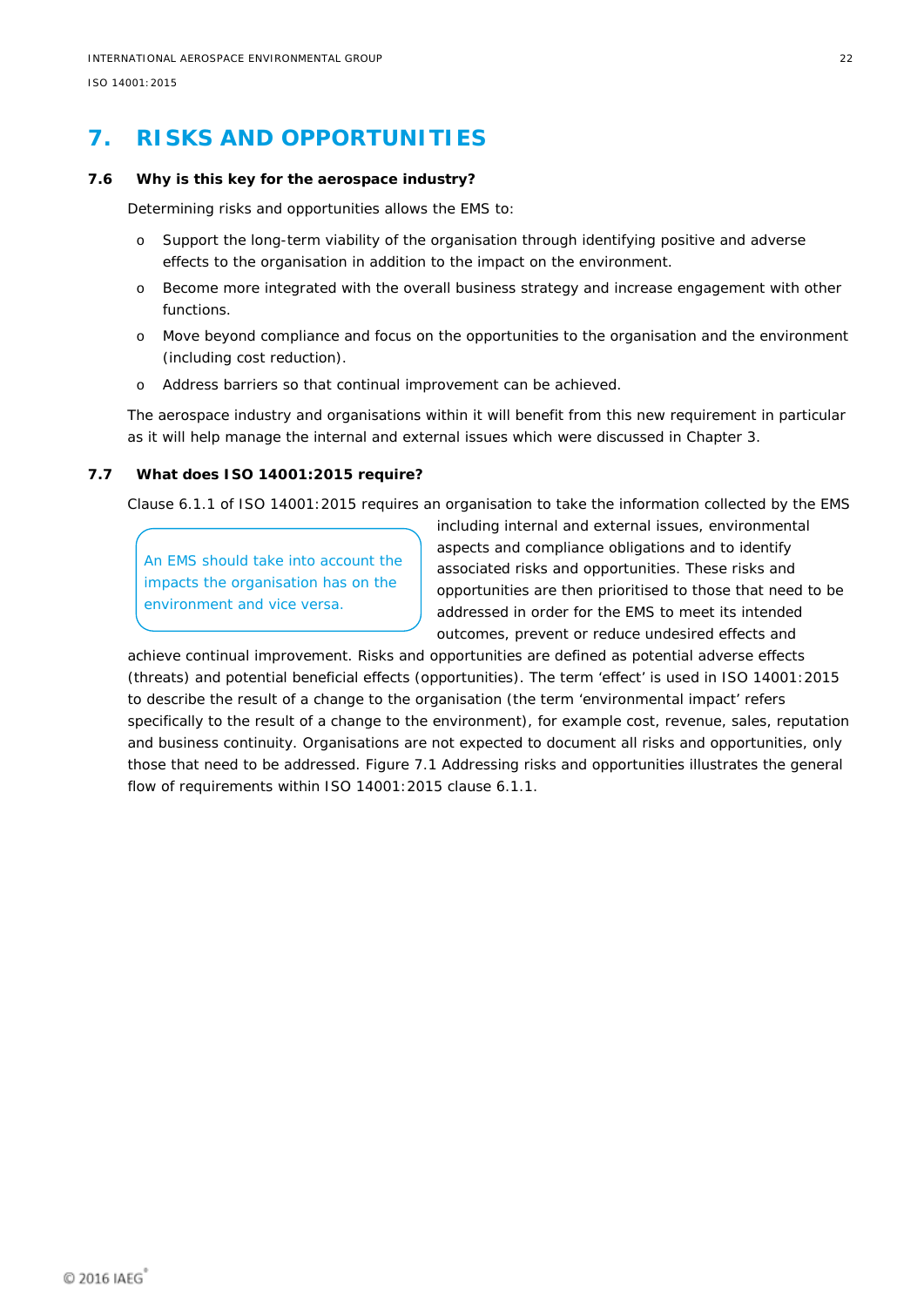

#### <span id="page-27-1"></span>**Figure 7.1: Addressing risks and opportunities**

Clause 6.1.4 of ISO 14001:2015 requires organisations to take actions to address its significant aspects, compliance obligations and risks and opportunities. Action can be taken in a variety of ways such as using EMS processes, for example objective setting, operational control or emergency preparedness, or through other business processes, for example procurement, finance or design.

#### **7.8 Considerations/options for implementation**

<span id="page-27-0"></span>An organisation has the freedom to choose its approach when determining the risks and opportunities that need to be addressed. The exact approach taken will depend on a number of factors relating to the organisation's existing EMS but also the availability and appropriateness of other business processes, for example corporate risk management.

For some organisations this requirement will be nothing new as risks and opportunities may already be incorporated in processes that manage aspects and compliance obligations. Furthermore, there may be an existing approach, whether formal or informal, to understanding the adverse and beneficial effects a changing environment has on the organisation. For others, it may require amendments to existing processes and/or the development of new processes.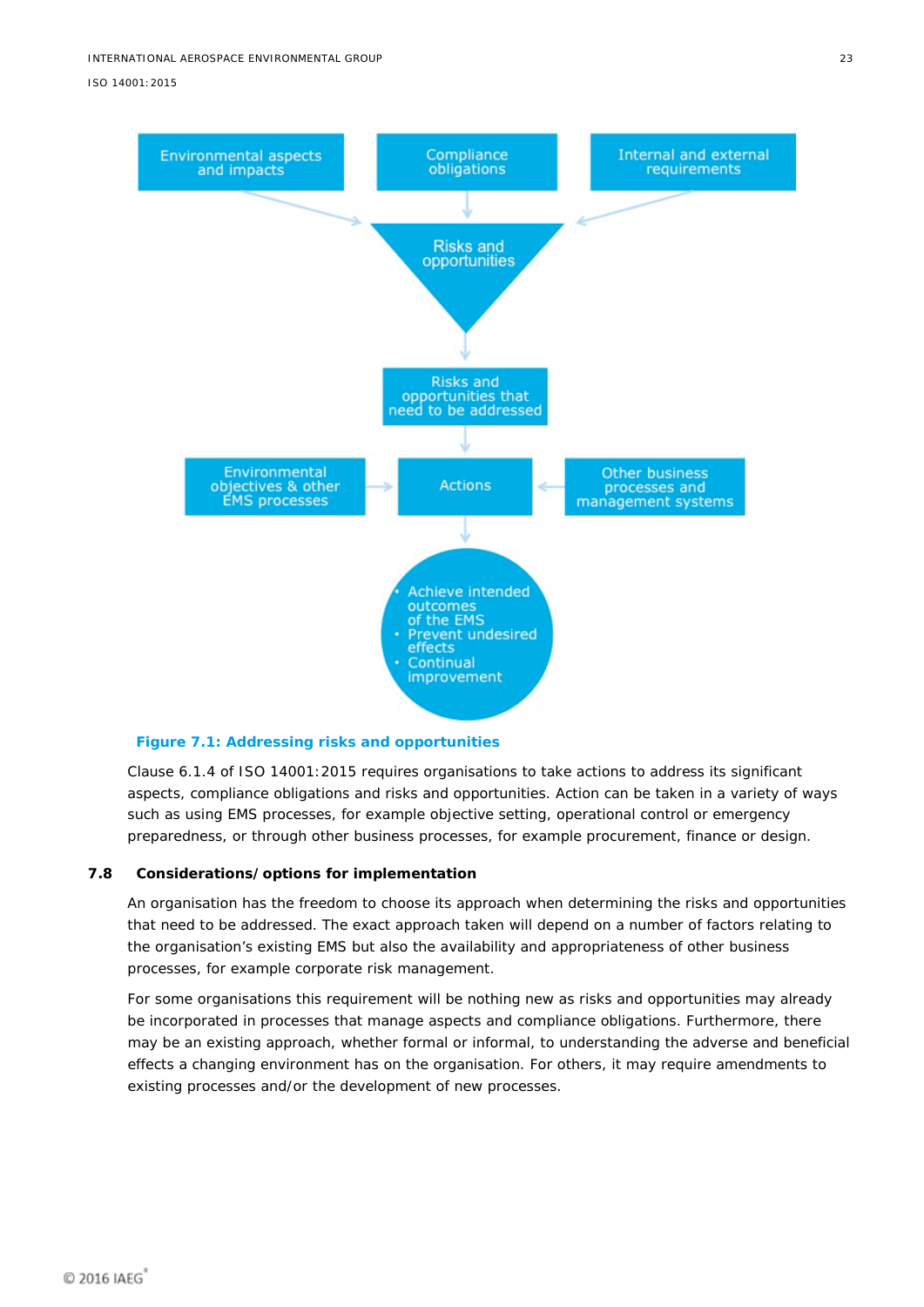ISO 14001:2015 requires organisations to consider risks and opportunities in relation to internal and external issues, environmental aspects and compliance obligations. To consider these sources an organisation may consider the following approach:

- o Review existing environmental aspects evaluation processes so that an identification of risks and opportunities is undertaken for each **environmental aspect** and related **compliance obligation.**
- o Ensure the process for determining which interested party needs and expectations become **compliance obligations** (see Chapter 6) is based on risks and opportunities.
- o Identify risks and opportunities that need to be addressed in relation to **internal and external issues** (see Chapter 3).

Each of these processes is described in more detail below.

#### **Review and amend existing aspects evaluation process**

Those organisations with an existing EMS will already have a process in place to identify and evaluate environmental aspects which will be linked to their compliance obligations. The process should be reviewed to include, if required, a description of the effects on the organisation, for example adding a 'risks and opportunities' column to the aspects register.

When evaluating aspects for significance, an organisation should not only consider environmental impact and environmental legislation, but also the effect on the organisation itself. This may require the addition of criteria such as cost, revenue, reputation and business continuity. Although environmental impact will be the overriding criterion when evaluating significance, an aspect could be significant due to the effect on the organisation even if the impact on the environment is not considered significant. For example, a corporate concern on water scarcity may result in an aspect being significant at a facility where the environmental impact of water use is minimal or a particular chemical, although not having a significant environmental impact at the facility, can pose a significant risk to business continuity if the substance becomes restricted by legislation.

#### **Consider risks and opportunities when determining compliance obligations**

An organisation will intuitively consider risks and opportunities when deciding which interested party's

The EMS should focus on opportunity as well as risk.

needs and expectations become compliance obligations (see Chapter 6). ISO 14001:2015 does not require this process to be formalised. For example, when deciding whether to participate in an aerospace sector environmental initiative, the organisation would consider

the risks and opportunities that participating in the initiative would bring, such as increased resource requirements, reputation and increased benefit through collaboration.

#### **Determine risks and opportunities related to internal and external issues**

An organisation has the freedom to choose the process it uses to identify risks and opportunities associated with internal and external issues (Chapter 3). It is recommended that organisations do not see identification of internal and external issues and risks and opportunities as distinct processes but adopt an approach that identifies both together. The approach chosen to determine those risks and opportunities that need to be addressed can include gaining a consensus of opinion from cross functional representatives on which need to be addressed, for example in a meeting or workshop, or applying criteria in a matrix, for example using an existing business risk management process.

#### **Taking action**

Once the risks and opportunities that need to be addressed are identified, the organisation can then plan actions to mitigate risk or act on the opportunities. Given that risks and opportunities are the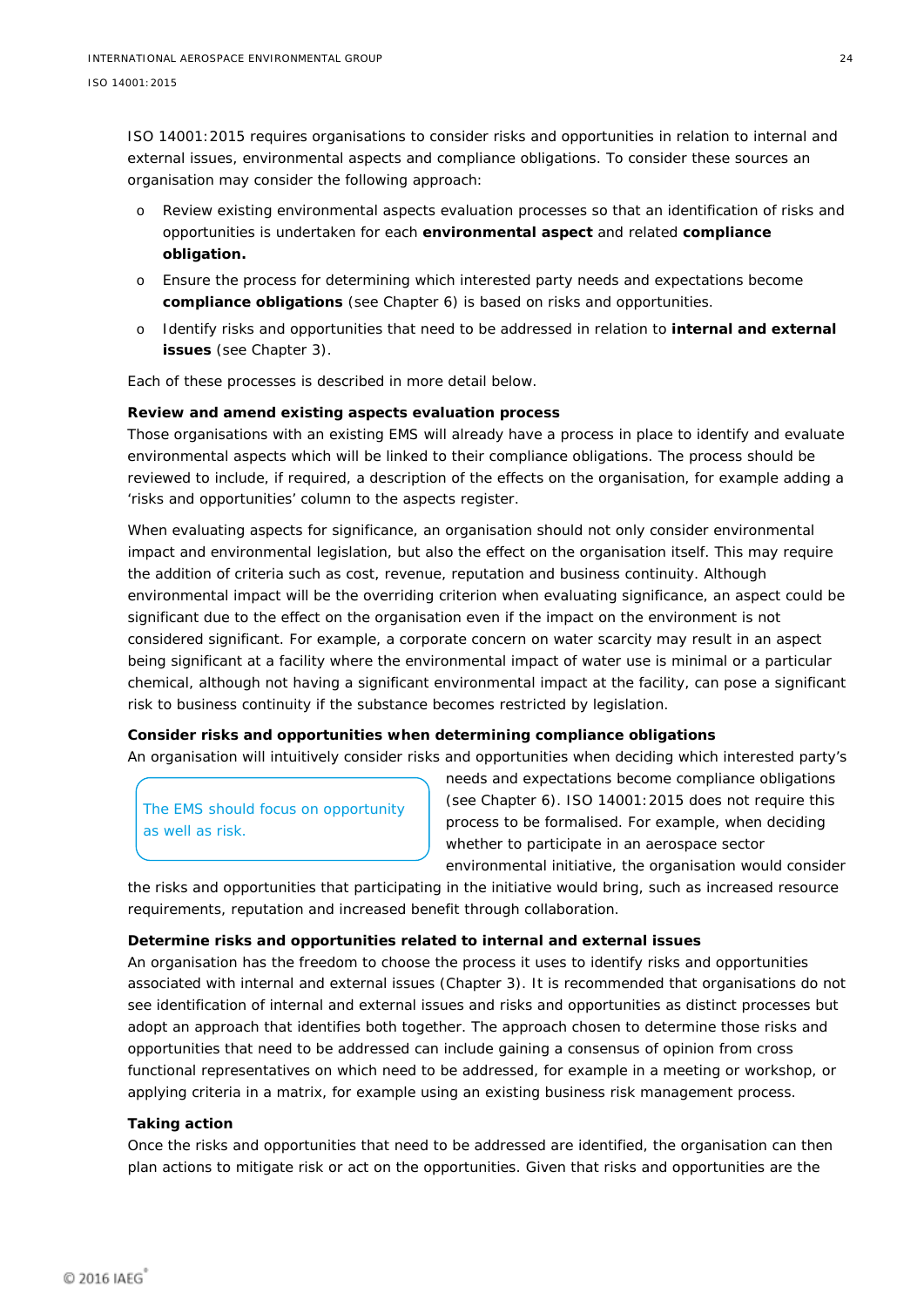effect on the organisation, it is likely that these actions may need to be managed in different functions of the organisation.

Examples of risks and opportunities and actions relating to:

- o Aspects are provided in Appendix 2: *Applying a life cycle perspective.*
- o Compliance obligations and requirements in Appendix 4: Examples of *risks and opportunities and actions relating to compliance obligations and other requirements.*
- o Internal and external issues Appendix 5: Examples of *risks and opportunities and actions relating to internal and external issues.*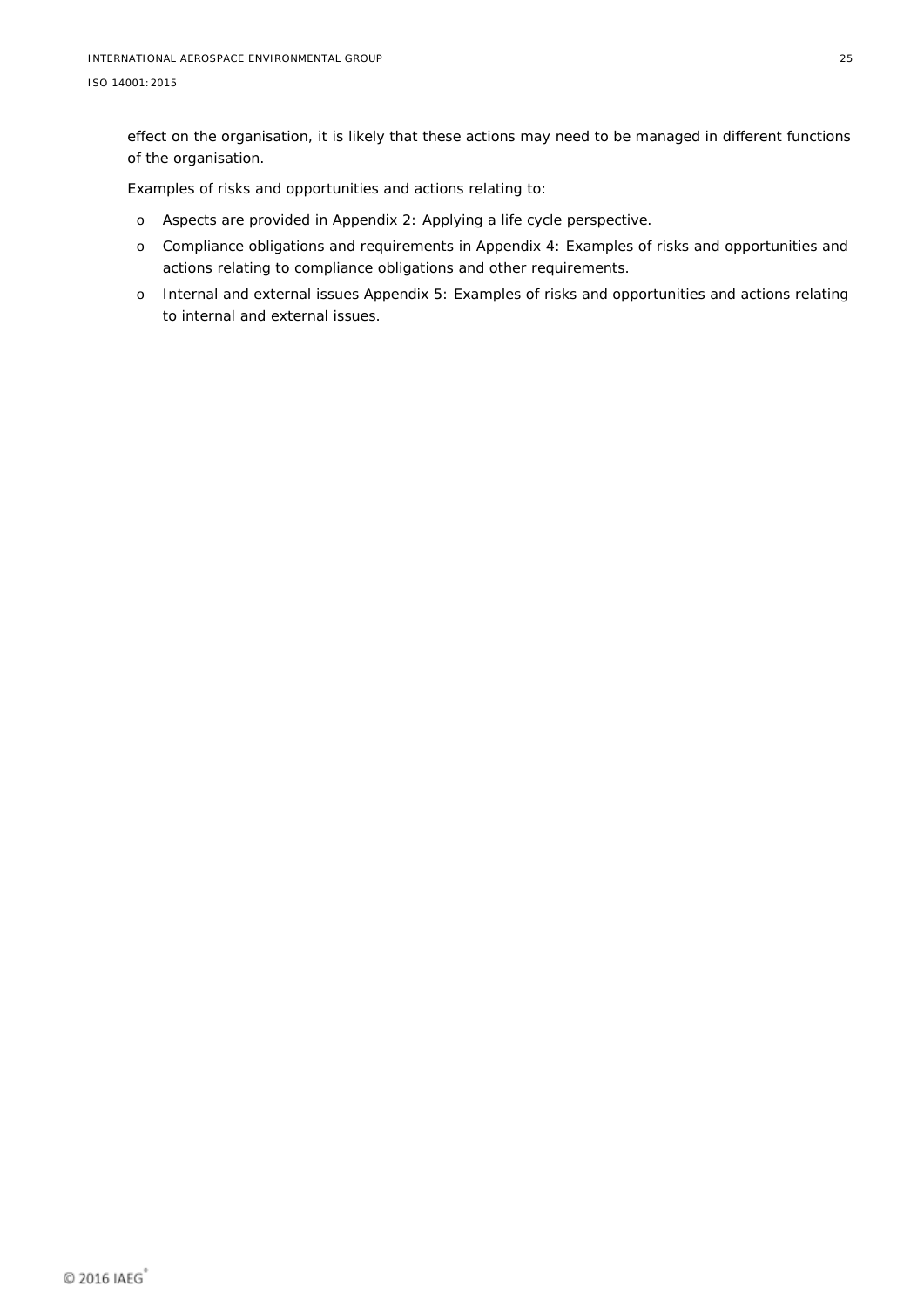## <span id="page-30-0"></span>**8. PERFORMANCE EVALUATION**

#### **8.6 Why is this key for the aerospace industry?**

<span id="page-30-1"></span>Performance evaluation is important because it:

- o Allows aerospace organisations to assess and demonstrate progress against 'enhancement of environmental performance' and 'continual improvement'.
- o Supports the collection of reliable data and information and communication to interested parties. This includes the contribution to environmental, sustainability or corporate responsibility reporting.
- o Provides top management with the information they need to fulfil their environmental and business management responsibilities.
- o Provides the aerospace industry with reliable data for cross industry reporting, for example greenhouse gas (GHG) reporting.
- o Assists in the external verification and assurance of sustainability/corporate responsibility data and reporting, particularly where frameworks are used that present standardised metrics or principles based disclosure such as the Global Reporting Initiative (GRI), Carbon Disclosure Project (CDP), Accountability Assurance Standards (AA1000), or verification against benchmarking frameworks, such as CDP or Dow Jones Sustainability Indices (DJSI).

#### **8.7 What does ISO 14001:2015 require?**

<span id="page-30-2"></span>ISO 14001:2015 places greater emphasis on evaluating environmental performance rather than simply monitoring and measuring. Evaluation requires the organisation to define its environmental performance criteria. Criteria are defined to set the performance expectations and serve as a basis against which performance will be measured. Examples of criteria include environmental policy

ISO 14001:2015 places greater emphasis on evaluating environmental performance rather than simply monitoring and measuring.

commitments, environmental objectives or compliance obligations. Measuring performance against criteria can be undertaken using performance indicators. i.e. what needs to be measured. Examples of indicators that relate to the EMS are electricity consumption, scrappage, production units, GHG emissions, product fuel use and number of complaints or incidents. Analysis of information should consider the data quality, validity, adequacy and completeness and assist the organisation in its

communication of reliable information.

An organisation in addition to evaluating the fulfilment of its compliance obligations, is also expected to maintain a knowledge and understanding of its compliance status.

The management review now needs to include top management's consideration of changes in external and internal issues (see Chapter 3), the needs and expectations of interested parties (see Chapter 6) including compliance obligations and risks and opportunities (see Chapter 7). The output from the management review should include opportunities for further integration of the EMS with other business processes and any implications for the strategic direction of the organisation (see Chapter 2).

#### **8.8 Considerations/options for implementation**

#### <span id="page-30-3"></span>**Plan what needs to be monitored and measured**

The organisation should identify criteria against which it will measure and monitor its performance. Particular attention should be given to any criteria that needs to be communicated and where it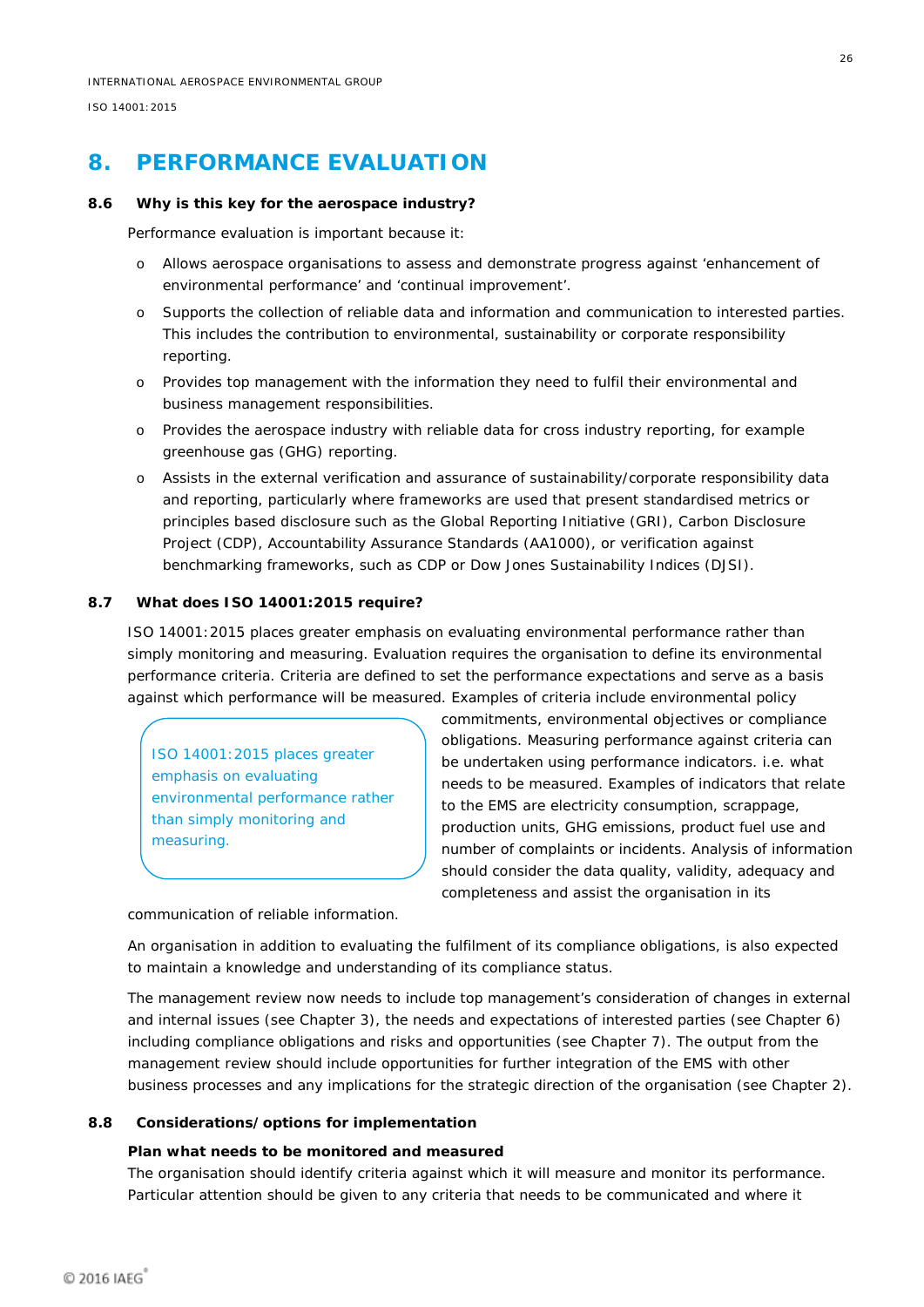relates to compliance obligations. For example, a criterion could be compliance with an effluent permit consent or compliance with chemical substance legislation.

#### **Identify appropriate indicators**

Indicators help to convert relevant quantitative or qualitative information into a concise, more understandable and useful form for evaluating performance. Indicators can comprise operational performance indicators (for example energy consumed, waste generated) and environmental condition indicators (for example concentration of specific pollutant in surrounding air). An example of an indicator relevant to the permit could be pH or parts per million (ppm) of heavy metal. For the chemical substance legislation criterion, the indicator could be the number of suppliers responding to a questionnaire. Examples of criteria and indicators are provided in Table 8.1 *Examples of criteria and relevant indicators.*

| <b>Performance Criteria</b>       | Indicator                                 |
|-----------------------------------|-------------------------------------------|
| Effluent permit consent           | pH, PPM heavy metals                      |
| Product specification – fuel burn | Litres/km                                 |
| Compliance with legislation       | VOC consumption per xx                    |
| Recycling target                  | % of waste recycled                       |
| Production                        | Number of units produced                  |
| Complaints                        | Number of complaints resolved             |
| Competency                        | % of employees received relevant training |
| Chemical consumption              | <sub>-</sub> , Kg                         |

#### <span id="page-31-0"></span>**Table 8.1: Examples of criteria and relevant indicators**

#### **Monitoring and measuring**

Monitoring and measuring should take into account the need for reliability of data/information reliability. This depends on factors such as availability, adequacy, scientific and statistical validity and verifiability. Monitoring and measurement should be supported by processes that ensure the data obtained are of the type, amount and quality needed for effectively evaluating performance. For monitoring and measuring an effluent permit consent, it would be expected that a process, appropriate competency and internal audits would be in place. For chemical substance legislation, it would be expected that appropriate quality control is in place to manage records.

#### **Analysing data**

Data analyses should include consideration of the quality, validity, adequacy and completeness of information to deem it reliable. As such, the data/information collected through monitoring and measurement should constitute objective verifiable evidence (OVE). OVE allows an independent body or person to determine if a claim made by the organisation can be substantiated. For example, an aerospace organisation claiming that it has reduced its GHG emissions may have to provide data as evidence of this claim to an interested party, if requested. Environmental auditing is a method that can be used to check the reliability of data. Organisations are required by ISO 14001:2015 to retain appropriate documented information (records, spreadsheets, reports) as evidence of the monitoring, measurement, analysis and evaluation of results.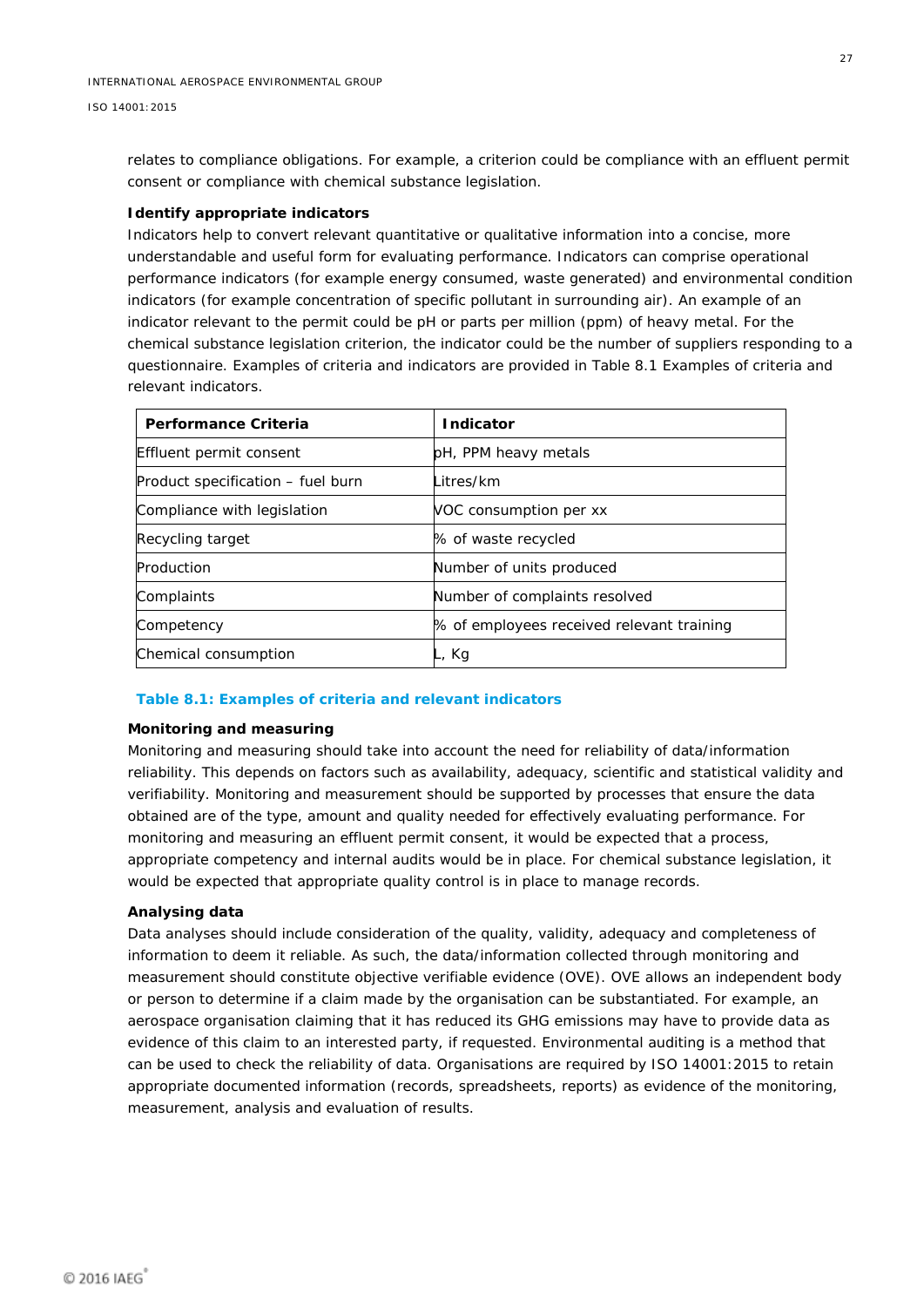#### **Evaluating performance**

When data analysis is complete, the organisation can evaluate its performance against the criteria. The indicators will present progress made over the reporting period and whether or not performance criteria have been met. Evaluating performance includes evaluating the fulfilment of compliance obligations. For evaluating performance relevant to the effluent permit consent, pH and heavy metal results would be compared to the permit consent's emission limit values. Chemical substance legislation would require a comparison of the number of questionnaires received against the target the organisation had set itself.

#### **Communicating performance**

Organisations should ensure that data and information which is consistent with that derived from the EMS are used in communications. Communication includes internal communication, for example reporting on progress against objectives to top management. The organisation should have a process to convey knowledge and understanding of its compliance status. This should include a mechanism for regular reporting to top management on compliance status, ensuring that immediate reporting to relevant parties takes place when a non-conformance arises.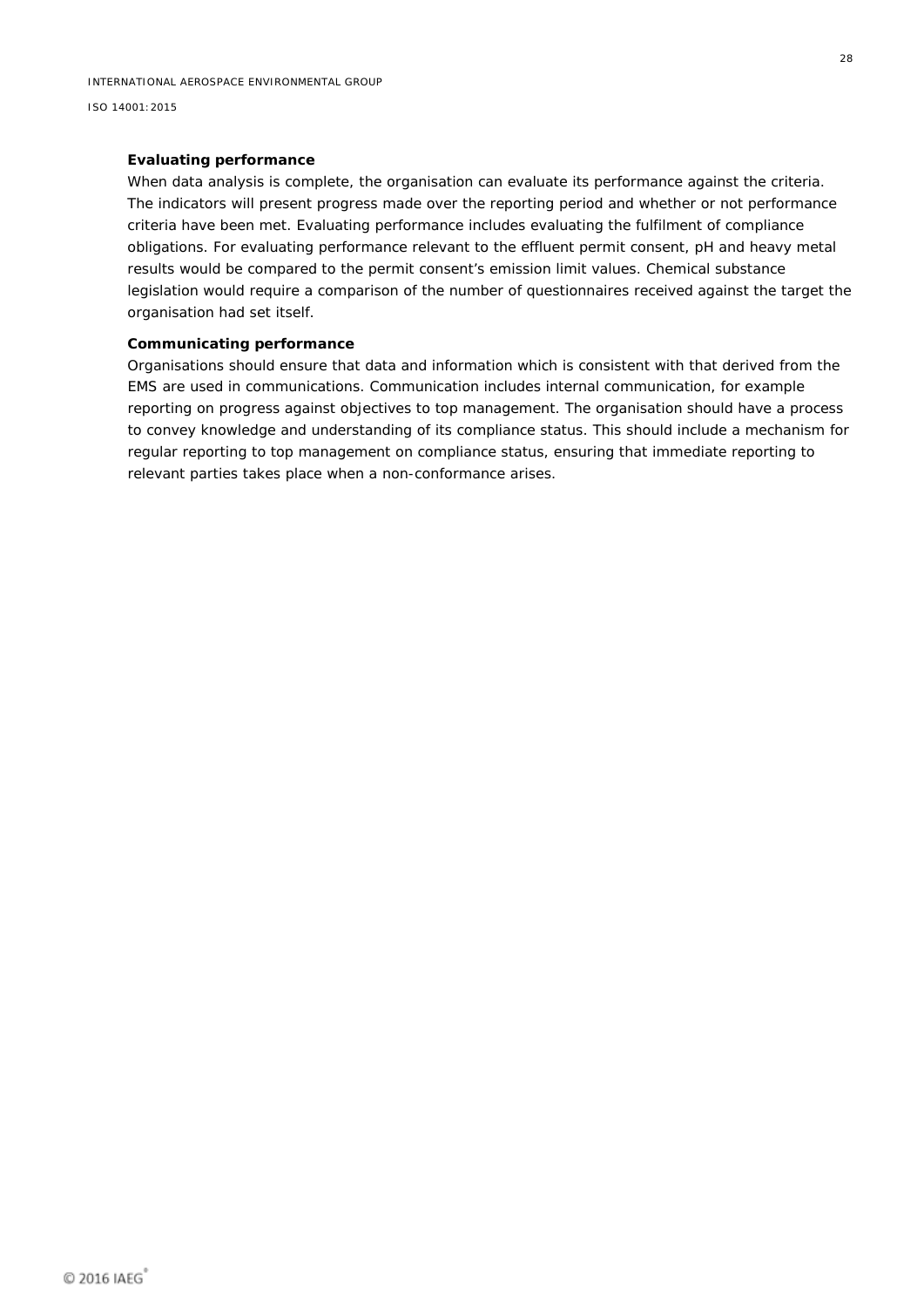<span id="page-33-0"></span>**APPENDIX 1 EXAMPLES OF INTEGRATING EMS REQUIREMENTS INTO BUSINESS PROCESSES AT A STRATEGIC, FUNCTIONAL AND DEPARTMENTAL LEVEL**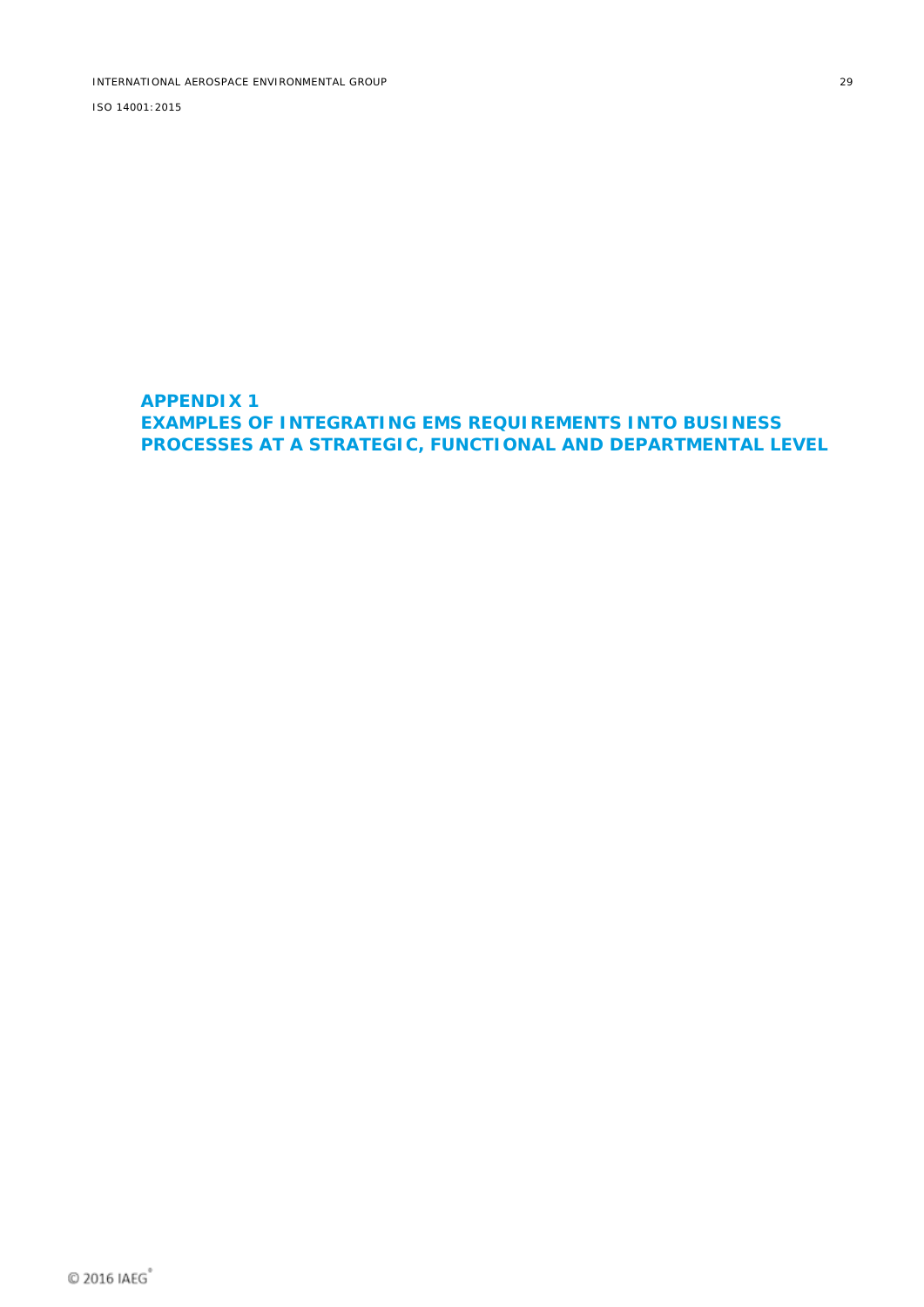#### **Strategic integration**

- o Understanding and communicating how the EMS can contribute to the organisation's overall business goals, for example how it can support specific vision terms such as 'responsibility', 'efficient' and 'innovative'.
- o Including environmental risks and opportunities as part of the corporate/enterprise risk management process and using such systems to understand the context of the organisation.
- o Using communication, sustainability or corporate social responsibility strategies to support the process of identifying interested parties and their needs and expectations.
- o Reporting environmental performance alongside financial reporting and considering environment in financial processes e.g. CAPEX approval.
- o Developing and reviewing environmental indicators as part of the business performance process e.g. in business meetings and included within departmental and employee goals.
- o Understanding the environmental implications of other business performance indicators such as scrappage rates and cost of energy.

#### **Functional integration**

- o Environmental performance and environmental initiatives being included in employee business briefings, newsletters and other forms of communication.
- o Top management being involved in external and internal audits and ensuring corrective action is implemented. Top management and other managers including environment in process confirmations or site inspections.
- o Full integration of the EMS with quality, H&S or security management systems or integration of specific processes, for example context, interested parties and the audit programme.
- o Considering environment when developing new facilities or refurbishment.
- o Including environmental criteria when selecting suppliers, vendors or vetting contractors or including environmental requirements in contracts.
- o Including environmental criteria and/or requirements in design processes.
- o Including environment in commercial activities such as tender responses and marketing/sales meetings.
- o Directing human resources to include environmental criteria in new hire postings, job descriptions, training needs analysis/competency matrix, employee appraisal processes, etc.

#### **Departmental integration**

- o Environment being included as part of shift start up or departmental meetings.
- o Environmental indicators being monitored alongside other business indicators at a departmental level.
- o Each department having its own environmental representative.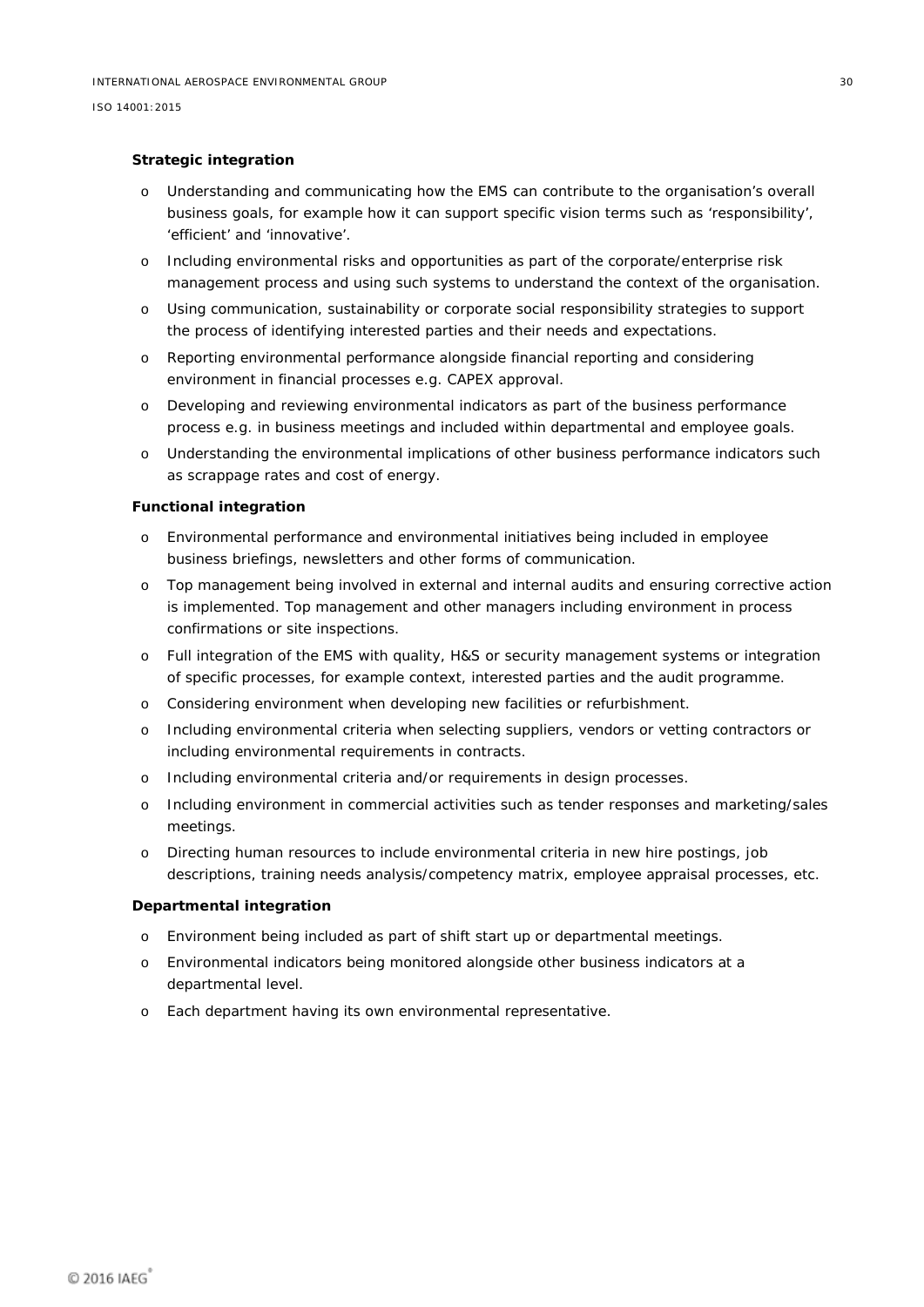<span id="page-35-0"></span>**APPENDIX 2 APPLYING A LIFE CYCLE PERSPECTIVE: EXAMPLES OF ACTIVITIES, ASPECTS, IMPACTS, LEVEL OF CONTROL OR INFLUENCE, RISKS AND OPPORTUNITIES AND ACTIONS**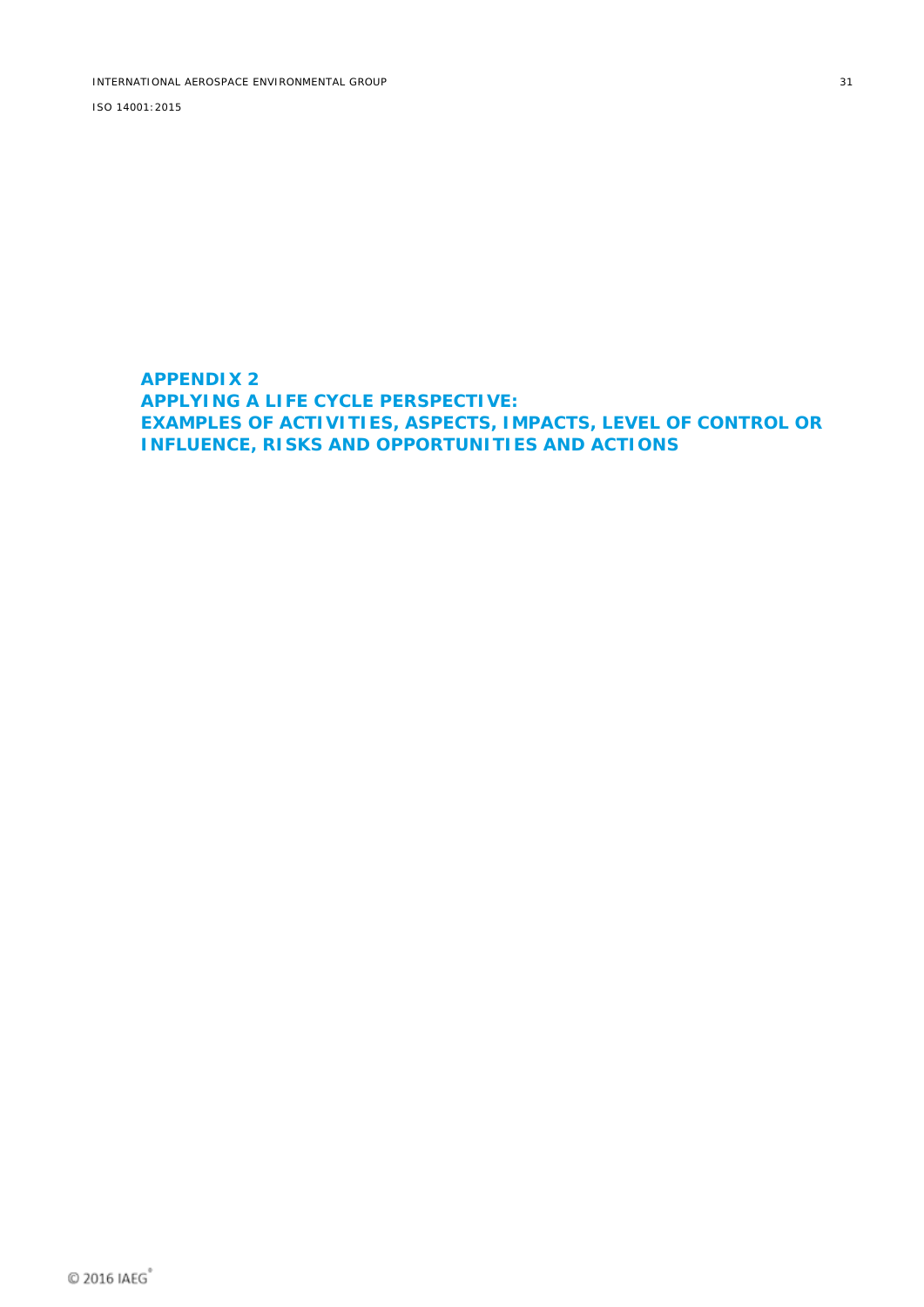| Life cycle stage                                       | <b>Example activity</b>                                                                        | Example<br>aspect(s)                                                                                  | Example<br>impact(s)                                                                                 | <b>Possible</b><br>considerations for<br>control or<br>influence?                  | <b>Example risks</b><br>to the<br>organisation                                                  | Example<br>opportunities for<br>the organsiation                                                     | <b>Examples of actions</b><br>including operational<br>control or influence                                                                                                                                                                                                                      |
|--------------------------------------------------------|------------------------------------------------------------------------------------------------|-------------------------------------------------------------------------------------------------------|------------------------------------------------------------------------------------------------------|------------------------------------------------------------------------------------|-------------------------------------------------------------------------------------------------|------------------------------------------------------------------------------------------------------|--------------------------------------------------------------------------------------------------------------------------------------------------------------------------------------------------------------------------------------------------------------------------------------------------|
| Supply chain: raw<br>material<br>extraction/harvesting | Underground or<br>open pit<br>mineral/metal<br>mining, drilling<br>and pumping oil<br>and gas. | Discharge of<br>mining tailings,<br>fuel combustion,<br>and fertiliser<br>runoff.                     | Resource<br>depletion,<br>surface and<br>ground water<br>quality, climate<br>change, air<br>quality. | Control type of<br>material used<br>imited influence of<br>suppliers' processes.   | Unavailability of<br>raw materials<br>and parts due to<br>depletion of<br>natural<br>resources. | Securing a source<br>of strategically<br>important<br>materials to<br>ensure business<br>continuity. | Establish<br>environmental<br>requirements in the<br>design process, e.g.<br>relating to material<br>use.                                                                                                                                                                                        |
| Supply chain:<br>material/component<br>processing.     | Oil refining,<br>ethylene cracking,<br>smelting, grinding,<br>washing,<br>pelletising.         | Filtration of<br>heavy metals,<br>fuel combustion,<br>waste<br>generation.                            | Human toxicity,<br>landfill use,<br>climate change,<br>air quality.                                  | Control type of<br>material used.<br>Limited influence of<br>suppliers' processes. | Unavailability of<br>raw materials<br>and parts due to<br>depletion of<br>natural<br>resources. | Securing a source<br>of strategically<br>important<br>materials to<br>ensure business<br>continuity. | Review resource<br>scarcity vulnerability<br>of supply chain.<br>Suppliers/contractors<br>to be ISO 14001<br>certified.                                                                                                                                                                          |
| Supply chain:<br>material/component<br>processing.     | Build to print<br>contracts Supply<br>of component x.                                          | Material waste,<br>energy<br>consumption, air<br>emissions, water<br>emissions, water<br>consumption. | Resource<br>depletion,<br>landfill use, air<br>quality, water<br>quality, climate<br>change.         | Control design.<br>Influence supplier's<br>manufacturing<br>methods.               | Detrimental<br>publicity from<br>supplier causing<br>environmental<br>incident.                 | ower supply<br>chain costs.<br>Improved<br>relationship with<br>supply chain.                        | Investigate model<br>that allows<br>manufacturer to<br>retain and reuse<br>scarce materials.<br>Redesign product to<br>optimise<br>manufacturing<br>efficiency.<br>Provide awareness to<br>suppliers on<br>manufacturing<br>efficiencies and<br>chemical substance<br>legislation<br>compliance. |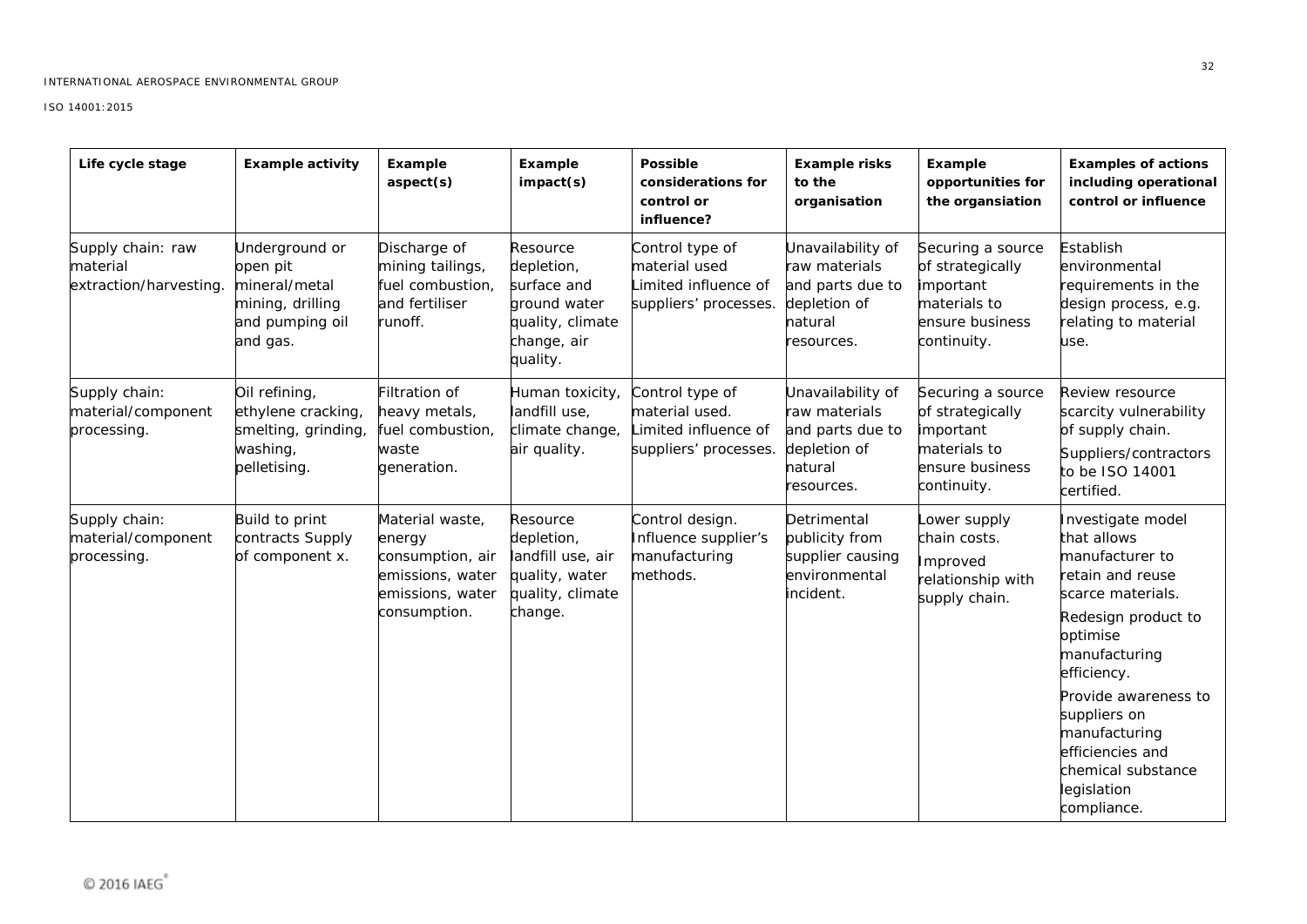| Life cycle stage                                   | <b>Example activity</b>                     | Example<br>aspect(s)                                                                                  | Example<br>impact(s)                                                                         | <b>Possible</b><br>considerations for<br>control or<br>influence?                                                                       | <b>Example risks</b><br>to the<br>organisation                                                                                                     | Example<br>opportunities for<br>the organsiation                                                                                                                                                 | <b>Examples of actions</b><br>including operational<br>control or influence                                                                                                                       |
|----------------------------------------------------|---------------------------------------------|-------------------------------------------------------------------------------------------------------|----------------------------------------------------------------------------------------------|-----------------------------------------------------------------------------------------------------------------------------------------|----------------------------------------------------------------------------------------------------------------------------------------------------|--------------------------------------------------------------------------------------------------------------------------------------------------------------------------------------------------|---------------------------------------------------------------------------------------------------------------------------------------------------------------------------------------------------|
| Supply chain:<br>material/component<br>processing. | Engine<br>Manufacturing<br>(design-build).  | Material waste,<br>energy<br>consumption, air<br>emissions, water<br>emissions, water<br>consumption. | Resource<br>depletion,<br>landfill use, air<br>quality, water<br>quality, climate<br>change. | Control over<br>specification.<br>Influence design.<br>imited influence on<br>supplier's<br>manufacturing<br>methods.                   | Organisation and<br>engine<br>manufacturer<br>lose out to<br>competitors who<br>are partnering<br>with a more<br>efficient engine<br>manufacturer. | Organisation and<br>engine<br>manufacturer<br>increase sales due<br>to more efficient<br>engine design.<br>Organisation and<br>engine<br>manufacturer<br>benefit from lower<br>production costs. | Specification from<br>buyer to meet certain<br>standards relating to<br>fuel burn and product<br>weight.                                                                                          |
| Supply chain: part<br>supplier.                    | Fastener<br>manufacturing.                  | Material waste,<br>energy<br>consumption, air<br>emissions, water<br>emissions, water<br>consumption. | Resource<br>depletion,<br>landfill use, air<br>quality, water<br>quality, climate<br>change. | No control or<br>influence over<br>design or supplier's<br>manufacturing<br>methods.<br>Can influence<br>through supplier<br>selection. | Cost of part<br>increases.<br>Product<br>unavailable due<br>to non-<br>compliance with<br>chemical<br>substance<br>legislation.                    | Reduced cost of<br>part due to more<br>efficient<br>logistics/manufact<br>uring methods.                                                                                                         | Improved stock<br>control and ordering<br>(reduce occurrence of<br>redundant stock).<br>Reduce quantity of<br>fasteners required<br>through design.<br>R&D into alternative<br>fastening methods. |
| Supply chain: part<br>supplier.                    | Outsourced<br>process: coating<br>activity. | Jse of hazardous<br>substances.                                                                       | Air quality.                                                                                 | Control use of<br>hazardous<br>substance in<br>coating.                                                                                 | Process<br>unavailable due<br>to non-<br>compliance with<br>chemical<br>substance<br>legislation.                                                  | Improve corporate<br>responsibility<br>through improving<br>health and safety<br>and environment<br>in supply chain.                                                                             | Restrict hazardous<br>substances in<br>specification.<br>Cooperate to reduce<br>supplier's use of<br>hazardous substances<br>and to implement<br>safe working<br>procedures.                      |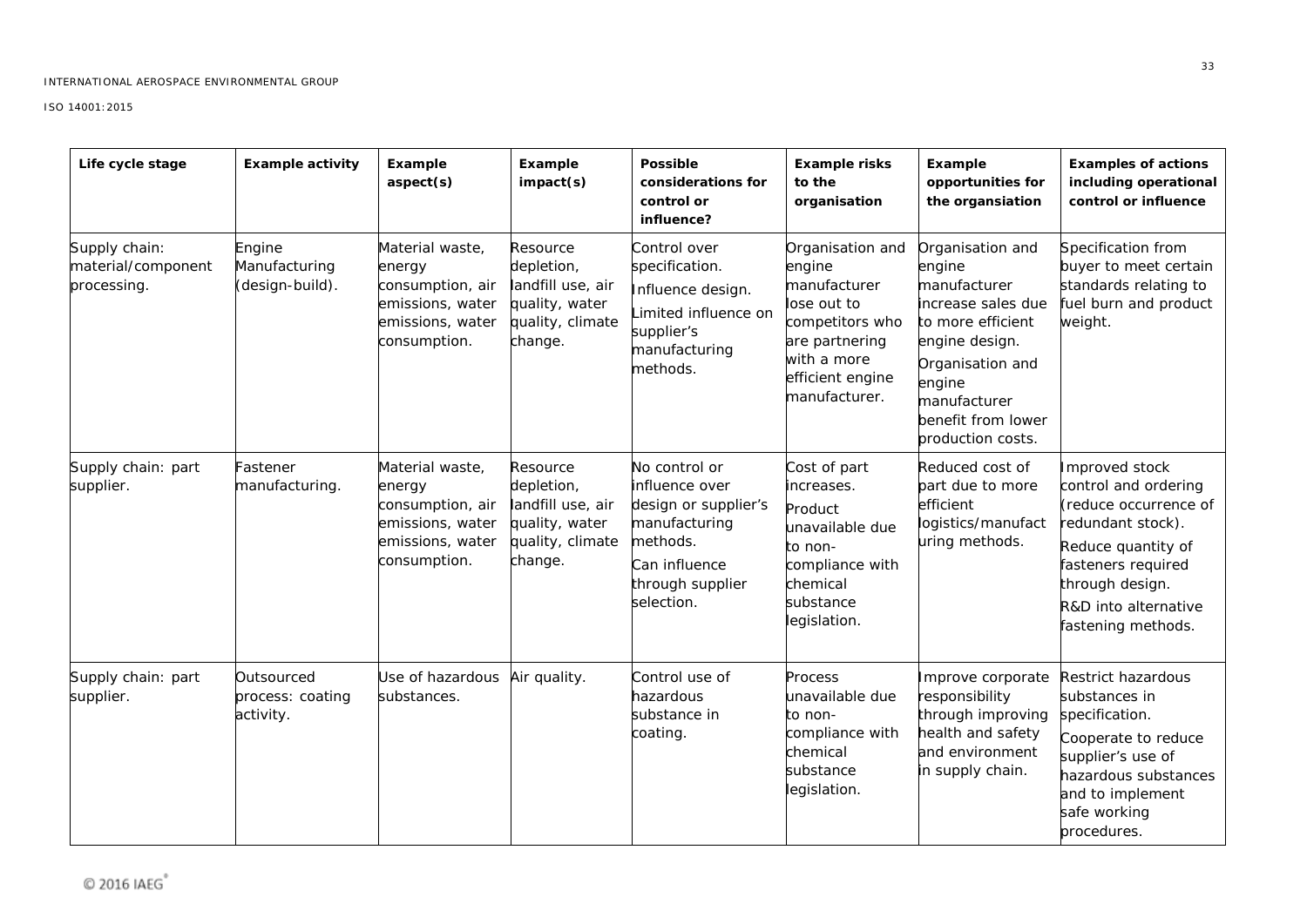| Life cycle stage                           | <b>Example activity</b>                        | Example<br>aspect(s)                                                                                                                                    | Example<br>impact(s)                             | <b>Possible</b><br>considerations for<br>control or<br>influence?                                                                            | <b>Example risks</b><br>to the<br>organisation                                                       | Example<br>opportunities for<br>the organsiation                                                                                                 | <b>Examples of actions</b><br>including operational<br>control or influence                                                                                                                                                                 |
|--------------------------------------------|------------------------------------------------|---------------------------------------------------------------------------------------------------------------------------------------------------------|--------------------------------------------------|----------------------------------------------------------------------------------------------------------------------------------------------|------------------------------------------------------------------------------------------------------|--------------------------------------------------------------------------------------------------------------------------------------------------|---------------------------------------------------------------------------------------------------------------------------------------------------------------------------------------------------------------------------------------------|
| Production and<br>service delivery.        | Metal turning.                                 | Waste metal.<br>Energy use.                                                                                                                             | Jse of<br>esources.<br>Climate<br>change.        | Design control will<br>be dependent on<br>ownership of design<br>authority.<br>Control<br>manufacturing<br>methods.                          | Inefficiencies<br>make<br>organisation's<br>product<br>uncompetitive.                                | Reduce resource<br>costs.<br>Improve<br>production<br>efficiencies.                                                                              | Cast parts/use of<br>composites.<br>R&D into 3D printing<br>Reduce errors and<br>scrappage.                                                                                                                                                 |
| <b>Production and</b><br>service delivery. | Software<br>development.                       | Electricity use.                                                                                                                                        | Climate<br>change.                               | Control quantity of<br>electricity<br>consumed.<br>Control selection of<br>energy supplier.                                                  | Increased utility<br>costs.                                                                          | Reduce utility<br>costs. Improved<br>working<br>conditions.<br>Positive publicity<br>from using<br>innovative<br>approach to<br>reducing energy. | Installing LED<br>lighting.<br>Environmental<br>objective and<br>management<br>programme to reduce<br>electricity use.                                                                                                                      |
| Transport and<br>delivery.                 | Shipping by sea,<br>train, truck, or<br>plane. | Combustion of<br>fuel in vehicle,<br>energy use at<br>warehouses/distr<br>ibution centers,<br>and disposal of<br>packaging<br>required for<br>shipping. | Air quality,<br>climate change,<br>landfill use. | Control shipment<br>method through<br>operational controls,<br>contracts with<br>transport contractor,<br>design of supply<br>chain network. | Disruption from<br>extreme<br>weather.<br>Increased<br>transport costs<br>from rising fuel<br>costs. | Reduce transport<br>costs through<br>efficient ordering.<br>Positive publicity<br>associated with<br>innovative<br>approach.                     | Work with customers<br>to invest in mutually<br>beneficial reusable<br>packaging.<br>Specify the use of<br>more efficient<br>vehicles and plan for<br>energy efficient<br>routing.<br>Undertake climate<br>change adaptation<br>assessment. |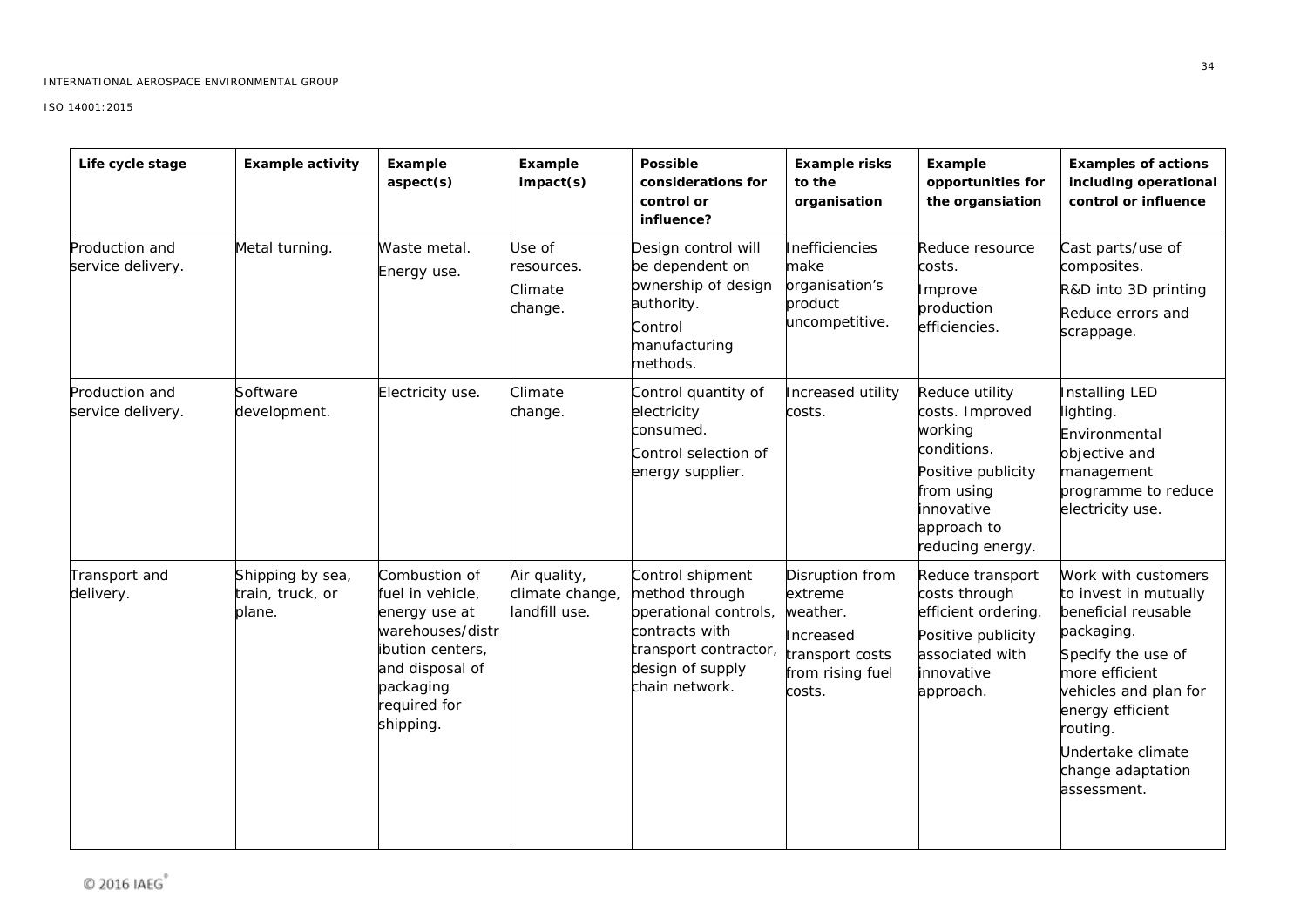| Life cycle stage | <b>Example activity</b>                                      | Example<br>aspect(s)                   | Example<br>impact(s)                                                                                                        | <b>Possible</b><br>considerations for<br>control or<br>influence?       | <b>Example risks</b><br>to the<br>organisation                                                                                                                                                                                                                       | Example<br>opportunities for<br>the organsiation                                                                                       | <b>Examples of actions</b><br>including operational<br>control or influence                                                                                                                                                                                                           |
|------------------|--------------------------------------------------------------|----------------------------------------|-----------------------------------------------------------------------------------------------------------------------------|-------------------------------------------------------------------------|----------------------------------------------------------------------------------------------------------------------------------------------------------------------------------------------------------------------------------------------------------------------|----------------------------------------------------------------------------------------------------------------------------------------|---------------------------------------------------------------------------------------------------------------------------------------------------------------------------------------------------------------------------------------------------------------------------------------|
| lln-use.         | Aircraft in flight.                                          | Aviation fuel use.<br>Noise.           | Climate<br>change.<br>Jse of finite<br>esources.<br>Noise.                                                                  | No control in use.<br>Influence through<br>design and<br>collaboration. | New constraining<br>requirements for<br>design<br><b>Additional costs</b><br>Delays for<br>development<br>Competitive<br>disadvantage<br>leading to<br>business loss<br>Cut-off of in-<br>production.<br>Loss of asset<br>value of already<br>delivered<br>products. | Increased revenue<br>through<br>alternative<br>business models<br>e.g. leasing<br>aircraft and<br>increasing after<br>sales contracts. | uel efficiency<br>techniques in user<br>manual.<br><b>Review business</b><br>models.<br>R&D into reducing<br>fuel burn and noise.<br>Pilot simulation<br>training.<br>Partnerships with<br>airlines, air traffic<br>control and airports<br>to develop efficient<br>flight scenarios. |
| In-use.          | Taxiing<br>Refuelling, de-icing Waste disposal.<br>aircraft. | Aviation fuel use.<br>Emergency spill. | Climate<br>change.<br>Use of finite<br>resources.<br>Noise nuisance.<br>ocal air.<br>quality.<br>Ground/Water<br>Pollution. | No control in use.<br>Influence through<br>design and<br>cooperation.   | Local air quality<br>legislation or<br>airports requiring<br>more efficient<br>taxiing.                                                                                                                                                                              | Increased sales for<br>alternative taxiing<br>solution or system<br>to manage waste<br>from aircraft.                                  | R&D into alternative<br>propulsion when<br>taxiing.<br>R&D into reduce noise<br>and particulates from<br>engines.<br>Provide guidance on<br>appropriate aircraft<br>de-icing.                                                                                                         |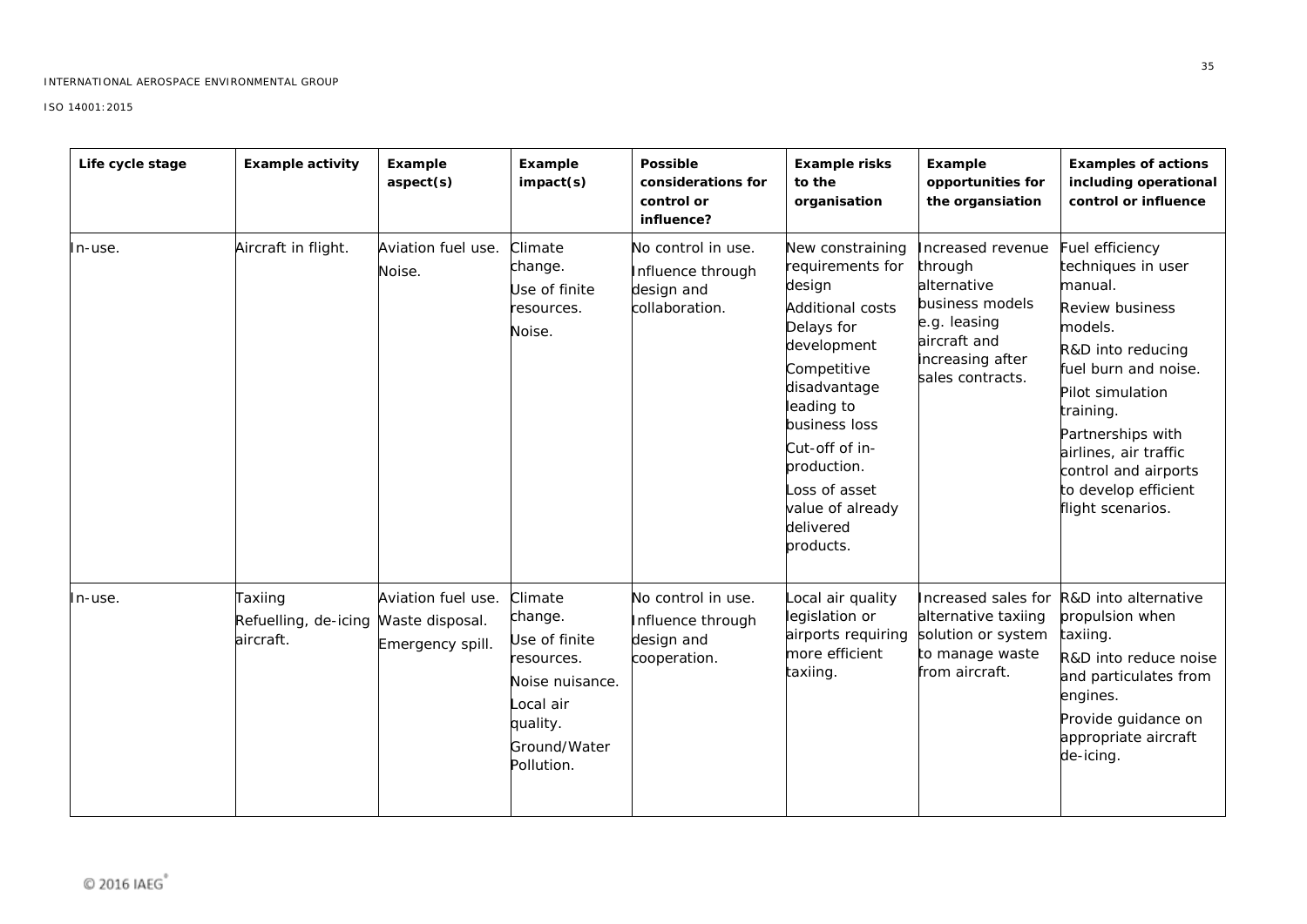| Life cycle stage                     | <b>Example activity</b>        | Example<br>aspect(s)                                                       | Example<br>impact(s)                                                             | <b>Possible</b><br>considerations for<br>control or<br>influence?                                  | <b>Example risks</b><br>to the<br>organisation                                                                              | Example<br>opportunities for<br>the organsiation                                                                    | <b>Examples of actions</b><br>including operational<br>control or influence                                                                                                                                                                                  |
|--------------------------------------|--------------------------------|----------------------------------------------------------------------------|----------------------------------------------------------------------------------|----------------------------------------------------------------------------------------------------|-----------------------------------------------------------------------------------------------------------------------------|---------------------------------------------------------------------------------------------------------------------|--------------------------------------------------------------------------------------------------------------------------------------------------------------------------------------------------------------------------------------------------------------|
| ln-use.                              | Use of munitions.              | <b>Munition</b><br>testing/training.                                       | Use of finite<br>resources.<br>Ground<br>contamination.                          | No control in use.<br>Influence through<br>design and<br>collaboration.                            | Chemical<br>substance<br>legislation<br>restricting supply<br>of raw materials.                                             | Increased<br>opportunities in<br>simulation<br>techniques.                                                          | Review supply chain's<br>compliance with<br>chemical substance<br>legislation.<br>R&D into simulation<br>techniques.                                                                                                                                         |
| Maintenance, repair<br>and overhaul. | Maintenance of<br>aircraft.    | Disposal of<br>hazardous<br>material (indirect<br>by waste<br>contractor). | Land pollution.<br>Air quality.                                                  | No control.<br>Influence through<br>design and<br>information.                                     | Change in<br>substance<br>legislation<br>resulting in<br>increased cost of<br>waste disposal<br>and safety<br>requirements. | Increased revenue<br>from being able to<br>manage and<br>dispose of<br>substances safely.                           | Phase out hazardous<br>substances from new<br>products.<br>R&D into non-<br>hazardous retrofit<br>materials.<br>Use of technology to<br>optimise maintenance<br>schedules.<br>Availability of Safety<br>Data Sheet (SDS)<br>information on safe<br>disposal. |
| Maintenance, repair<br>and overhaul. | Remanufacture<br>and overhaul. | Remanufacture<br>of parts.                                                 | Reduction in<br>virgin resource<br>use and<br>contribution to<br>climate change. | No control (unless<br>undertaking<br>activity).<br>Influence through<br>design and<br>information. | Increase in<br>substance<br>legislation stops<br>certain<br>remanufacture<br>and overhaul<br>activities.                    | Increased revenue<br>from<br>remanufacturing<br>opportunities.<br>Positive publicity<br>from innovative<br>approach | Cooperation within<br>industry to identify<br>remanufacture and<br>overhaul<br>opportunities.<br>R&D into<br>remanufacture/overh<br>aul opportunities.                                                                                                       |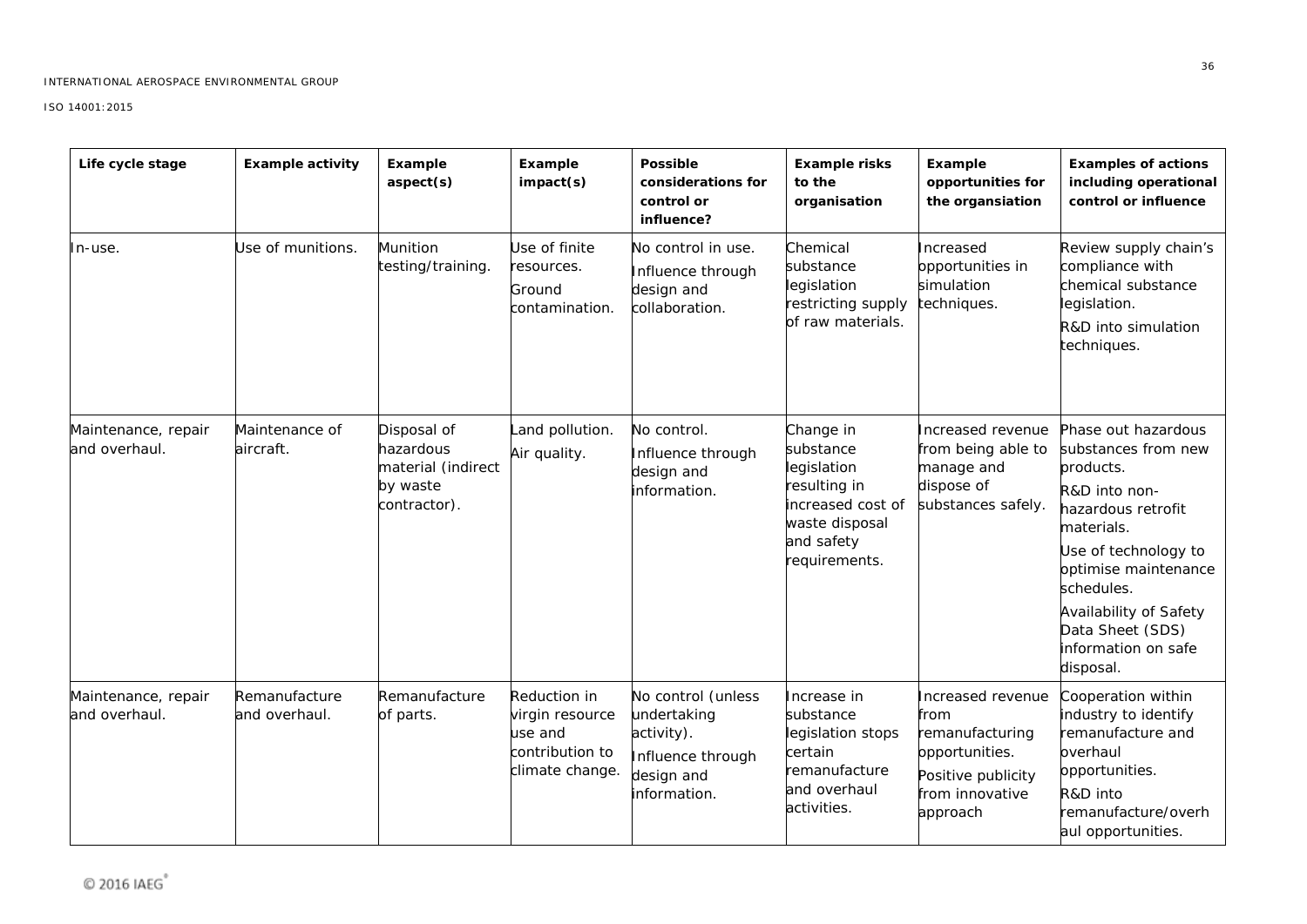| Life cycle stage                             | <b>Example activity</b>  | Example<br>aspect(s)           | Example<br>impact(s)                                                                              | <b>Possible</b><br>considerations for<br>control or<br>influence?                                                          | <b>Example risks</b><br>to the<br>organisation                                                                  | Example<br>opportunities for<br>the organsiation                                                              | <b>Examples of actions</b><br>including operational<br>control or influence                                                                                                                          |
|----------------------------------------------|--------------------------|--------------------------------|---------------------------------------------------------------------------------------------------|----------------------------------------------------------------------------------------------------------------------------|-----------------------------------------------------------------------------------------------------------------|---------------------------------------------------------------------------------------------------------------|------------------------------------------------------------------------------------------------------------------------------------------------------------------------------------------------------|
| End-of-life treatment<br>and final disposal. | Disassembly of<br>plane. | Recycling of<br>metal.         | Reduction in<br>virgin resource<br>use and<br>contribution to<br>climate change                   | No control (unless<br>undertaking<br>activity).<br>Influence through<br>design and<br>information.                         | Difficult to<br>recycle<br>composite<br>materials.                                                              | Increased revenue<br>from being able to<br>offer innovative<br>recycling<br>approach.                         | Redesign<br>aircraft/parts to allow<br>separation of<br>materials.                                                                                                                                   |
| End-of-life treatment<br>and final disposal. | Disposal of parts.       | Landfill of<br>plastic/rubber. | Loss of finite<br>resources.<br>Impacts from<br>landfill - water<br>pollution,<br>climate change. | Influence through<br>design, take back<br>programs, and<br>information.<br>Influence through<br>design and<br>information. | Increased costs<br>associated with<br>landfill.<br>Restrictions on<br>waste that can<br>be sent to<br>landfill. | Increased revenue<br>from being able to<br>offer innovative<br>waste recovery<br>and recycling<br>approaches. | Research into<br>recyclable materials<br>Participate in industry<br>initiative to increase<br>recyclability of planes.<br>Implement take-back<br>program to reuse or<br>recycle individual<br>parts. |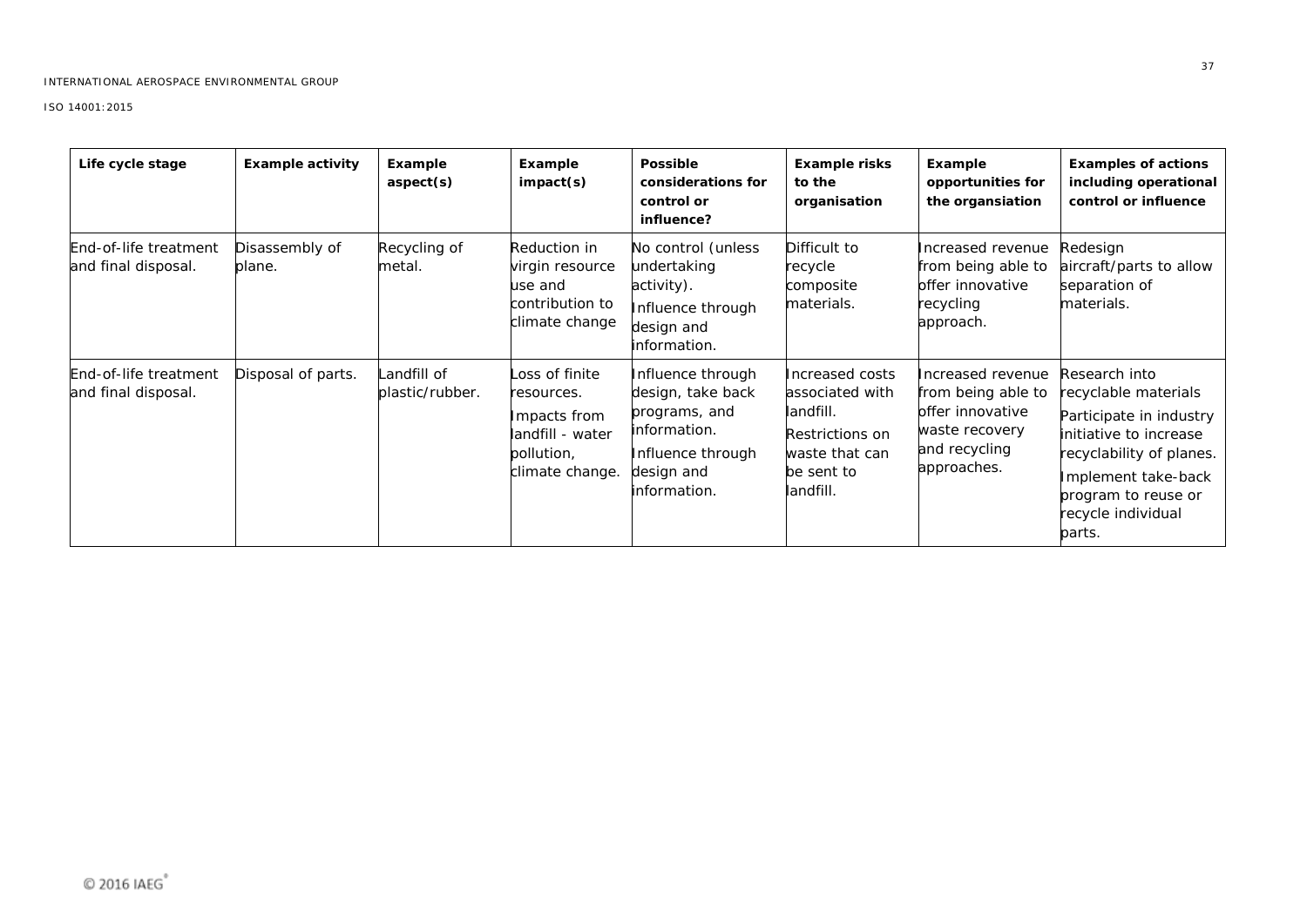### <span id="page-42-0"></span>**APPENDIX 3 EXAMPLES OF AEROSPACE INTERESTED PARTIES, THEIR NEEDS AND EXPECTATIONS AND COMPLIANCE OBLIGATIONS**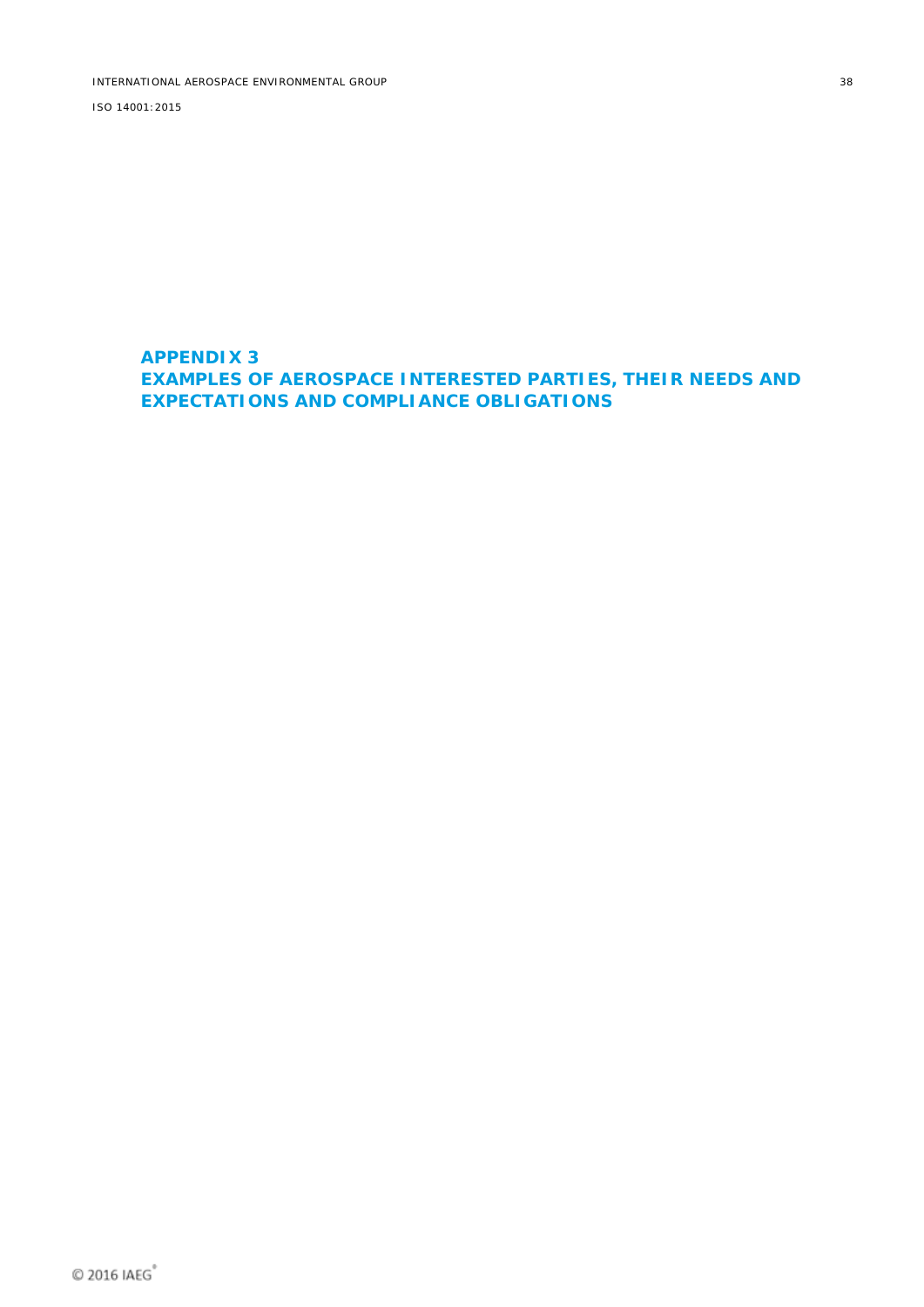Aerospace organisations can use this table to help understand their own interested parties. The interested party groups, although not exhaustive, are representative of the aerospace industry.

| <b>Interested party group</b>                                                                                                                                               | <b>Examples of interested parties</b>                                                                                                                                                                | Examples of environmental needs and<br>expectations                                                                                                                                                                                                                    | <b>Examples of compliance</b><br>obligations                                                                                                                                         |
|-----------------------------------------------------------------------------------------------------------------------------------------------------------------------------|------------------------------------------------------------------------------------------------------------------------------------------------------------------------------------------------------|------------------------------------------------------------------------------------------------------------------------------------------------------------------------------------------------------------------------------------------------------------------------|--------------------------------------------------------------------------------------------------------------------------------------------------------------------------------------|
| Environmental, health and<br>safety agencies/regulators.                                                                                                                    | ECHA - European Chemical Agency<br>(chemical regulations only).<br><b>EPA - Environment Protection</b><br>Agency.<br><b>BAMA - Environmental Brazilian</b><br>nstitute.                              | Compliance with regulations.<br>Accurate and timely reporting.<br>Technical data and expertise.<br>Analysis of business impacts.<br>Input into consultations.                                                                                                          | Specific legislation/regulations.<br>icence/permit compliance and<br>reporting.<br>Compliance with emission limits.                                                                  |
| <b>Governments and</b><br>governmental bodies.                                                                                                                              | EU, US, European member states,<br>federal states, local authorities, etc.<br>Specific departments within<br>Government. For example, Ministry<br>of Environment, Department/Ministry<br>of Defence. | Industry to behave with Corporate Social<br>Responsibility (balanced approach: economic<br>reasonableness, technical feasibility,<br>environmental benefit).                                                                                                           | Participation in a government<br>working group.                                                                                                                                      |
| Certification authorities.                                                                                                                                                  | EASA - European Aviation Safety<br>Agency.<br>-AA - Federal Aviation<br>Administration.                                                                                                              | Compliance to aircraft, engine emission and<br>noise requirements.<br>Industry to provide technical data and<br>expertise.                                                                                                                                             | Engines design meeting limits for<br>engine exhaust smoke,<br>hydrocarbons, carbon monoxide<br>and oxides of nitrogen.<br>Aircraft design compliant with $CO2$<br>emission standard. |
| Suppliers and contractors.<br>Suppliers include those that:<br>Design and Build.<br>Design, support & build.<br>Build to print. Provide standard<br>parts or raw materials. | Specific suppliers of sub-systems,<br>parts and equipment, raw materials<br>and in service-support.                                                                                                  | Individual suppliers and contractors will<br>require clear specifications on what is<br>expected of them relating to environment,<br>including consideration of supplier's<br>constraints and support with environmental<br>improvement (sharing best practice, etc.). | Product specification stating<br>environmental requirements.<br>Environmental rules for<br>contractors working at a facility.                                                        |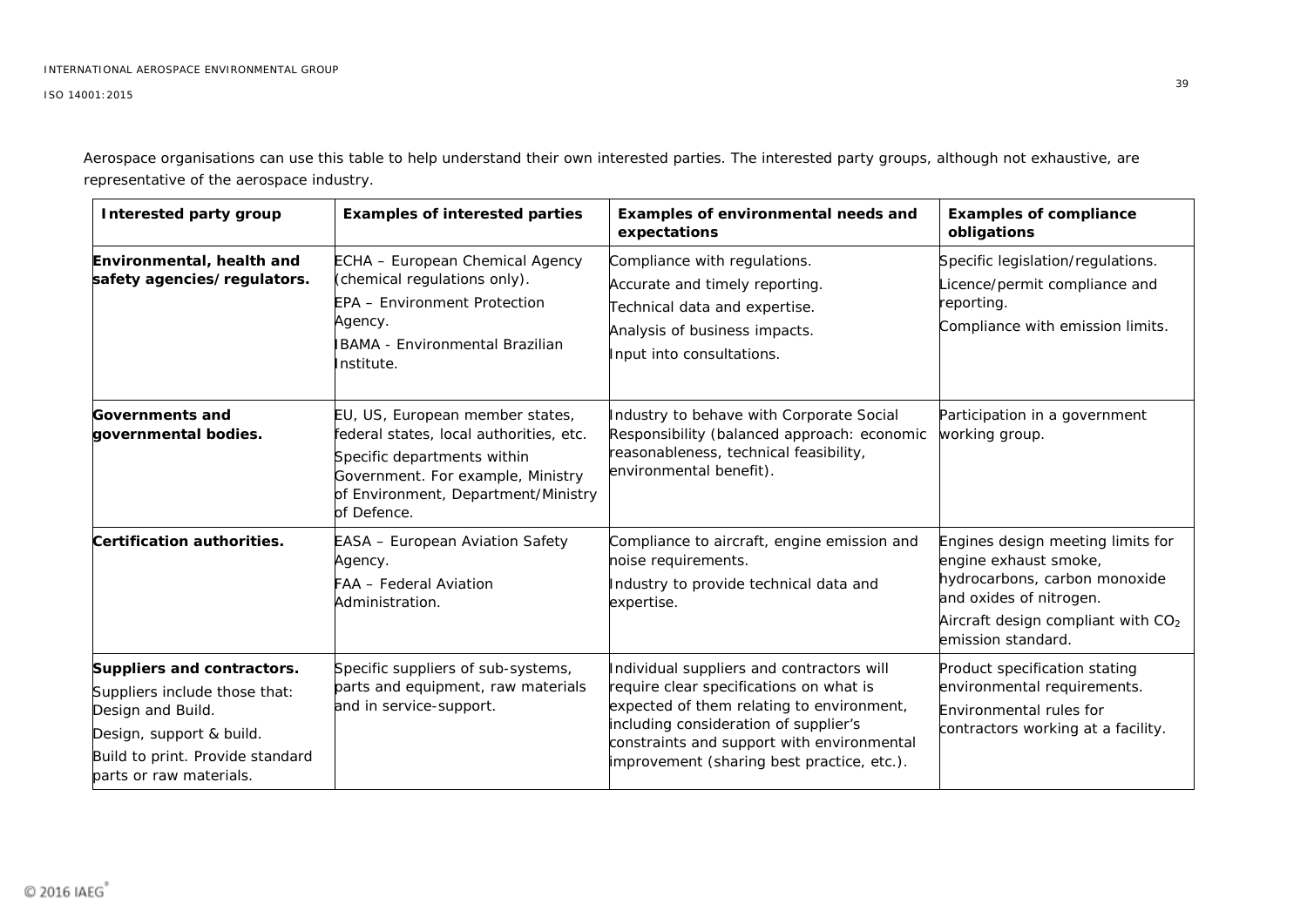| Interested party group                                                                                                                                                                                                                                                                                                                                             | <b>Examples of interested parties</b>                                                                                                                                                                                                                                                                                                                                  | Examples of environmental needs and<br>expectations                                                                                                                                                                                                                                                                                                                                                                                                                                                                                                                                                                             | <b>Examples of compliance</b><br>obligations                                                                                                                                                                                                                                                    |
|--------------------------------------------------------------------------------------------------------------------------------------------------------------------------------------------------------------------------------------------------------------------------------------------------------------------------------------------------------------------|------------------------------------------------------------------------------------------------------------------------------------------------------------------------------------------------------------------------------------------------------------------------------------------------------------------------------------------------------------------------|---------------------------------------------------------------------------------------------------------------------------------------------------------------------------------------------------------------------------------------------------------------------------------------------------------------------------------------------------------------------------------------------------------------------------------------------------------------------------------------------------------------------------------------------------------------------------------------------------------------------------------|-------------------------------------------------------------------------------------------------------------------------------------------------------------------------------------------------------------------------------------------------------------------------------------------------|
| <b>Aerospace industry</b><br>associations.                                                                                                                                                                                                                                                                                                                         | <b>ICCAIA - International Coordinating</b><br>Council of Aerospace Industries<br>Associations, coordinates regional<br>member organisations.<br>IAEG - International Aerospace<br>Environmental Group.<br>ATAG - Air Transport Action Group is<br>an independent coalition of member<br>organisations and companies<br>throughout the commercial aviation<br>industry. | Require contributions to reports, tools and<br>other initiatives.                                                                                                                                                                                                                                                                                                                                                                                                                                                                                                                                                               | Attendance at working groups.<br>Provision of data and information.                                                                                                                                                                                                                             |
| <b>Commercial trade</b><br>associations.                                                                                                                                                                                                                                                                                                                           | Chambers of Commerce.<br>Federation of German Industry.                                                                                                                                                                                                                                                                                                                | Require contributions to reports, tools and<br>other initiatives.                                                                                                                                                                                                                                                                                                                                                                                                                                                                                                                                                               | Attendance at working groups.<br>Provision of data and information.                                                                                                                                                                                                                             |
| Customers.<br>The ultimate customer for the<br>aerospace industry will include<br>airlines and organisations<br>responsible for defence and<br>space. Each organisation in the<br>aerospace industry supply chain<br>will have its own set of<br>customers who will be<br>represented by the same<br>organisations as provided under<br>suppliers and contractors. | IATA - International Air Transport<br>Association, a trade association<br>globally representing and serving the<br>airlines.<br>Military customers.<br>ATAG - Air Transport Action Group, is<br>an independent coalition of member<br>organisations and companies<br>throughout the commercial aviation<br>industry.                                                   | Products and services that comply with<br>environmental regulations and market<br>expectations.<br>Product specifications (characteristics), for<br>example relating to emissions, noise,<br>hazardous substances, recyclability, disposal<br>etc.<br>Advice and support on operating aircraft to<br>improve environmental performance.<br>Data reporting, for example CO <sub>2</sub> , hazardous<br>substances, packaging etc.<br>Partnership.<br>Management requirements, including<br>certification to ISO 14001, provision of an<br>environmental policy or objectives etc.<br>Access to undertake an inspection or audit. | Compliance obligations will include<br>requirements established in<br>contract and product specifications<br>but also those requirements<br>voluntarily adopted by the<br>supplier, e.g. agreement to meet<br>a packaging target to participate<br>in an environmental project or<br>programme. |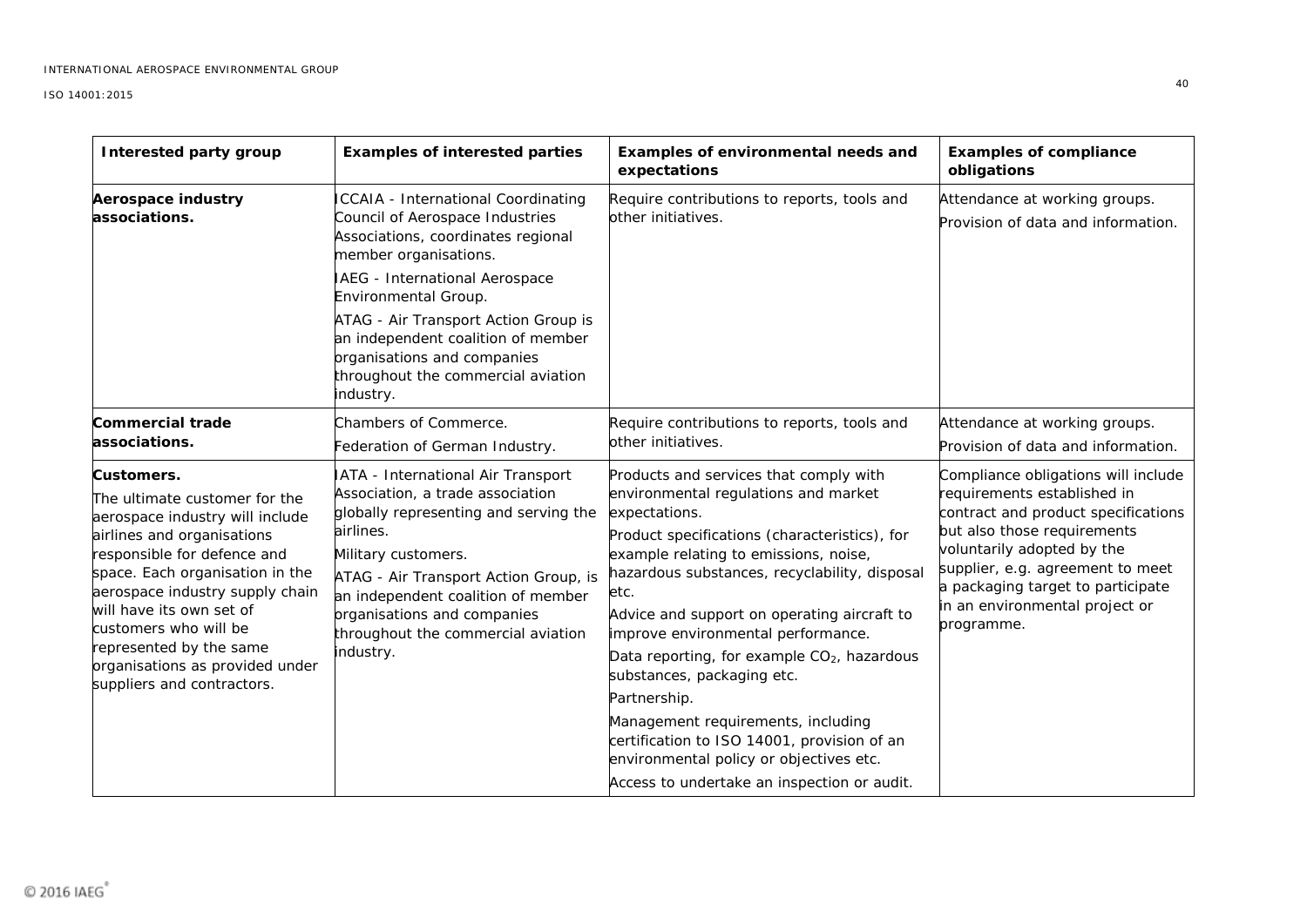| Interested party group    | <b>Examples of interested parties</b>                                                                             | Examples of environmental needs and<br>expectations                                                                                                                                                                                                    | <b>Examples of compliance</b><br>obligations                                                                                                       |
|---------------------------|-------------------------------------------------------------------------------------------------------------------|--------------------------------------------------------------------------------------------------------------------------------------------------------------------------------------------------------------------------------------------------------|----------------------------------------------------------------------------------------------------------------------------------------------------|
| International bodies.     | ICAO - International Civil Aviation<br>Organisation.<br>UNEP - United Nations Environment<br>Program.             | Contribution to reports, tools and other<br>initiatives to assist the interested party to<br>achieve the goal of improving the<br>environmental performance of the aviation<br>sector.<br>Industry to provide global insights of aviation<br>business. | Providing data and case studies,<br>e.g. on alternative fuels,<br>emissions etc.                                                                   |
| Airports.                 | ACI - Airports Council International is<br>the global trade representative of the<br>world's airport authorities. | Aircraft which are in compliance with local<br>and national legislation and community<br>expectations.                                                                                                                                                 | Specific requirements of the<br>aircraft dependent on the airport's<br>context but could include more<br>stringent noise or emission limits.       |
| Consumers.<br>Passengers. | Aircraft passengers.                                                                                              | Industry to be innovative to address<br>environmental issues.<br>Assurance of green claims made by<br>aerospace industry or individual<br>organisations.<br>Environmentally progressive technologies.                                                  | Unlikely to be any direct<br>compliance obligations on the<br>aerospace industry. Related<br>compliance obligations will come<br>via the airlines. |
| Society.                  | Society at large, individual citizens.                                                                            | Industry to consider societal needs (e.g.<br>climate 2°C target).<br>Industry to be innovative to address<br>environmental issues.                                                                                                                     | Corporate<br>responsibility/sustainability<br>reporting.                                                                                           |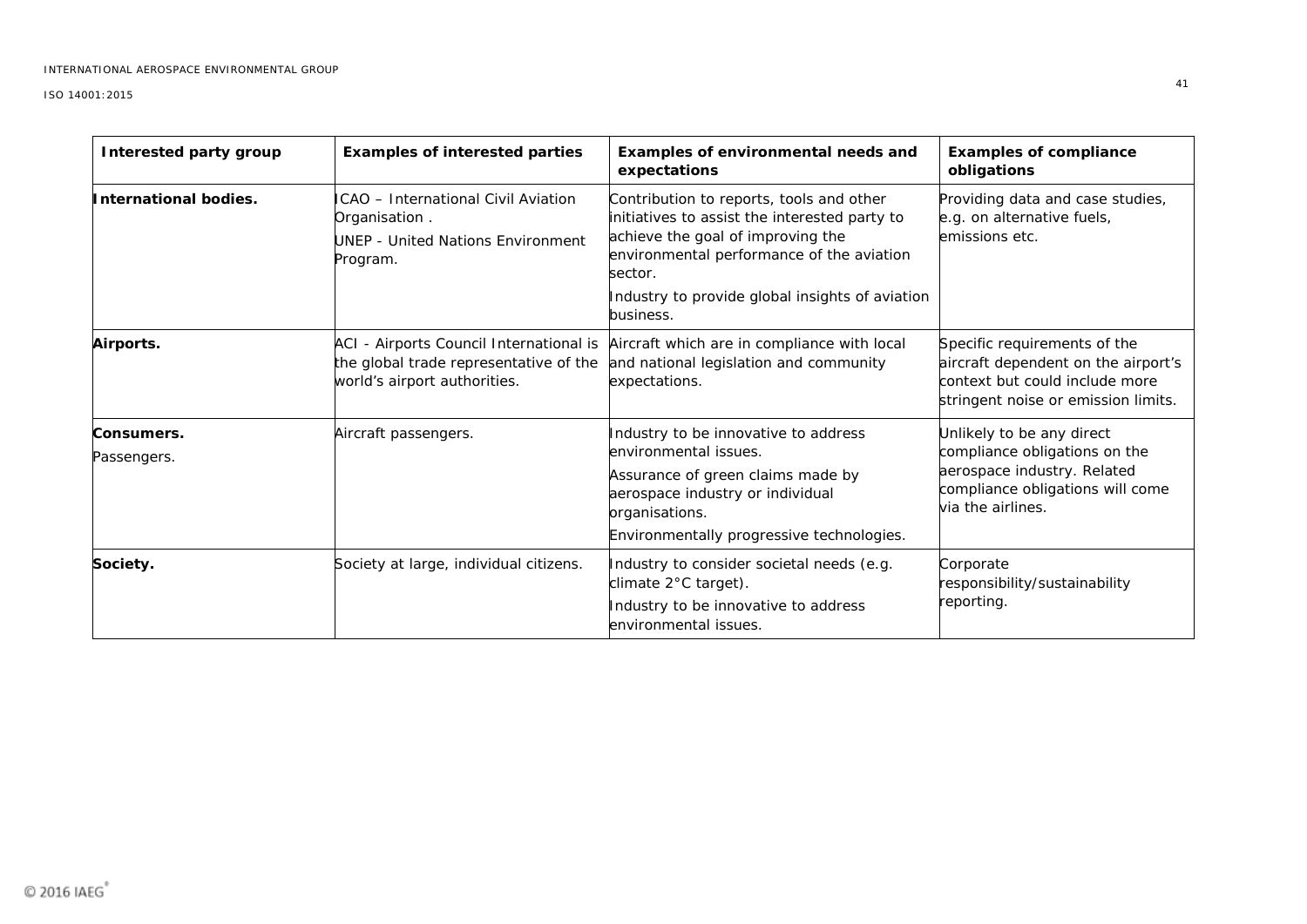| Interested party group                                                                                                                                                                                                                                                            | <b>Examples of interested parties</b>                                                                                                                                                                                                                                                                                                   | Examples of environmental needs and<br>expectations                                                                                                                                                                                                                                                     | <b>Examples of compliance</b><br>obligations                                                                                                                                                                                                                                               |
|-----------------------------------------------------------------------------------------------------------------------------------------------------------------------------------------------------------------------------------------------------------------------------------|-----------------------------------------------------------------------------------------------------------------------------------------------------------------------------------------------------------------------------------------------------------------------------------------------------------------------------------------|---------------------------------------------------------------------------------------------------------------------------------------------------------------------------------------------------------------------------------------------------------------------------------------------------------|--------------------------------------------------------------------------------------------------------------------------------------------------------------------------------------------------------------------------------------------------------------------------------------------|
| Community and neighbours.<br>Including neighbouring<br>industries.<br>Neighbours are those adjacent<br>to or in close proximity to an<br>aerospace facility.<br>The community includes<br>neighbours but also those who<br>may be subject to associated<br>socioeconomic factors. | The community and neighbours can<br>organise themselves into a group to<br>represent their views, for example an<br>action group or non-governmental<br>prganisation (NGO) (see entry<br>below).<br>To some extent the community and<br>neighbours' requirements are<br>enforced by local agencies and<br>regulators (see entry above). | The community and neighbours will have<br>requirements related to their own context<br>and that of the facility but could relate to<br>noise, emissions, odour and parking.<br>The community and neighbours may require<br>financial support, assistance or expertise<br>with an environmental project. | Agreement to hold an annual<br>community meeting.<br>Regular reporting of emissions.<br>Regular reporting of noise<br>monitoring data.<br>Providing a dedicated telephone<br>line or email account for enquiries<br>or complaints.<br>Participation in an annual<br>environmental project. |
| <b>Employees of aerospace</b><br>companies.<br>Employees may be represented<br>by a workers union.                                                                                                                                                                                | Individual employees.<br>Groups of employees (informal).<br>Workers union (formal).                                                                                                                                                                                                                                                     | Integrity and honesty.<br>Safe and healthy working environment.<br>Communication on environmental<br>performance.                                                                                                                                                                                       | Monthly reporting.<br>Substitution of hazardous<br>substances.                                                                                                                                                                                                                             |
| Academic institutions and<br>employment agencies.                                                                                                                                                                                                                                 | Universities, schools and colleges.<br>Commercial and governmental<br>employment agencies.                                                                                                                                                                                                                                              | Employer expectations relating to<br>environmental qualifications, skills and<br>knowledge.<br>Job role requirements relating to<br>environment. Internships and work<br>experience.<br>Support in teaching.                                                                                            | Job descriptions.<br>Internship/work experience<br>agreements.<br>Provision of<br>lectures/presentations.                                                                                                                                                                                  |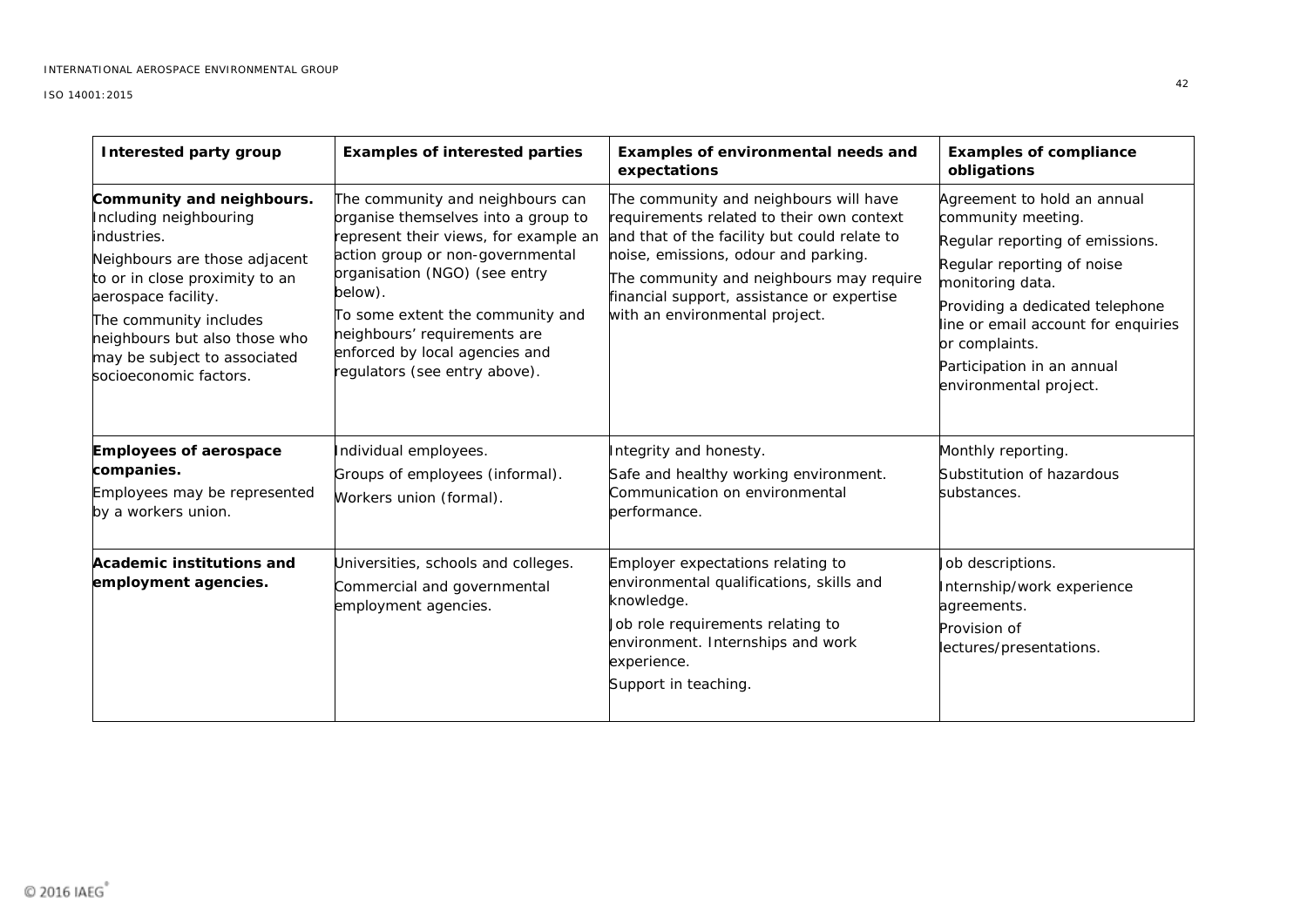| Interested party group                                                                                                                                                                                                   | <b>Examples of interested parties</b>                                                                                                                                                                                                                                                                                                                                                                   | Examples of environmental needs and<br>expectations                                                                                               | <b>Examples of compliance</b><br>obligations                                                                                                                                                                      |
|--------------------------------------------------------------------------------------------------------------------------------------------------------------------------------------------------------------------------|---------------------------------------------------------------------------------------------------------------------------------------------------------------------------------------------------------------------------------------------------------------------------------------------------------------------------------------------------------------------------------------------------------|---------------------------------------------------------------------------------------------------------------------------------------------------|-------------------------------------------------------------------------------------------------------------------------------------------------------------------------------------------------------------------|
| Research bodies.<br>Partner with aerospace<br>organisations to improve design<br>of products.                                                                                                                            | NASA - National Aeronautics and<br>Space Administration.<br>ESA - European Space Agency.<br>Aerospace Research centres e.g. DLR<br>Germany Aerospace Center. IFAR -<br>International Forum for Aviation<br>Research. ONERA - French Aerospace<br>Research Center. IAE - Institute of<br>Aeronautics and Space.<br>Research entities within aerospace<br>organisations.<br>aboratories and universities. | Research project opportunities.<br>Funding and grants.<br>Industry to express research needs. Industry<br>to provide data.                        | Environmental research project.<br>Annual funding commitment for<br>environmental research projects.                                                                                                              |
| Owners and investors.<br>Individuals and organisations<br>who own an aerospace<br>organisation or provide funding<br>or hold shares in an aerospace<br>organisation.<br>Rating agencies/analysts.                        | unders, lenders, shareholders and<br>fund managers.                                                                                                                                                                                                                                                                                                                                                     | Risk management.<br>Reporting of data.<br>Efficiency.<br>Achievement of objectives.<br>ESG (Environmental, Social and Governance)<br>information. | Annual carbon reporting.<br>Identification and management of<br>environmental risks.<br>Participation in sustainability<br>indices e.g. DJSI and FTSE4Good<br>Index and carbon disclosure<br>programmes e.g. CDP. |
| 'Internal' interested parties.<br>Other business, division,<br>function or entity that although<br>owned by the same parent<br>company or part of the same<br>corporation/group, are outside<br>of the scope of the EMS. | Corporate or group head office.<br>Other division or business.<br>Procurement function.<br>Sales function.<br>Design function.                                                                                                                                                                                                                                                                          | Reporting of data.<br>Achievement of objectives.                                                                                                  | Reporting carbon data.<br>Providing environmental<br>nformation for commercial<br>proposals.                                                                                                                      |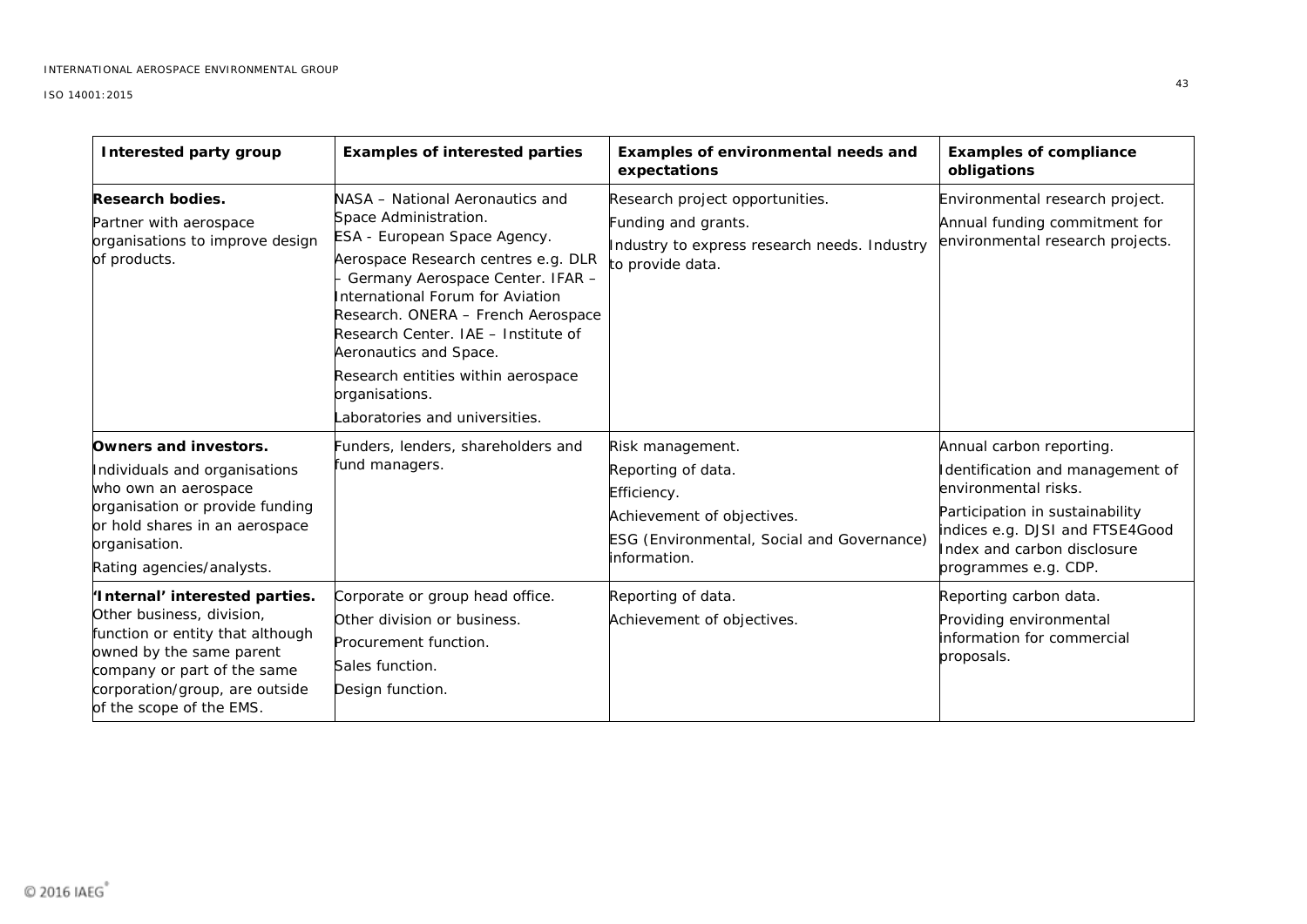| <b>Interested party group</b>                                                                                                                                                                                                | <b>Examples of interested parties</b>                                                                                                                                                                                                                                                                                                         | Examples of environmental needs and<br>expectations                                                                                | <b>Examples of compliance</b><br>obligations                                                                                                                       |
|------------------------------------------------------------------------------------------------------------------------------------------------------------------------------------------------------------------------------|-----------------------------------------------------------------------------------------------------------------------------------------------------------------------------------------------------------------------------------------------------------------------------------------------------------------------------------------------|------------------------------------------------------------------------------------------------------------------------------------|--------------------------------------------------------------------------------------------------------------------------------------------------------------------|
| Non-governmental<br>organisations (NGOs)/non-<br>profit<br>organisations/campaign<br>groups and charities.<br>Groups established to campaign<br>on behalf of the environment.<br>Can be international, regional or<br>local. | General environmental NGOs, for<br>example Greenpeace and Friends of<br>the Earth International and those<br>with a specific environmental issue or<br>sector for example Aviation<br>Environment Federation (AEF).<br>Local action groups.<br>ICSA - International Coalition for<br>Sustainable Aviation representing<br>NGOs at ICAO level. | Problem-solving engagement.<br>Partnership and co-operation.<br>Transparency information on environmental<br>performance.          | Annual sustainability/corporate<br>responsibility reporting.<br>Specific data reporting.<br>Regular meetings.                                                      |
| <b>Certification bodies for ISO</b><br>14001 (and other standards).                                                                                                                                                          | Various 3rd party certification<br>auditors.                                                                                                                                                                                                                                                                                                  | Assistance with planning and undertaking<br>audits.<br>Integrity and transparency.                                                 | Participation at audits.                                                                                                                                           |
| Media.                                                                                                                                                                                                                       | Newspapers. Television and radio.<br>Trade journals.<br>Online media organisations.<br>Social media and bloggers.                                                                                                                                                                                                                             | Information, case studies and news.                                                                                                | Annual sustainability/corporate<br>responsibility reporting.<br>Press releases on environmental<br>projects.                                                       |
| Insurance providers.                                                                                                                                                                                                         | Providers of environmental related<br>insurance.                                                                                                                                                                                                                                                                                              | Specific requirements to reduce<br>environmental risk.                                                                             | Storage of hazardous materials.<br>Access to undertake audits.                                                                                                     |
| <b>Emergency response</b><br>providers.                                                                                                                                                                                      | Fire services.<br>ocal emergency response agencies.                                                                                                                                                                                                                                                                                           | Information on hazardous materials on site.<br>Information on internal emergency response<br>capabilities relating to environment. | Storage locations of hazardous<br>materials.<br>Data regarding composition of<br>fuels, oils and other hazardous<br>materials.<br>Access to undertake inspections. |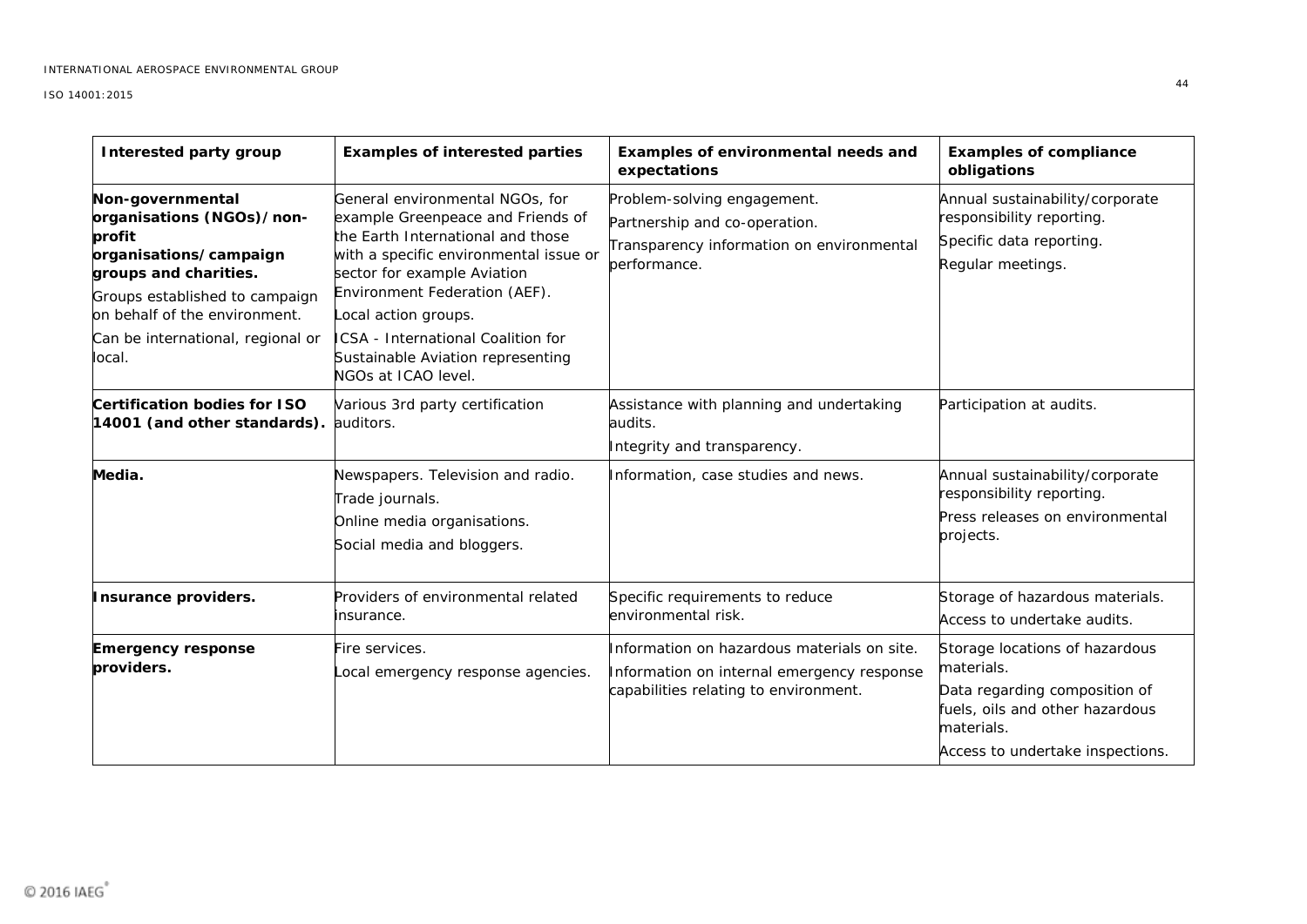#### <span id="page-49-0"></span>**APPENDIX 4 EXAMPLES OF RISKS AND OPPORTUNITIES AND ACTIONS RELATING TO COMPLIANCE OBLIGATIONS AND OTHER REQUIREMENTS**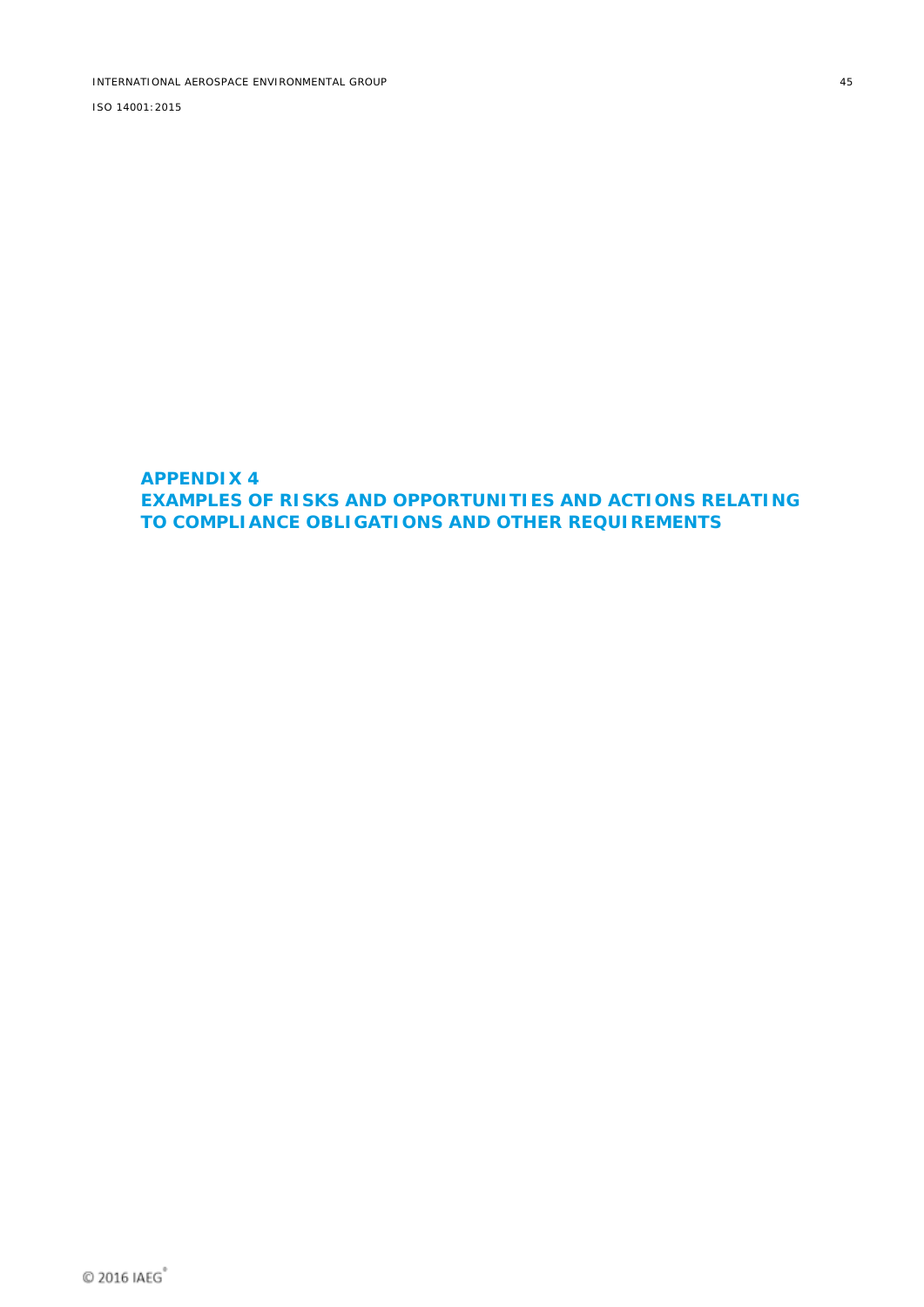| Compliance obligations and<br>other requirements                                                | <b>Risks</b>                                                                                                                                            | Opportunities                                                                                                 | <b>Actions</b>                                                                                                                                                                                                      |
|-------------------------------------------------------------------------------------------------|---------------------------------------------------------------------------------------------------------------------------------------------------------|---------------------------------------------------------------------------------------------------------------|---------------------------------------------------------------------------------------------------------------------------------------------------------------------------------------------------------------------|
| Chemical substance legislation<br>registration requirements<br>changing.                        | Substance required for manufacture<br>becomes unavailable or more<br>expensive.<br>Suppliers unaware of change and<br>unable to continue manufacturing. | Opportunity to secure supply<br>(possibly through supporting<br>supplier) when competitors have not           | Procurement to contact suppliers to<br>understand which substances at risk.<br>Quality department to raise awareness<br>during supplier quality audits.                                                             |
| Increasing investor demand for<br>participation in carbon<br>benchmarking scheme (e.g.<br>CDP). | Resources required to participate.<br>Participation may publicise poor<br>carbon performance.                                                           | Improve rating agency/analyst score<br>therefore opening up more<br>investment/protect current<br>investment. | Investor relations department to<br>undertake a cost benefit analysis of<br>participating in scheme.<br>Undertake pilot project to understand<br>what carbon benchmark performance<br>would be before going public. |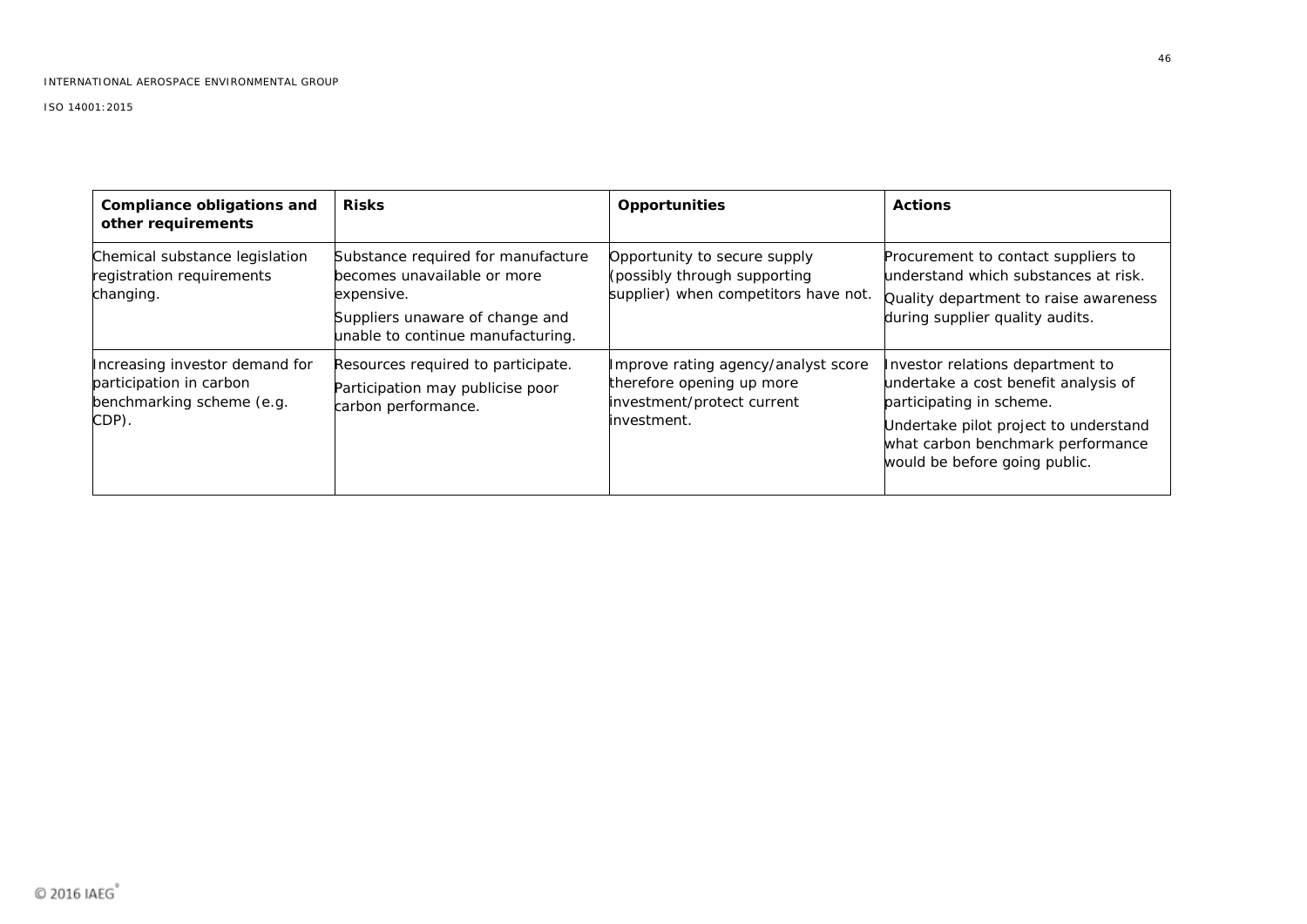<span id="page-51-0"></span>**APPENDIX 5 EXAMPLES OF RISKS AND OPPORTUNITIES AND ACTIONS RELATING TO INTERNAL AND EXTERNAL ISSUES**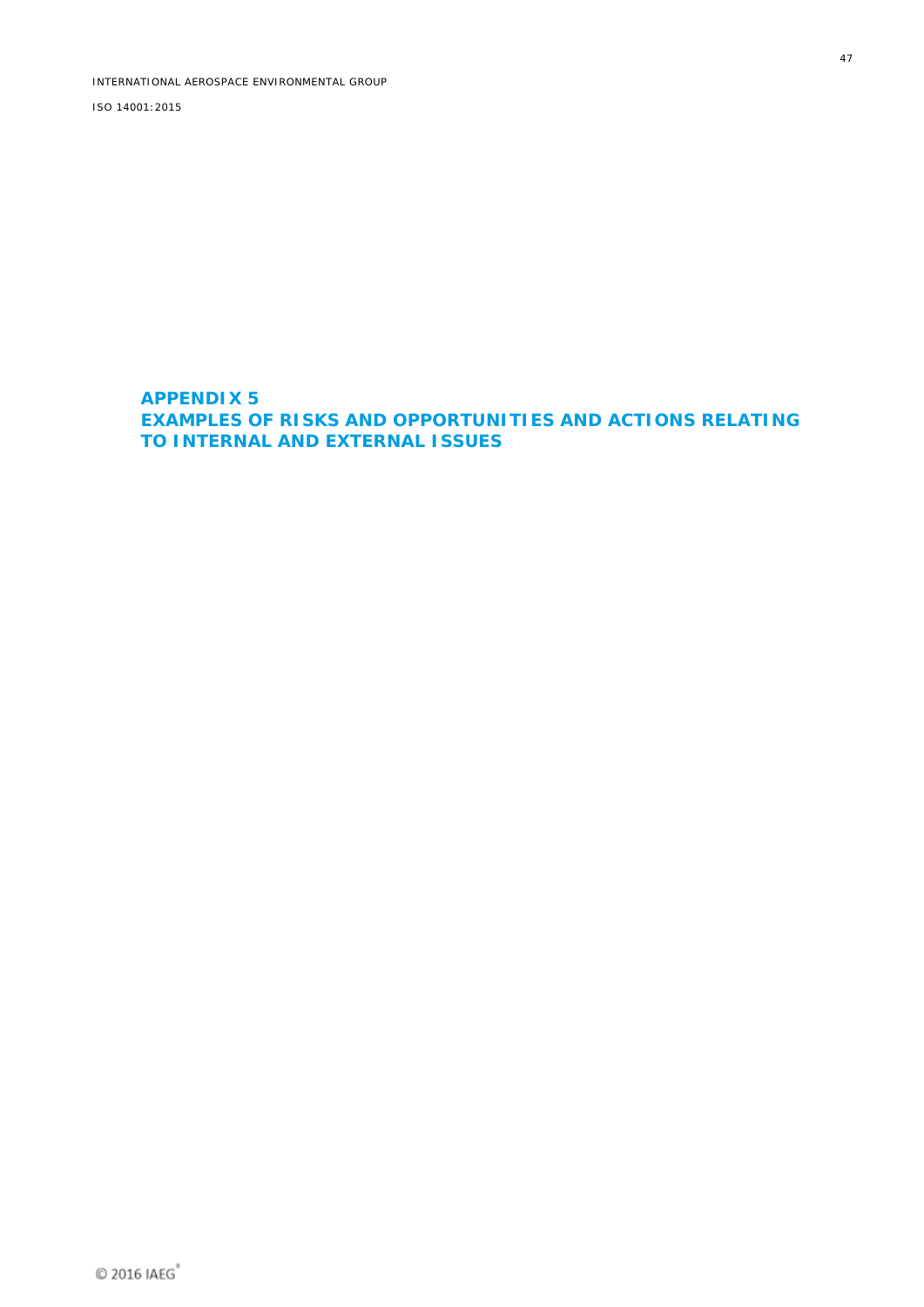| <b>Internal and external issues</b>                                                       | <b>Risks</b>                                                                                                                                                                                                                                             | Opportunities                                                                                                                                                        | <b>Actions</b>                                                                                                                                                           |
|-------------------------------------------------------------------------------------------|----------------------------------------------------------------------------------------------------------------------------------------------------------------------------------------------------------------------------------------------------------|----------------------------------------------------------------------------------------------------------------------------------------------------------------------|--------------------------------------------------------------------------------------------------------------------------------------------------------------------------|
| Company restructure/merger with<br>other organisation.                                    | EMS suffers from a lack of focus.<br>Time will need to be taken to combine EMS.<br>Morale of employees makes it difficult to obtain<br>engagement on environmental management.<br>Financial resources may not be available during<br>restructure/merger. | Opportunity to influence<br>restructure to optimise<br>environmental management.<br>Opportunity to take the 'best<br>of both' from the two merging<br>organisations. | Ensure that employees/or the<br>department overseeing divestiture<br>and integration consider<br>arrangements for environmental<br>management in their brief.            |
| Internal financial procedures<br>require short term payback on<br>environmental projects. | Environmental projects with a medium to long<br>term payback not agreed to.                                                                                                                                                                              | Not applicable.                                                                                                                                                      | Engage Finance Department.<br>Promote other non-financial benefits<br>such as positive publicity.<br>Investigate alternative funding<br>models.                          |
| Change in government/trade<br>agreements.                                                 | Uncertainty on future environmental policy.                                                                                                                                                                                                              | Opportunity to consult/lobby<br>on new legislation so that it is<br>appropriate for industry.                                                                        | Request relevant department to<br>monitor changes in environmental<br>policy.<br>Participate in aerospace or<br>manufacturing trade body.                                |
| Lack of space on site.                                                                    | Difficulty to achieve recycling target as not<br>possible to increase segregation as lack of space<br>for additional bins.                                                                                                                               | Not applicable.                                                                                                                                                      | Facilities Department to research<br>alternative approaches such as off-<br>site segregation.                                                                            |
| Environmental awareness of<br>employees.<br>Literacy levels.                              | Difficult to engage employees or train them on<br>environmental procedures.<br>Difficult to implement culture or behavioural<br>change.                                                                                                                  | f environmental training and<br>communication is enhanced<br>then could result in substantial<br>environmental improvement<br>and cost saving.                       | Training department to advise on how<br>to train and communicate to different<br>audiences on environment.<br>Apprentice training to include<br>environmental awareness. |
| Climate change.                                                                           | Increased likelihood of flooding at production<br>sites.<br>Disruption to supply chains from increased<br>instances of extreme weather.<br>Design of aircraft will need to change to operate<br>in a changing climate.                                   | Increased sales in products<br>adapted to a changing<br>climate.                                                                                                     | Ensure corporate risk, procurement,<br>material planning, business continuity<br>functions consider impact of a<br>changing climate.                                     |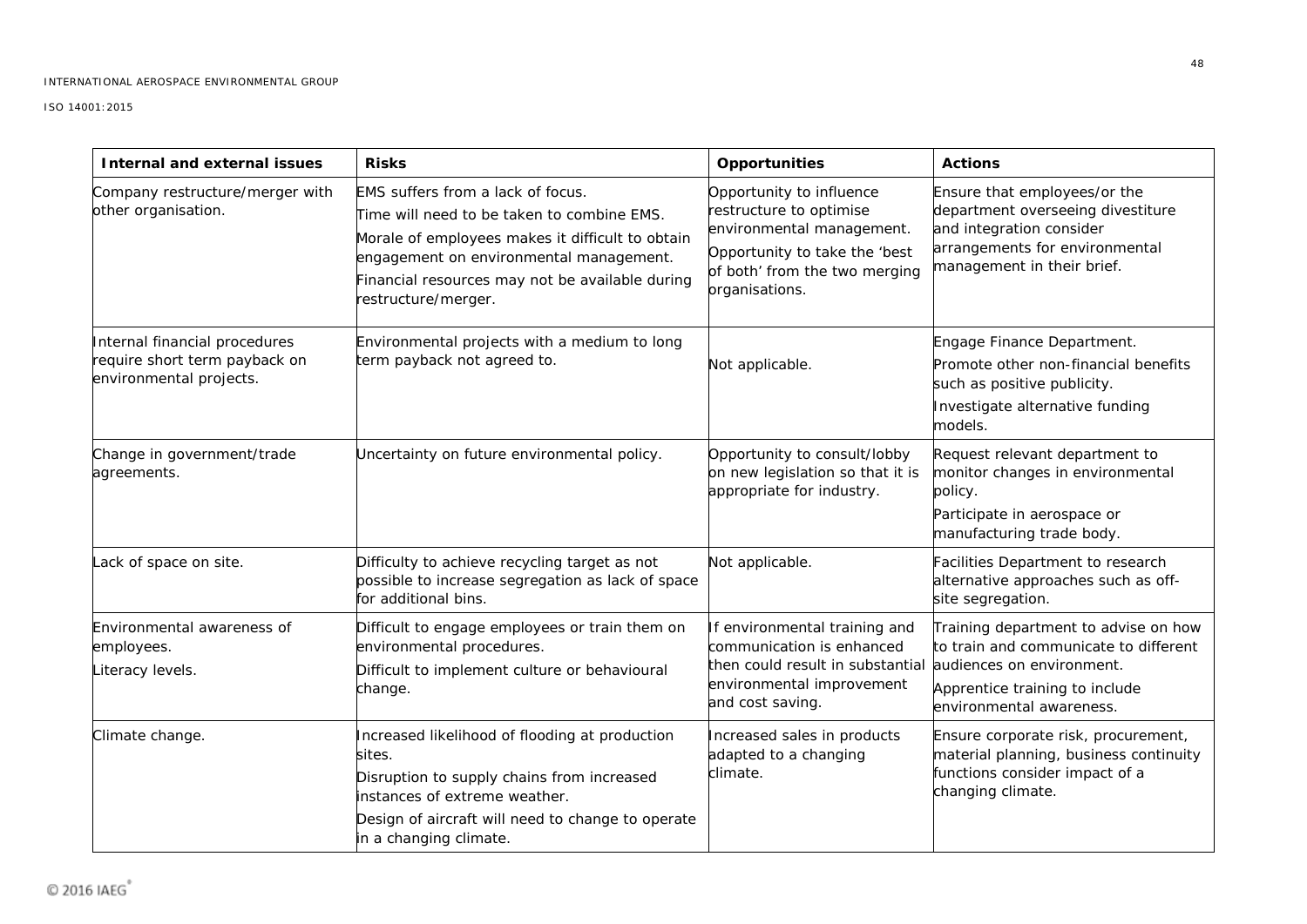<span id="page-53-0"></span>INTERNATIONAL AEROSPACE ENVIRONMENTAL GROUP ISO 14001:2015

**LIST OF ACRONYMS**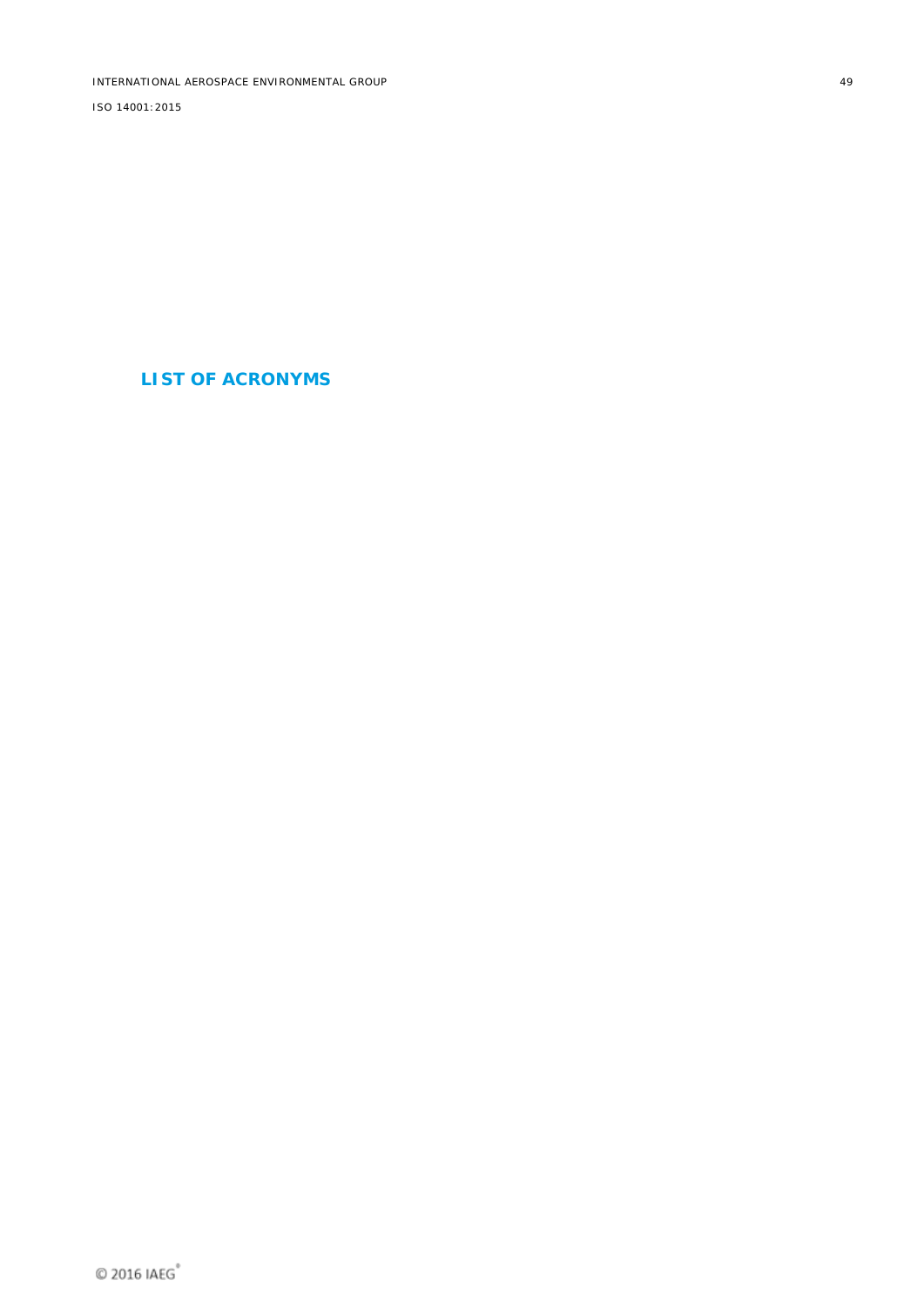| AA1000-         | Accountability Assurance Standards.                                                                 |
|-----------------|-----------------------------------------------------------------------------------------------------|
| ACI-            | Airports Council International.                                                                     |
| AEF -           | Aviation Environment Federation.                                                                    |
| <b>ATAG -</b>   | Air Transport Action Group.                                                                         |
| $CDP -$         | Carbon Disclosure Project.                                                                          |
| CO <sub>2</sub> | Carbon Dioxide.                                                                                     |
| $DJSI -$        | Dow Jones Sustainability Indices.                                                                   |
| $DLR -$         | Germany Aerospace Center.                                                                           |
| EASA –          | European Aviation Safety Agency.                                                                    |
| $ECHA -$        | European Chemical Agency.                                                                           |
| $EMS -$         | Environmental Management System.                                                                    |
| $EPA -$         | Environment Protection Agency.                                                                      |
| ESA -           | European Space Agency.                                                                              |
| $ESG -$         | Environmental, Social and Governance.                                                               |
| $FAA -$         | Federal Aviation Administration.                                                                    |
| $GHG -$         | Greenhouse Gas.                                                                                     |
| $GRI -$         | Global Reporting Initiative.                                                                        |
| $IAE -$         | Institute of Aeronautics and Space.                                                                 |
| IAEG-           | International Aerospace Environmental Group.                                                        |
| <b>IATA -</b>   | International Air Transport Association.                                                            |
| <b>IBAMA -</b>  | Environmental Brazilian Institute.                                                                  |
| $ICAO -$        | International Civil Aviation Organisation.                                                          |
| <b>ICCAIA -</b> | International Coordinating Council of Aerospace Industries Associations.                            |
| <b>ICSA-</b>    | International Coalition for Sustainable Aviation.                                                   |
| $IFAR -$        | International Forum for Aviation Research.                                                          |
| $MRO -$         | Maintenance, Repair and Overhaul.                                                                   |
| <b>NASA –</b>   | National Aeronautics and Space Administration.                                                      |
| NGO -           | Non-Governmental Organisation.                                                                      |
| OEM-            | Original Equipment Manufacturer.                                                                    |
| <b>ONERA –</b>  | French Aerospace Research Center.                                                                   |
| $OVE -$         | Objective Verifiable Evidence.                                                                      |
| <b>PESTLE -</b> | Political, Economic, Social, Technological, Legal and Environmental.                                |
| $PPM -$         | Parts Per Million.                                                                                  |
| <b>REACH -</b>  | Registration, Evaluation Authorisation and restriction of Chemicals (European Union<br>Regulation). |